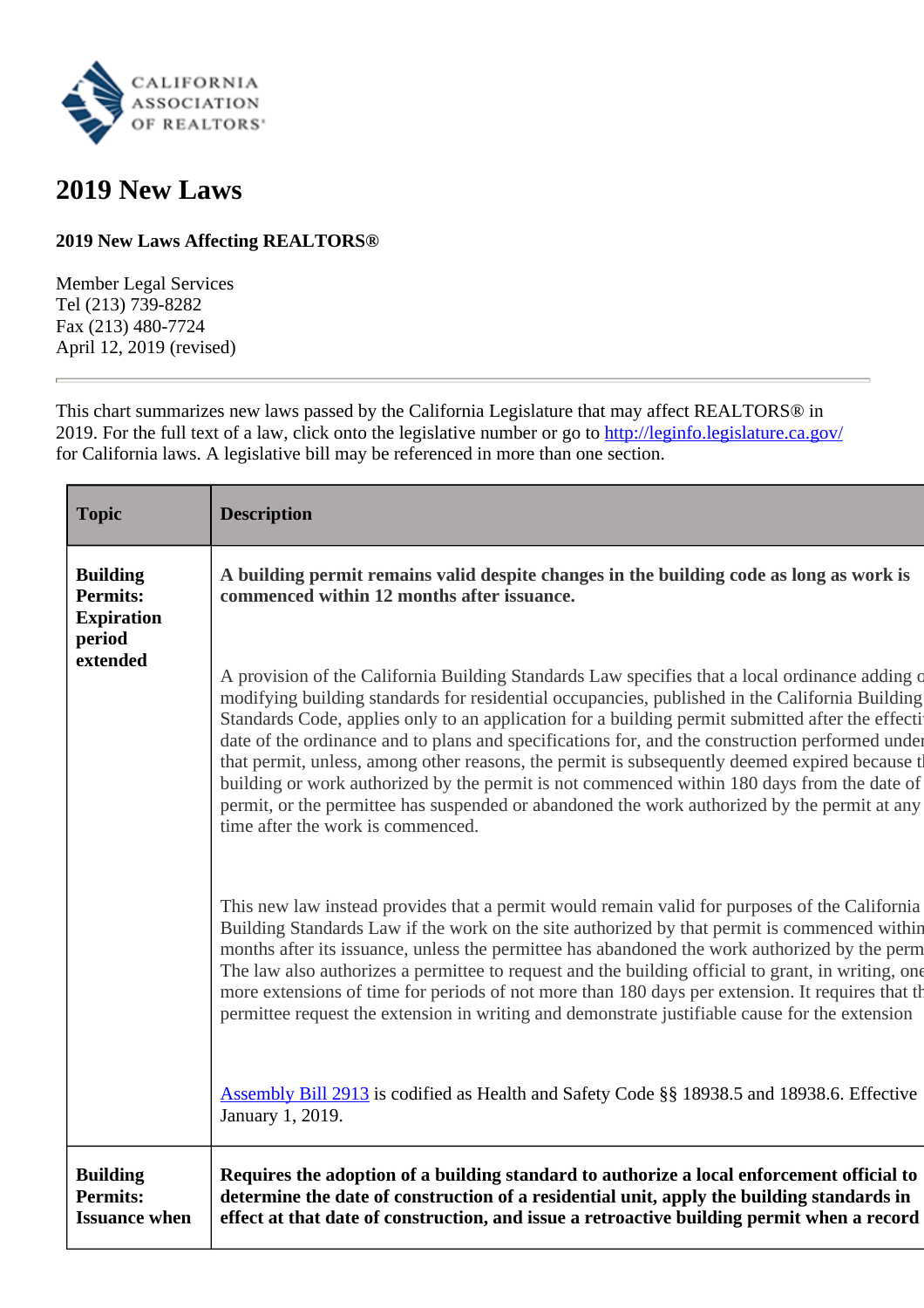| original permit<br>does not exist                                                                            | the issuance of a building permit for the construction of an existing residential unit does<br>exist.                                                                                                                                                                                                                                                                                                                                                                                                                                                                                                                                                                                                           |
|--------------------------------------------------------------------------------------------------------------|-----------------------------------------------------------------------------------------------------------------------------------------------------------------------------------------------------------------------------------------------------------------------------------------------------------------------------------------------------------------------------------------------------------------------------------------------------------------------------------------------------------------------------------------------------------------------------------------------------------------------------------------------------------------------------------------------------------------|
|                                                                                                              | Senate Bill 1226 is codified as Health and Safety Code § 17958.12. Effective January 1, 2019.                                                                                                                                                                                                                                                                                                                                                                                                                                                                                                                                                                                                                   |
| <b>Civil Liability:</b><br><b>Liability of real</b><br>estate agents<br>for sexual<br>harassment<br>expanded | Even if a business, service, or professional "relationship" does not presently exist, a real<br>estate agent (and "investor" among other persons) may be liable for sexual harassment<br>when he or she holds himself or herself out as being able to help the plaintiff establish a<br>business, service, or professional relationship with the defendant or a third party. This la<br>eliminates the element that the plaintiff prove there is an inability by the plaintiff to easil<br>terminate the relationship.                                                                                                                                                                                          |
|                                                                                                              | Existing law establishes liability for sexual harassment when the plaintiff proves specified<br>elements, including, among other things, that there is a business, service, or professional<br>relationship between the plaintiff and defendant and there is an inability by the plaintiff to easi<br>terminate the relationship. Existing law states that a relationship may exist between a plaintiff<br>certain persons, including a real estate agent, and real estate appraiser.                                                                                                                                                                                                                           |
|                                                                                                              | This new law allows, as an element in a cause of action for sexual harassment, that the plaintif<br>may prove, among other things, that the defendant holds himself or herself out as being able to<br>help the plaintiff establish a business, service, or professional relationship with the defendant of<br>3rd party – as opposed to presently having an established professional relationship. Additional<br>this law eliminates the element that the plaintiff prove there is an inability by the plaintiff to<br>easily terminate the relationship. "Investor" is now included among those listed persons who n<br>be liable to a plaintiff for sexual harassment.                                       |
|                                                                                                              | Senate Bill 224 is codified as Civil Code § 51.9, and Government Code §§ 12930 and 12948.<br>Effective January 1, 2019.                                                                                                                                                                                                                                                                                                                                                                                                                                                                                                                                                                                         |
| <b>Common</b><br><b>Interest</b><br>Developments:<br><b>Financial</b><br>review on a<br>monthly basis        | This law requires HOA boards to review on a monthly basis the association's accounts are<br>reserves; requires fidelity bond coverage for directors, officers, and employees to be<br>maintained equal to three months' reserves; and requires a manager to obtain written<br>board approval before they may transfer association funds of \$10,000 or more.                                                                                                                                                                                                                                                                                                                                                    |
| and other anti-<br>fraud<br>precautions                                                                      | Existing law requires the HOA board to review financial documents and statements related to<br>HOA's accounts on at least a quarterly basis, unless the HOA's governing documents require<br>more frequent review. This law changes the frequency of review required by law from at least<br>once a quarter to once a month, and adds a requirement to review the check register, monthly<br>general ledger, and delinquent assessment receivable reports. But it also provides some flexibi<br>in this monthly review requirement by allowing an individual board member—for example, th<br>treasurer—to review these financial documents so long as the board ratifies that review at the r<br>board meeting. |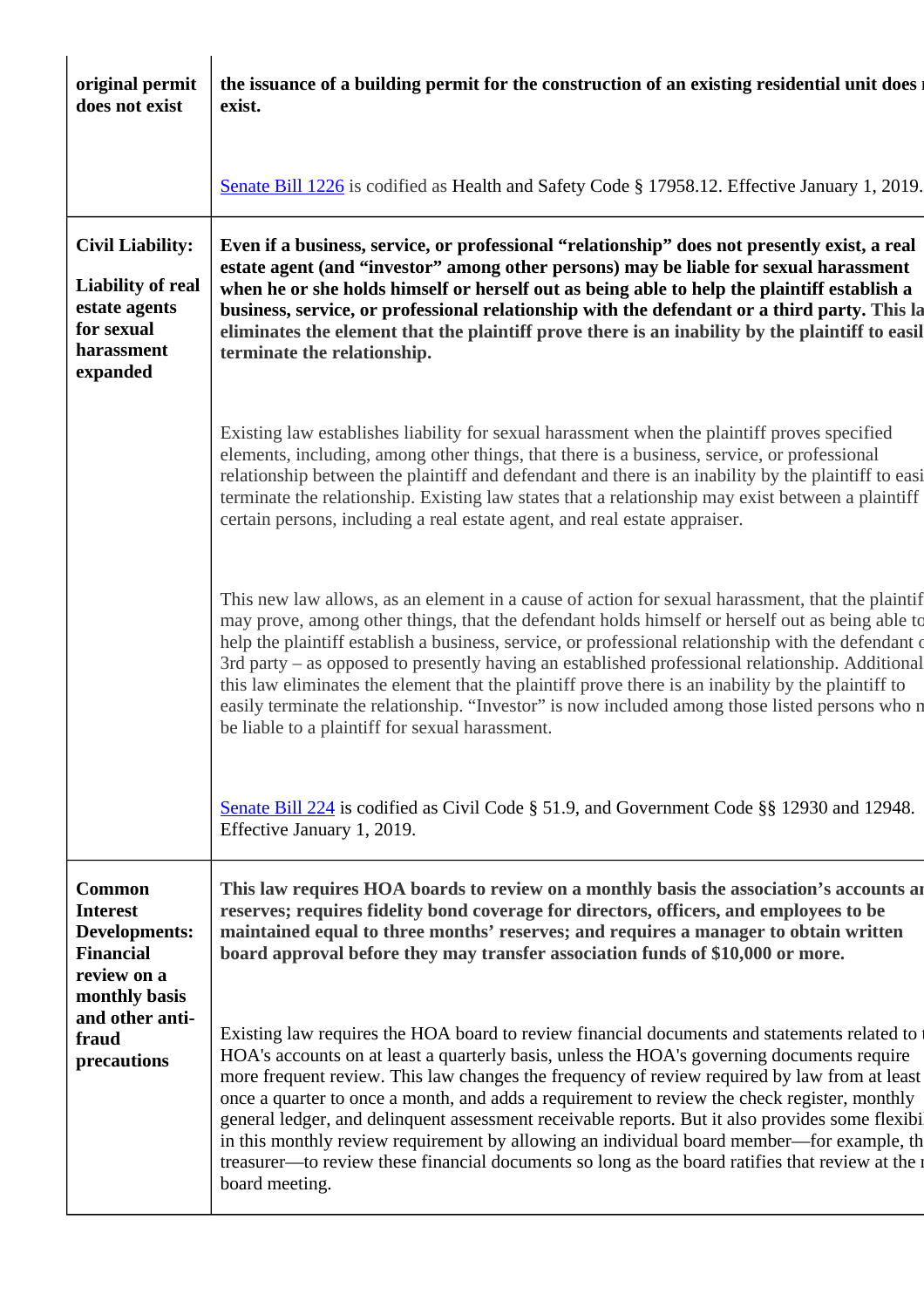|                                                                                                        | This law requires the HOA to maintain fidelity bond coverage for its directors, officers, and<br>employees in an amount equal to or more than the combined amount of the reserves of the HO<br>and total assessments for three months, unless the governing documents require greater covera<br>amounts.                                                                                                                                                                                                                                                                                                                                                                                                                                                                                                                                                                                |
|--------------------------------------------------------------------------------------------------------|-----------------------------------------------------------------------------------------------------------------------------------------------------------------------------------------------------------------------------------------------------------------------------------------------------------------------------------------------------------------------------------------------------------------------------------------------------------------------------------------------------------------------------------------------------------------------------------------------------------------------------------------------------------------------------------------------------------------------------------------------------------------------------------------------------------------------------------------------------------------------------------------|
|                                                                                                        | This law prohibits a managing agent from transferring from a bank trust funds greater than ten<br>thousand dollars (\$10,000) or 5 percent of an association's total combined reserve and operating<br>account deposits, whichever is lower, without prior written approval from the board of the<br>association.                                                                                                                                                                                                                                                                                                                                                                                                                                                                                                                                                                       |
|                                                                                                        | Assembly Bill 2912 codified as Civil Code §§ 5501, 5502, 5380, 5500 and 5806. Effective<br>January 1, 2019.                                                                                                                                                                                                                                                                                                                                                                                                                                                                                                                                                                                                                                                                                                                                                                             |
| <b>Consumer</b><br><b>Protection:</b><br><b>Data Privacy</b><br><b>Effective</b><br>January 1,<br>2020 | The California Consumer Privacy Act ("CCPA") grants to consumers an array of rights<br>regarding their personal information including the right to request that a business delete<br>their personal information and prevent the sale of it. For-profit businesses that directly o<br>indirectly collect consumers' personal information must comply if they meet any of the<br>following three criteria: 1. The business has \$25 million or more in annual gross revenues<br>The business derives half or more of its revenues from the sale of consumer data or 3. The<br>business annually buys, receives, sells or shares for its commercial purposes the personal<br>information of 50,000 or more consumers. However, the CCPA prevents most private<br>lawsuits, reserving enforcement action to the California Attorney General. This law<br>becomes effective January 1, 2020. |
|                                                                                                        | The California Consumer Privacy Act ("CCPA") grants consumers an array of rights regarding<br>their personal information including:                                                                                                                                                                                                                                                                                                                                                                                                                                                                                                                                                                                                                                                                                                                                                     |
|                                                                                                        | • Right of Access: a consumer has the right to request that a business disclose the categori<br>and specific pieces of personal information the business has collected.<br>• Right of Deletion: a consumer has the right to request that the business delete any person<br>information that was collected. The consumer would have the right to prevent the sale of<br>personal information as well.<br>• Right to know to whom the personal information was sold: a business must release<br>information about how the consumer's personal information was sold and to whom it was<br>disclosed.                                                                                                                                                                                                                                                                                       |
|                                                                                                        | The CCPA applies to for profit businesses that directly or indirectly collect consumers'<br>personal information and meet the following thresholds:                                                                                                                                                                                                                                                                                                                                                                                                                                                                                                                                                                                                                                                                                                                                     |
|                                                                                                        | • Has annual gross revenues in excess of \$25,000,000.<br>• Alone or in combination, annually buys, receives for the business's commercial purpose<br>sells, or shares for commercial purposes, alone or in combination, the personal information                                                                                                                                                                                                                                                                                                                                                                                                                                                                                                                                                                                                                                       |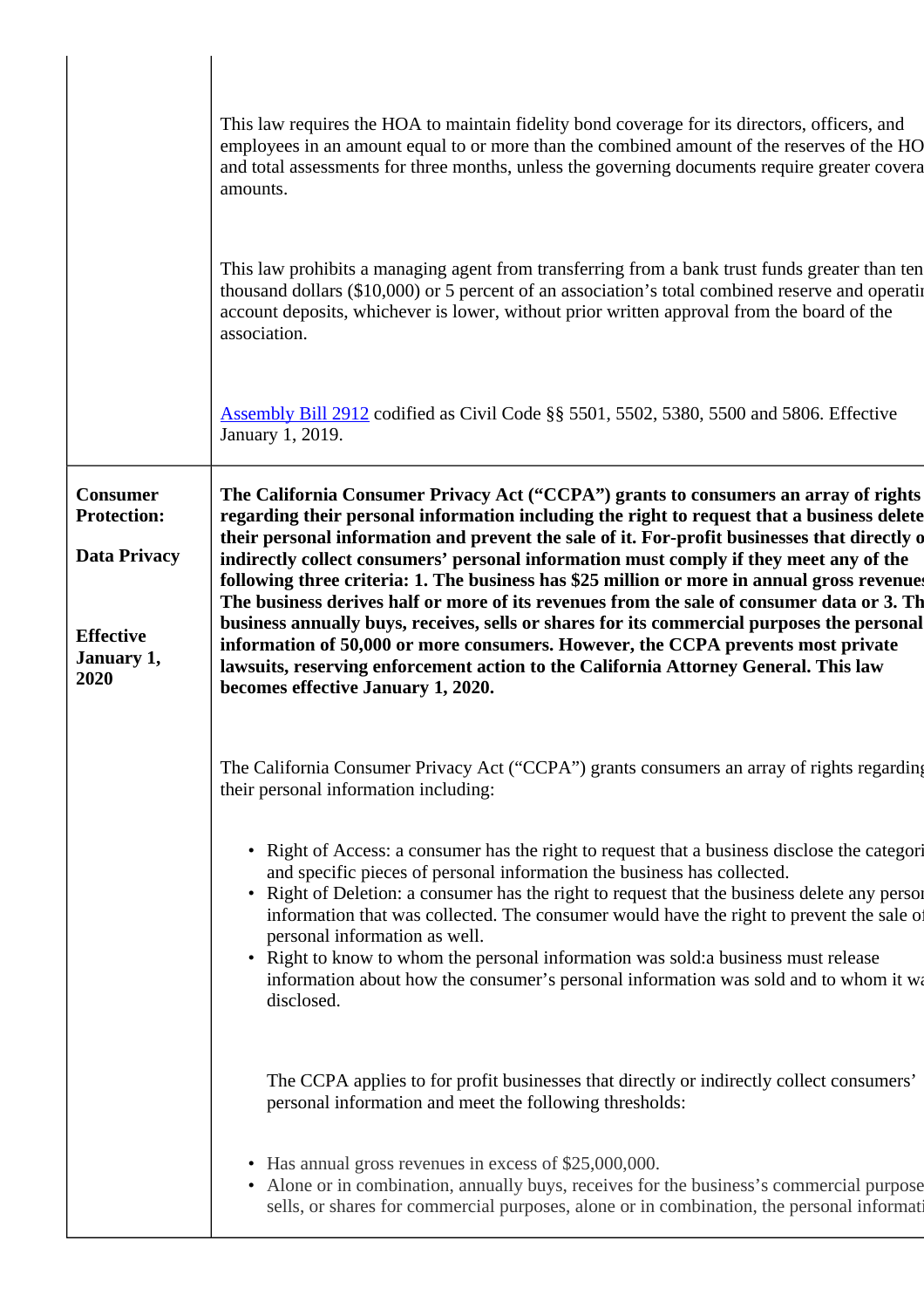|                                                                   | of 50,000 or more consumers, households, or devices.                                                                                                                                                                                                                                                                                                                                                                                                        |
|-------------------------------------------------------------------|-------------------------------------------------------------------------------------------------------------------------------------------------------------------------------------------------------------------------------------------------------------------------------------------------------------------------------------------------------------------------------------------------------------------------------------------------------------|
|                                                                   | • Derives 50 percent or more of its annual revenues from selling consumers' personal<br>information.                                                                                                                                                                                                                                                                                                                                                        |
|                                                                   | The "collection of personal Information pertaining to a consumer" is broadly defined.<br>"Consumer" includes more than just individual customers. It also includes employees,<br>independent contractors and vendors. "Personal information" applies to all data capable of bein<br>associated with an individual or household, not only electronic information. "Collecting" mean<br>obtaining, receiving, or accessing personal information by any means. |
|                                                                   | The CCPA provides for its enforcement by the Attorney General. However, it also creates a<br>private right of action in connection with certain unauthorized access and exfiltration, theft, or<br>disclosure of a consumer's nonencrypted or nonredacted personal information, as defined. The<br>law prescribes a method for distribution of proceeds of Attorney General actions.                                                                        |
|                                                                   | A waiver of a consumer's rights under the CCPA's provisions is void.                                                                                                                                                                                                                                                                                                                                                                                        |
|                                                                   | Minor changes to the CCPA were introduced in a clean-up bill, Senate Bill 1121, only three<br>months after the original bill was signed.                                                                                                                                                                                                                                                                                                                    |
|                                                                   | <b>Assembly Bill 375</b> and <b>Senate Bill 1121</b> are codified as Civil Code §§ 1798.100 et seq. The<br>effective date is January 1, 2020. For provisions of this law that supersede local laws, the<br>effective date is January 1, 2019.                                                                                                                                                                                                               |
| Deeds:<br><b>Revocable</b><br><b>Transfer on</b><br>Death Deed -  | The Revocable Transfer on Death Deed no longer requires the statutory FAQ to be<br>recorded as part of the deed. This law is effective retroactively to January 1, 2016.                                                                                                                                                                                                                                                                                    |
| <b>FAQ Not</b><br><b>Required to be</b><br><b>Recorded</b>        | Existing law establishes a statutory form of revocable transfer on death deed that requires alon<br>with the deed recordation of subsequent pages of that form that includes the statutory FAQs.                                                                                                                                                                                                                                                            |
| <b>Effective</b><br><b>Retroactively</b><br>to January 1,<br>2016 | This new law provides that recordation of the pages of the statutory form that include the<br>statutory FAQs about the use of the form is not required, and a failure to record those pages do<br>not affect the effectiveness of a revocable transfer on death deed. These provisions are applical<br>to revocable transfer on death deeds executed before, on, or after the effective date of the origi<br>passage of the law.                            |
|                                                                   | $\overline{AB}$ 1739 is codified as an amendment to Probate Code § 5626. This law is effective retroactive<br>to January $1, 2016$ .                                                                                                                                                                                                                                                                                                                        |
| <b>Employment:</b>                                                | Prohibits an employer from requiring the execution of a release or non-disparagement                                                                                                                                                                                                                                                                                                                                                                        |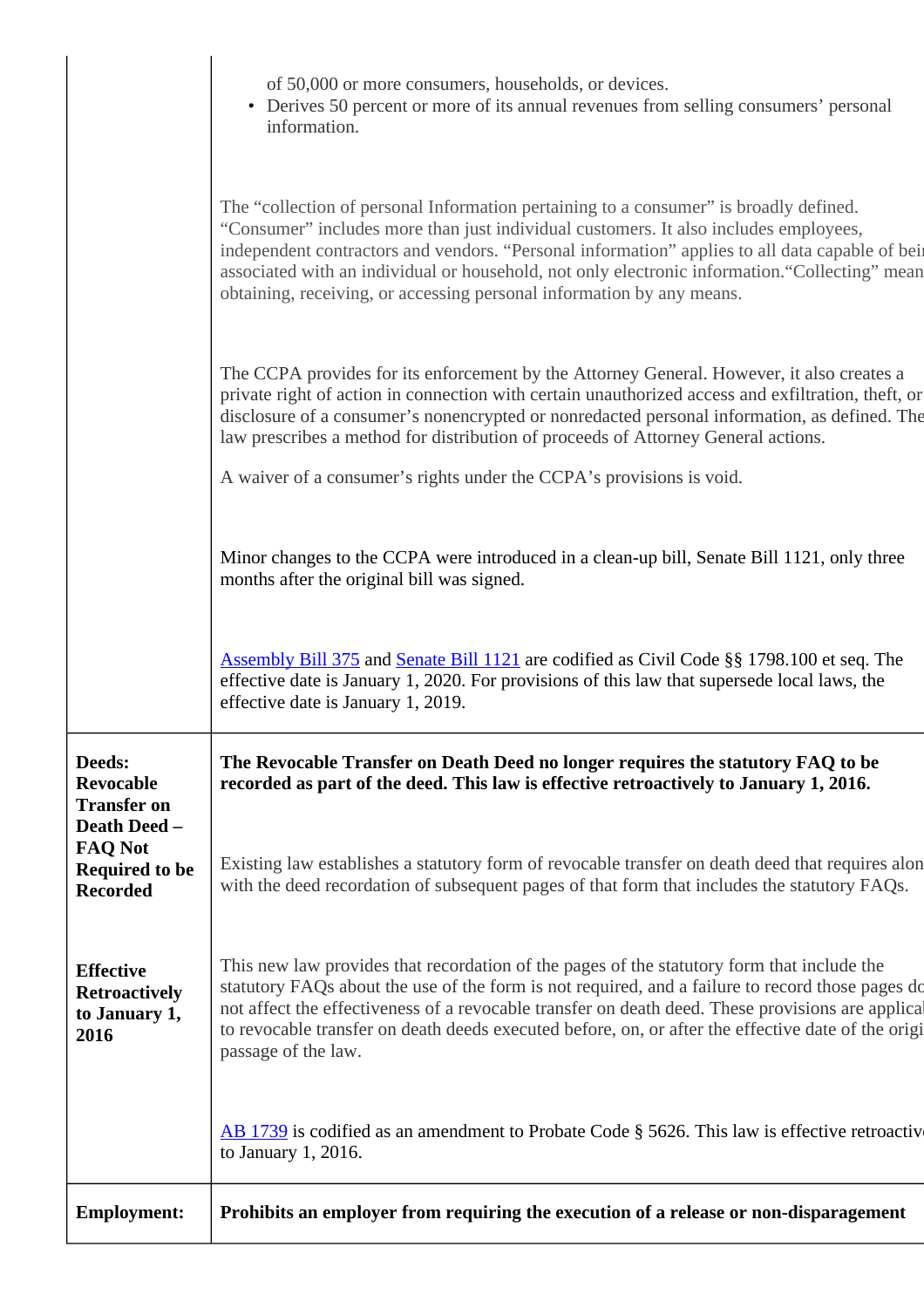## **Discrimination and harassment**

**agreement in exchange for any condition of employment. Broadens the definition of harassment to include any type of harassment, not merely sexual, for which an employer may be responsible when committed by a nonemployee. Explains in detail the legal standards constituting sexual harassment by citing and affirming various court cases.**

With certain exceptions, this law prohibits an employer, in exchange for a raise or bonus, or as condition of employment or continued employment, from requiring the execution of a release claim or right under FEHA or from requiring an employee to sign a nondisparagement agreem or other document that purports to deny the employee the right to disclose information about unlawful acts in the workplace, including, but not limited to, sexual harassment. This law provides that an agreement or document in violation of either of those prohibitions is contrary public policy and unenforceable.

Under existing law, FEHA provides that an employer may be responsible for the acts of nonemployees, with respect to sexual harassment of employees, applicants, unpaid interns or volunteers, or persons providing services pursuant to a contract in the workplace, if the employ or its agents or supervisors, knows or should have known of the conduct and fails to take immediate and appropriate corrective action.

This law instead makes the above provision apply with respect to any type of harassment – sex or otherwise -- prohibited under FEHA of employees, applicants, unpaid interns or volunteers, persons providing services pursuant to a contract in the workplace.

This law also authorizes an employer, at its option, to provide bystander intervention training to their employees that includes, among other things, information and practical guidance on how to enable bystanders to recognize potentially problematic behaviors and to motivate bystanders to take action when they observe problematic behaviors

This law explains in detail the legal standards constituting sexual harassment by citing and affirming various court cases:

*(a) The Legislature affirms its approval of the standard set forth by Justice Ruth Bader Ginsbi in her concurrence in Harris v. Forklift Systems (1993) 510 U.S. 17 that in a workplace harassment suit "the plaintiff need not prove that his or her tangible productivity has declined a result of the harassment. It suffices to prove that a reasonable person subjected to the discriminatory conduct would find, as the plaintiff did, that the harassment so altered working conditions as to make it more difficult to do the job." (Id. at 26).*

*(b)A single incident of harassing conduct is sufficient to create a triable issue regarding the existence of a hostile work environment if the harassing conduct has unreasonably interfered v the plaintiff's work performance or created an intimidating, hostile, or offensive working environment. In that regard, the Legislature hereby declares its rejection of the United States Court of Appeals for the 9th Circuit's opinion in Brooks v. City of San Mateo (2000) 229 F.3d*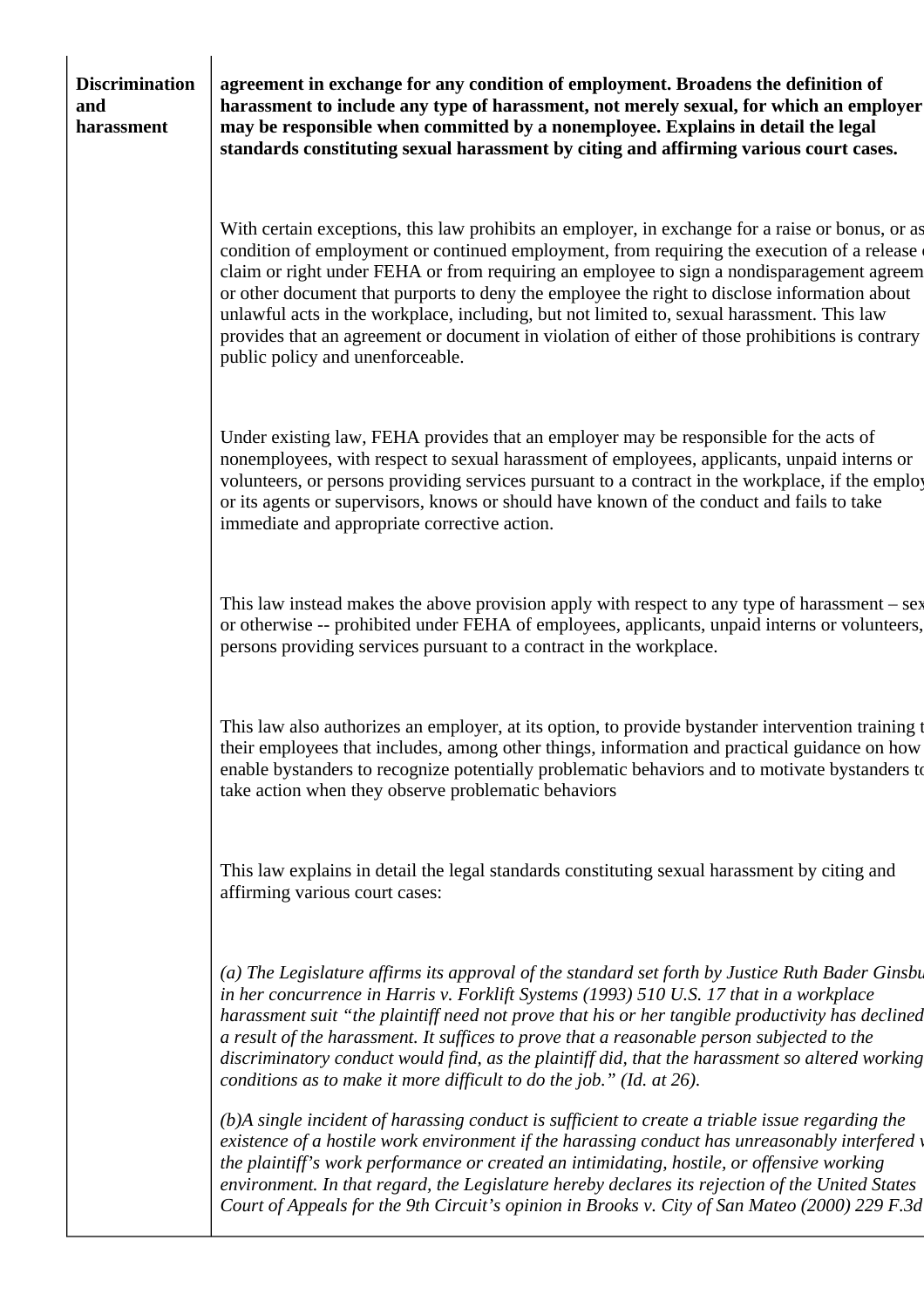|                                                                                      | 917 and states that the opinion shall not be used in determining what kind of conduct is<br>sufficiently severe or pervasive to constitute a violation of the California Fair Employment and<br>Housing Act.                                                                                                                                                                                                                                                                                                                                                                                                                                                          |
|--------------------------------------------------------------------------------------|-----------------------------------------------------------------------------------------------------------------------------------------------------------------------------------------------------------------------------------------------------------------------------------------------------------------------------------------------------------------------------------------------------------------------------------------------------------------------------------------------------------------------------------------------------------------------------------------------------------------------------------------------------------------------|
|                                                                                      | (c) The existence of a hostile work environment depends upon the totality of the circumstances<br>a discriminatory remark, even if not made directly in the context of an employment decision or<br>uttered by a nondecisionmaker, may be relevant, circumstantial evidence of discrimination. In<br>that regard, the Legislature affirms the decision in Reid v. Google, Inc. (2010) 50 Cal.4th 512<br>its rejection of the "stray remarks doctrine."                                                                                                                                                                                                                |
|                                                                                      | (d)The legal standard for sexual harassment should not vary by type of workplace. It is irrelev<br>that a particular occupation may have been characterized by a greater frequency of sexually<br>related commentary or conduct in the past. In determining whether or not a hostile environmel<br>existed, courts should only consider the nature of the workplace when engaging in or witnessin<br>prurient conduct and commentary is integral to the performance of the job duties. The Legisla<br>hereby declares its disapproval of any language, reasoning, or holding to the contrary in the<br>decision Kelley v. Conco Companies (2011) 196 Cal.App.4th 191. |
|                                                                                      | (e)Harassment cases are rarely appropriate for disposition on summary judgment. In that rego<br>the Legislature affirms the decision in Nazir v. United Airlines, Inc. (2009) 178 Cal.App.4th 24<br>and its observation that hostile working environment cases involve issues "not determinable of<br>paper."                                                                                                                                                                                                                                                                                                                                                         |
|                                                                                      | Senate Bill 1300 codified as Government Code §§ 12940, 12965, 12923, 12950.2, and<br>12964.5. Effective January 1, 2019.                                                                                                                                                                                                                                                                                                                                                                                                                                                                                                                                              |
| <b>Employment:</b><br><b>Inquiry of</b><br><b>Salary</b><br><b>Expectation</b><br>OK | Employers may inquire into an applicant's salary expectation for the position being appl<br>for. Employers may make compensation decisions based upon an employee's current sala<br>as long as any wage differential resulting from that compensation decision is justified by<br>specified factors including seniority or merit.                                                                                                                                                                                                                                                                                                                                     |
|                                                                                      | Existing law prohibits an employer from relying on the salary history information of an application<br>for employment as a factor in determining whether to offer an applicant employment or what<br>salary to offer an applicant. Moreover, existing law requires an employer, upon reasonable<br>request, to provide the pay scale for a position to an applicant applying for employment.                                                                                                                                                                                                                                                                          |
|                                                                                      | This new law clarifies that an employer is not prohibited from asking about an applicant for<br>employment's salary expectation for the position being applied for.                                                                                                                                                                                                                                                                                                                                                                                                                                                                                                   |
|                                                                                      |                                                                                                                                                                                                                                                                                                                                                                                                                                                                                                                                                                                                                                                                       |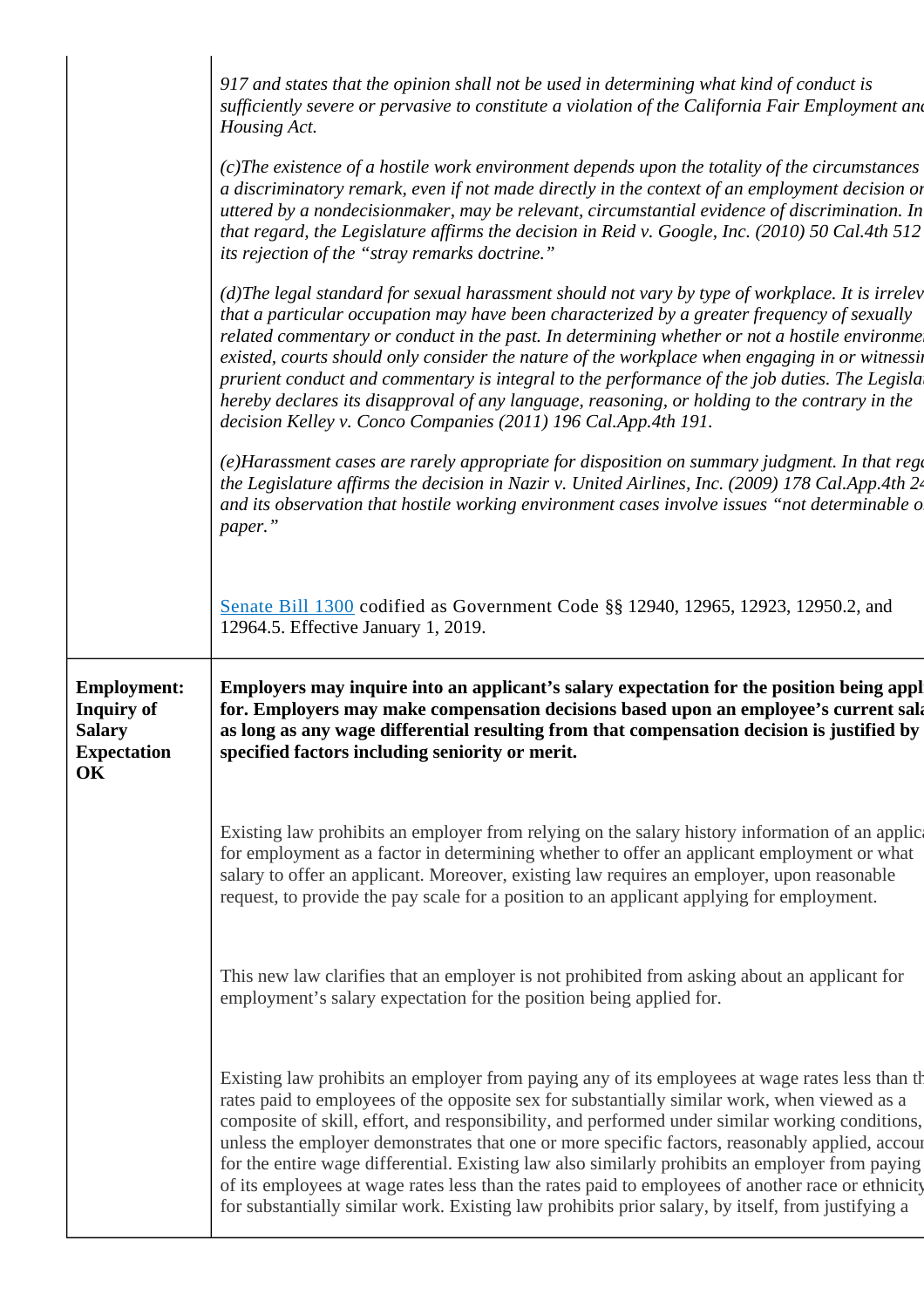|                                        | disparity in compensation under these provisions.                                                                                                                                                                                                                                    |
|----------------------------------------|--------------------------------------------------------------------------------------------------------------------------------------------------------------------------------------------------------------------------------------------------------------------------------------|
|                                        | This new law authorizes an employer to make a compensation decision based on an employee<br>current salary as long as any wage differential resulting from that compensation decision is<br>justified by one or more specified factors, including:                                   |
|                                        | • A seniority system<br>• A merit system<br>• A system that measure earnings by quantity or quality of production<br>• A "bona fide" factor other than sex, such as education, training or experience, but only i<br>related to the position and consistent with business necessity. |
|                                        | Here is an article entitled "California Legislature Aims to Clarify Salary History and Equal Pay<br>Statutes" from the California Public Agency Labor & Employment Blog.                                                                                                             |
|                                        | Assembly Bill 2282 is codified as an amendment to Labor Code §§ 432.3 and 1197.5. Effectiv<br>January 1, 2018.                                                                                                                                                                       |
| <b>Employment:</b><br><b>Lactation</b> | An employer must make reasonable efforts to provide an employee with the use of a roor<br>or other location -- other than a bathroom - to express milk in private which must be in                                                                                                   |
| accommodation                          | close proximity to the employee's work area, for the employee to express milk in private.<br>The room or location may include the place where the employee normally works if it<br>otherwise meets the requirements of this section.                                                 |
|                                        | Currently, the law only prohibits providing the use of a toilet stall for these purposes. Under the<br>new law, the employer must provide a location other than a bathroom.                                                                                                          |
|                                        | The law allows that an employer who makes a temporary lactation location available to an<br>employee shall be deemed to be in compliance if all of the following conditions are met:                                                                                                 |
|                                        | (1) The employer is unable to provide a permanent lactation location because of operational,<br>financial, or space limitations.                                                                                                                                                     |
|                                        | (2) The temporary lactation location is private and free from intrusion while an employee<br>expresses milk.                                                                                                                                                                         |
|                                        | (3) The temporary lactation location is used only for lactation purposes while an employee<br>expresses milk.                                                                                                                                                                        |
|                                        | (4) The temporary lactation location otherwise meets the requirements of state law concerning<br>lactation accommodation.                                                                                                                                                            |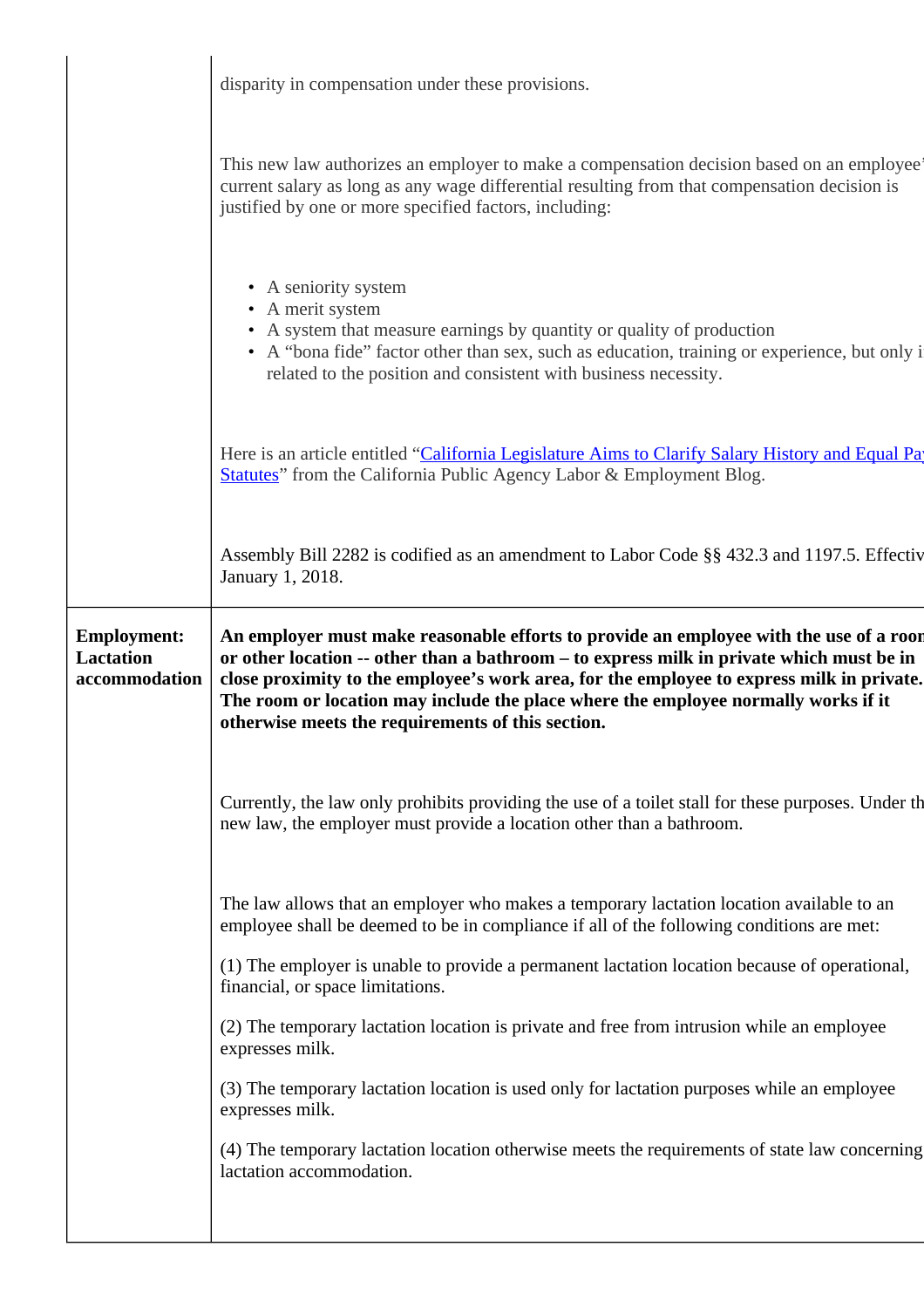|                                                                                                     | <b>Assembly Bill 1976</b> is codified as Labor Code 1031. Effective January 1, 2019.                                                                                                                                                                                                                                                                                                                                                                                                                                                                                                                                                                                                                                                                 |
|-----------------------------------------------------------------------------------------------------|------------------------------------------------------------------------------------------------------------------------------------------------------------------------------------------------------------------------------------------------------------------------------------------------------------------------------------------------------------------------------------------------------------------------------------------------------------------------------------------------------------------------------------------------------------------------------------------------------------------------------------------------------------------------------------------------------------------------------------------------------|
| <b>Employment:</b><br><b>Sexual</b><br>harassment<br>training<br>requirements<br><b>Expanded By</b> | Employers who employ 5 or more employees, including temporary or seasonal employees<br>must provide at least 2 hours of sexual harassment training to all supervisory employees<br>and at least one hour of sexual harassment training to all nonsupervisory employees by<br>January 1, 2020, and once every 2 years thereafter. For purposes of this law only, an<br>employer includes a person who regularly receives the services of five or more persons<br>providing services pursuant to a written contract.                                                                                                                                                                                                                                   |
| January 1,<br>2020.                                                                                 | Under existing law, the California Fair Employment and Housing Act makes specified<br>employment practices unlawful, including the harassment of an employee directly by the<br>employer or indirectly by agents of the employer with the employer's knowledge. The act<br>requires employers with 50 or more employees to provide at least 2 hours of prescribed trainin<br>and education regarding sexual harassment, abusive conduct, and harassment based upon gend<br>as specified, to all supervisory employees within 6 months of their assumption of a supervisory<br>position and once every 2 years, as specified.                                                                                                                         |
|                                                                                                     | This new law instead requires an employer who employees 5 or more employees, including<br>temporary or seasonal employees, to provide at least 2 hours of sexual harassment training to a<br>supervisory employees and at least one hour of sexual harassment training to all nonsupervisor<br>employees by January 1, 2020, and once every 2 years thereafter, as specified. For purposes of<br>this law only, an "employer" includes a person who regularly receives the services of five or n<br>persons providing services pursuant to a written contract. Because of the ambiguity in this<br>definition, employers who have five or more agents should provide the training to their<br>employees even if they have fewer than five employees. |
|                                                                                                     | This law also requires the Department of Fair Employment and Housing to develop or obtain 1<br>hour and 2-hour online training courses on the prevention of sexual harassment in the workpla<br>as specified, and to post the courses on the department's Internet Web site. The department is<br>required to make existing informational posters and fact sheets, as well as the online training<br>courses regarding sexual harassment prevention, available to employers and to members of the<br>public in specified alternate languages on the department's Internet Web site.                                                                                                                                                                  |
|                                                                                                     | <b>Who is Required to Take the Training?</b>                                                                                                                                                                                                                                                                                                                                                                                                                                                                                                                                                                                                                                                                                                         |
|                                                                                                     | <b>Question:</b> I am a broker with five sales agents who are independent contractors; are the<br>independent contractors required to take the sexual harassment training?                                                                                                                                                                                                                                                                                                                                                                                                                                                                                                                                                                           |
|                                                                                                     | Answer: Currently, no. But if you have any <i>employees</i> at all, even just one employee, then the<br>employee(s) would have to take the training. Additionally, regulations are pending which could<br>require the independent contractors to take this training as well, if adopted.                                                                                                                                                                                                                                                                                                                                                                                                                                                             |
|                                                                                                     | <b>Bottom Line requirements and recommendations:</b><br>• For employee training. If you have five or more employees or even five or more<br>salespersons or brokers even if independent contractors, then by January 1, 2020, all<br>employees must have taken the training.                                                                                                                                                                                                                                                                                                                                                                                                                                                                         |
|                                                                                                     | For sales agent training. Although it appears the law does not require sales agents or<br>brokers retained as independent contractors to take the training, proposed regulations wh<br>may be adopted in 2019, could expand the requirement to include independent contracto<br>In any event, since a different law expands liability for licensees in a professional<br>relationship with their clients (See the "Civil Liability" section above), it is highly<br>recommended that sales agents, too, take the training even if retained as independent                                                                                                                                                                                            |
|                                                                                                     |                                                                                                                                                                                                                                                                                                                                                                                                                                                                                                                                                                                                                                                                                                                                                      |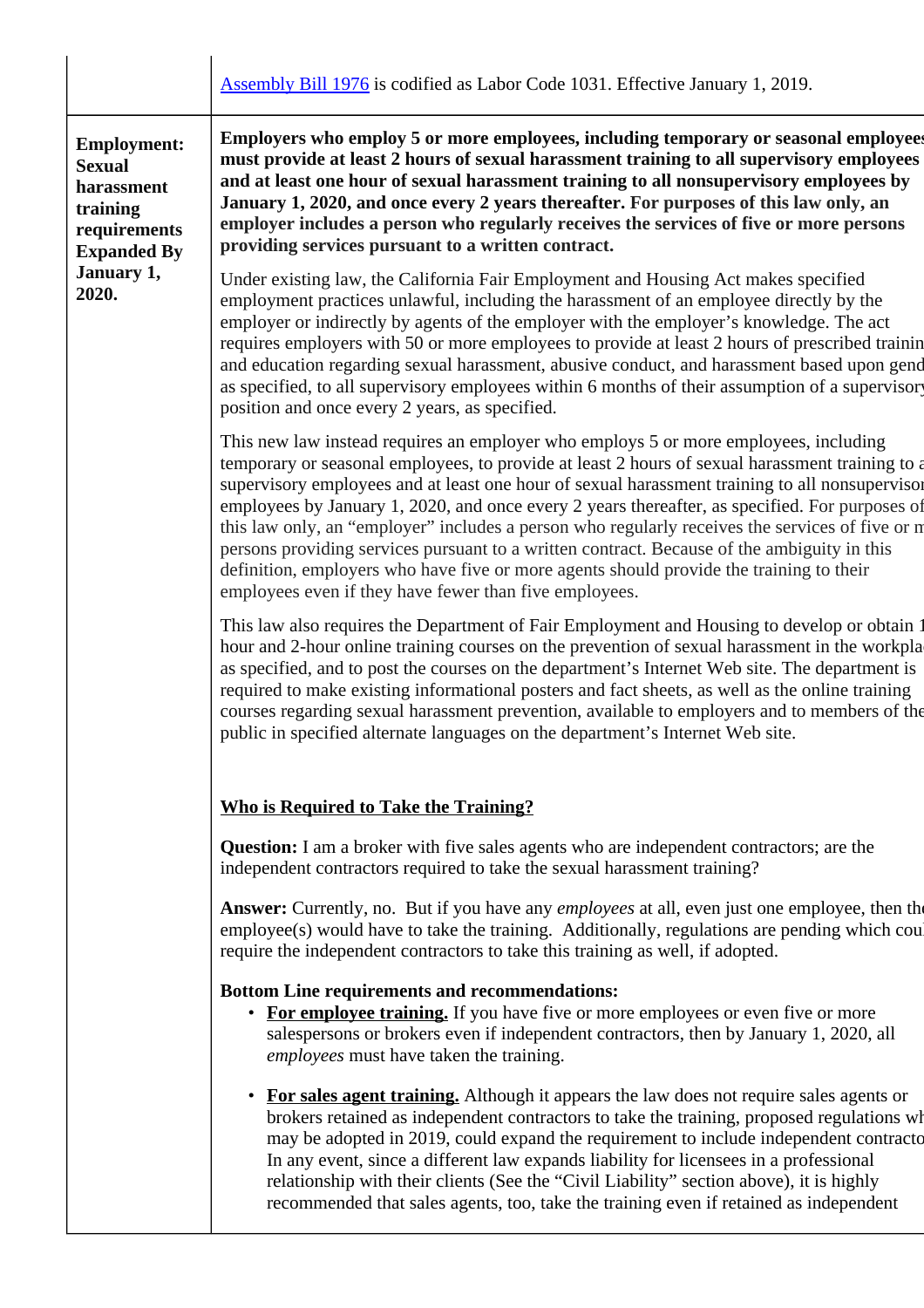|                                                                                  | contractors.                                                                                                                                                                                                                                                                                                                                                                                                                                                                                                                                                                                                                                                                                                                                                                                                                                                                                                                                                                                                                                   |
|----------------------------------------------------------------------------------|------------------------------------------------------------------------------------------------------------------------------------------------------------------------------------------------------------------------------------------------------------------------------------------------------------------------------------------------------------------------------------------------------------------------------------------------------------------------------------------------------------------------------------------------------------------------------------------------------------------------------------------------------------------------------------------------------------------------------------------------------------------------------------------------------------------------------------------------------------------------------------------------------------------------------------------------------------------------------------------------------------------------------------------------|
|                                                                                  | <b>For supervisor training.</b> If you have five or more employees or even five or more<br>$\bullet$<br>independent contractors (sales persons or broker associates), then by January 1, 2020, all<br>"supervisory employees" must have taken the supervisor training. Please note that many<br>supervisor/office managers are employees, and if so, they would be required to take the<br>training.                                                                                                                                                                                                                                                                                                                                                                                                                                                                                                                                                                                                                                           |
|                                                                                  | As a risk management precaution, we strongly recommend that the responsible broker<br>take the supervisory training along with all other persons who supervise agents or<br>employees. This will include anyone who is in a position to hire, fire, reward or discipl<br>an employee or independent contractor licensee, or who has the responsibility of direct<br>an employee or independent contractor licensee. This recommendation applies regardle<br>of how many employees or independent contractors have been retained.                                                                                                                                                                                                                                                                                                                                                                                                                                                                                                               |
|                                                                                  | <b>Question:</b> Can I see a copy of the proposed regulations that will expand the definition of<br>employee to include persons providing services pursuant to contract?                                                                                                                                                                                                                                                                                                                                                                                                                                                                                                                                                                                                                                                                                                                                                                                                                                                                       |
|                                                                                  | Click here to view the Fair Housing & Housing Council Proposed Final Text of Employme<br>Regulations Regarding Definitions; Harassment and Discrimination Prevention and<br>Correction; and Training                                                                                                                                                                                                                                                                                                                                                                                                                                                                                                                                                                                                                                                                                                                                                                                                                                           |
|                                                                                  | Senate Bill 1343 is codified as Government Code §§ 12950 and 12950.1. Effective January 1,<br>2019. Compliance deadline is January 1, 2020.                                                                                                                                                                                                                                                                                                                                                                                                                                                                                                                                                                                                                                                                                                                                                                                                                                                                                                    |
| <b>Energy</b><br><b>Efficiency:</b><br>100%<br>electricity from<br>renewables by | It is the policy of the State of California that electricity from sources such as wind,<br>solar and hydropower will eventually constitute 100% of retail sales of electricity t<br>end-use customers by 2046. Renewable targets already in place are advanced to 50<br>by 2025 and 60% by 2030.                                                                                                                                                                                                                                                                                                                                                                                                                                                                                                                                                                                                                                                                                                                                               |
| 2046                                                                             | Under existing law, the California Renewables Portfolio Standard Program requires the PUC to<br>establish a renewables portfolio standard requiring all retail sellers to procure a minimum quar<br>of electricity products from eligible renewable energy resources so that the total kilowatthours<br>those products sold to their retail end-use customers achieve 25% of retail sales by December (<br>2016, 33% by December 31, 2020, 40% by December 31, 2024, 45% by December 31, 2027, a<br>50% by December 31, 2030. The program additionally requires each local publicly owned elec-<br>utility, as defined, to procure a minimum quantity of electricity products from eligible renewal<br>energy resources to achieve the procurement requirements established by the program. The<br>Legislature has found and declared that its intent in implementing the program is to attain, ame<br>other targets for sale of eligible renewable resources, the target of 50% of total retail sales of<br>electricity by December 31, 2030. |
|                                                                                  | This new law revises the above-described legislative findings and declarations to state that the<br>goal of the program is to achieve that 50% renewable resources target by December 31, 2026,<br>to achieve a 60% target by December 31, 2030. The bill would require that retail sellers and lo<br>publicly owned electric utilities procure a minimum quantity of electricity products from eligib<br>renewable energy resources so that the total kilowatthours of those products sold to their retail<br>end-use customers achieve 44% of retail sales by December 31, 2024, 52% by December 31,<br>2027, and 60% by December 31, 2030.                                                                                                                                                                                                                                                                                                                                                                                                  |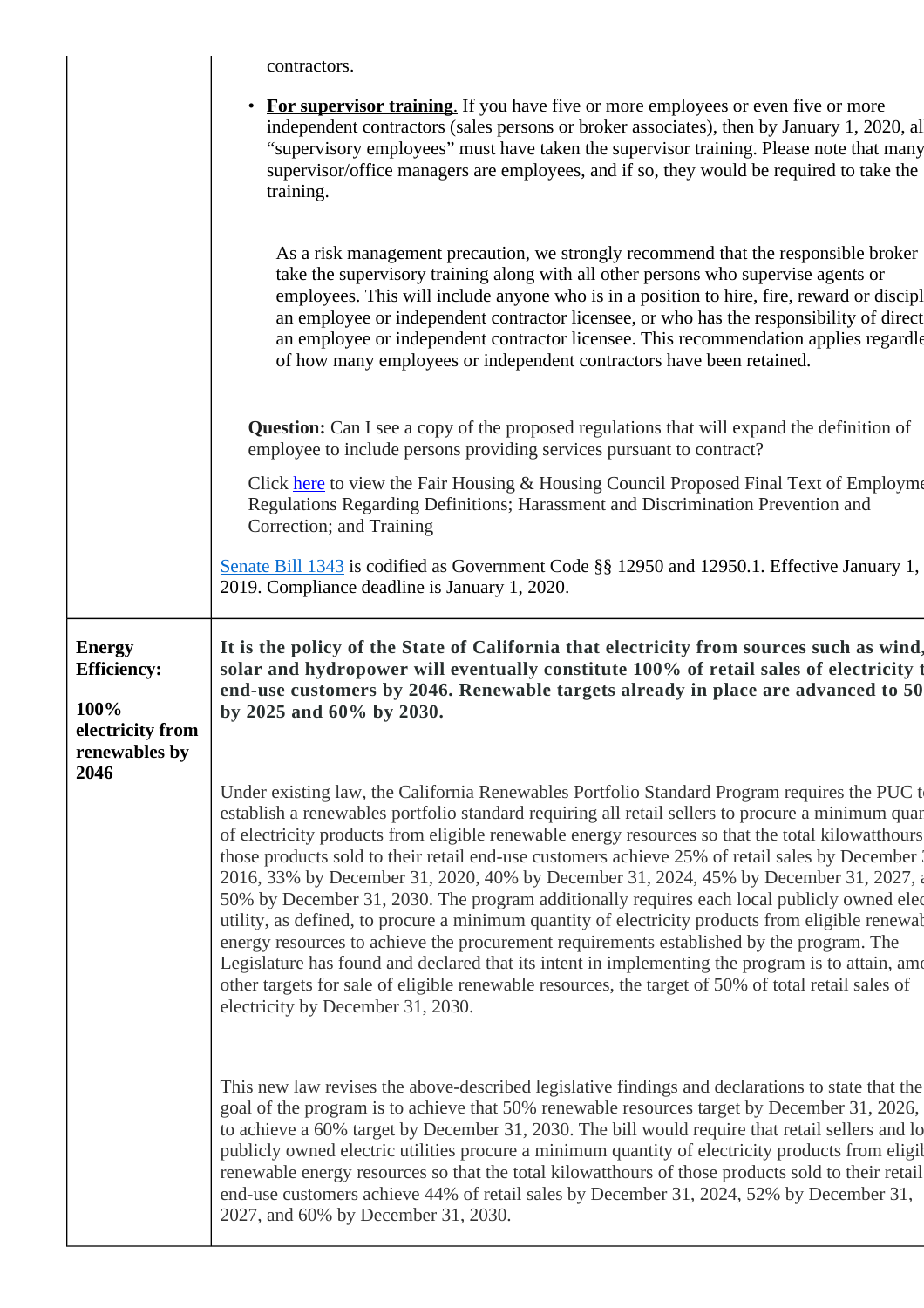|                                                                                                                                 | Additionally, this new law states that it is the policy of the state that eligible renewable energy<br>resources and zero-carbon resources supply 100% of retail sales of electricity to California end<br>use customers and 100% of electricity procured to serve all state agencies by December 31, 20                                                                                                                                                                                                                                                                                   |
|---------------------------------------------------------------------------------------------------------------------------------|--------------------------------------------------------------------------------------------------------------------------------------------------------------------------------------------------------------------------------------------------------------------------------------------------------------------------------------------------------------------------------------------------------------------------------------------------------------------------------------------------------------------------------------------------------------------------------------------|
|                                                                                                                                 | Senate Bill 100 is codified as an amendment to Public Utilities Code §§ 399.11, 399.15, 399.3<br>and 454.53. Various effective dates.                                                                                                                                                                                                                                                                                                                                                                                                                                                      |
| <b>Financial</b><br><b>Disclosures:</b><br>Foreign<br>language<br>translations for<br>loan                                      | This law requires financial institutions to provide specified mortgage loan modification<br>documents in the same language as the negotiation if the terms of negotiation are conduc<br>in Spanish, Chinese, Tagalog, Vietnamese, or Korean. Currently, these disclosures are<br>required only when a loan is originated. The law is also updated to include the Loan<br>Estimate and Closing Disclosure forms in addition to the Good Faith Estimate.                                                                                                                                     |
| modifications                                                                                                                   | Translation requirements: The provisions of existing law, that SB 1201 amends, were added in<br>2009. Since that time, mortgage disclosure forms have evolved. The Good Faith Estimate that<br>was previously required to be provided to borrowers in connection with nearly all mortgages is<br>now only required in connection with reverse mortgages, home equity lines of credit, and loan<br>secured by mobile homes. Instead, a new set of forms (the Loan Estimate and Closing Disclose<br>are required in connection with most mortgages.                                          |
|                                                                                                                                 | This new law updates existing law to reflect the existence of the new forms, and to ensure that<br>borrowers who negotiate their real estate secured loans in a foreign language receive the prope<br>disclosures. This law also adds a new requirement, intended to help ensure that borrowers who<br>successfully negotiate a loan modification, receive information about the terms of that loan<br>modification in the language in which they negotiated it.                                                                                                                           |
|                                                                                                                                 | A second part of this law deals with administrative hearings for licensees under the California<br>Finance Lenders License and California Residential Mortgage Lending Act. These laws do not<br>impact loan brokers who hold their license through the Department of Real Estate.                                                                                                                                                                                                                                                                                                         |
|                                                                                                                                 | Senate Bill 1201 is codified as amendments to Civil Code $\S$ 1632.5 and Financial Code $\S$ 5020<br>Effective January 1, 2019.                                                                                                                                                                                                                                                                                                                                                                                                                                                            |
| <b>Fair Housing:</b><br><b>Public agencies</b><br>must<br>administer<br>programs to<br>affirmatively<br>further fair<br>housing | All public agencies including every state office, officer, department, division, bureau, boa<br>and commission, city, county, and a redevelopment successor agency must administer its<br>programs and activities relating to housing and community development in a manner to<br>affirmatively further fair housing. The Planning and Zoning Law which requires each cit<br>and county to prepare and adopt a general plan that contains certain mandatory element<br>is required for achieving the goals and objectives of the housing element, to affirmatively<br>further fair housing |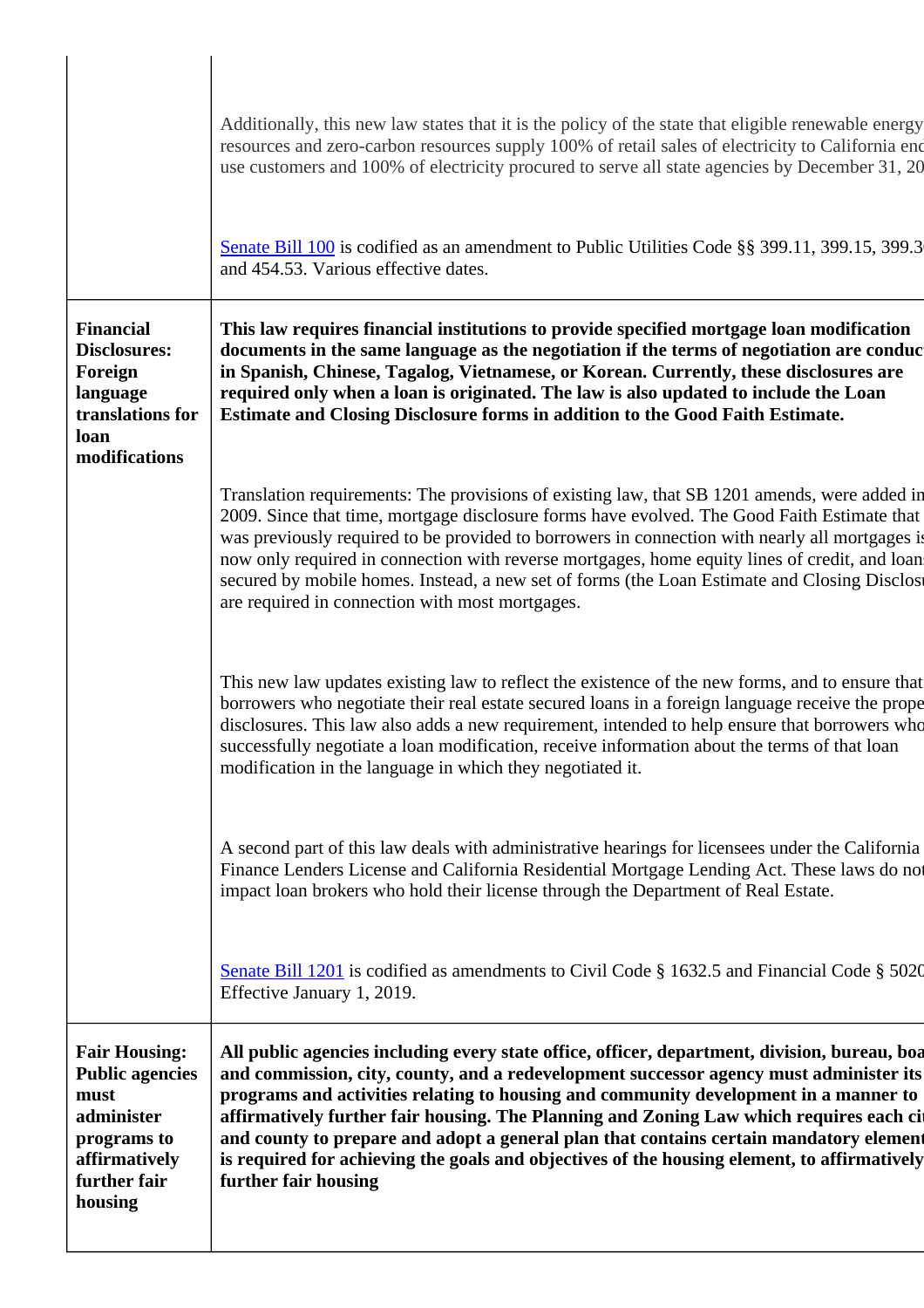Existing federal law, the federal Fair Housing Act, requires, among other things, certain federal executive departments and agencies to administer their programs relating to housing and urban development in a manner affirmatively to further the purposes of the federal act. Existing fede law requires specified state and local agencies that contract with, or receive funding from, specified federal agencies to certify that they will affirmatively further fair housing by comple an assessment of fair housing and submitting that assessment to the United States Department Housing and Urban Development.

Existing law, the California Fair Employment and Housing Act, generally prohibits housing discrimination with respect to the personal characteristics of race, color, religion, sex, gender, gender identity, gender expression, sexual orientation, marital status, national origin, ancestry, familial status, source of income, disability, or genetic information.

This new law requires all California public agencies to administer their programs and activities relating to housing and community development in a manner to affirmatively further fair housing and to not take any action that is materially inconsistent with this obligation, as provided.

In regard to public agencies this law adopts the following definition: "Affirmatively furthering fair housing" means taking meaningful actions, in addition to combating discrimination, that overcome patterns of segregation and foster inclusive communities free from barriers that restrictionaccess to opportunity based on protected characteristics. Specifically, affirmatively furthering housing means taking meaningful actions that, taken together, address significant disparities in housing needs and in access to opportunity, replacing segregated living patterns with truly integrated and balanced living patterns, transforming racially and ethnically concentrated areas poverty into areas of opportunity, and fostering and maintaining compliance with civil rights a fair housing laws. The duty to affirmatively further fair housing extends to all of a public agency's activities and programs relating to housing and community development.

Under existing law the Planning and Zoning Law requires each city, county, and city and count to prepare and adopt a general plan that contains certain mandatory elements, including a hous element that is required to contain specified information and analysis, including a program setting forth a schedule of actions during the planning period that the local government is undertaking intends to undertake to implement the policies and achieve the goals and objectives of the house element, as provided.

The new law requires the above-described program for achieving the goals and objectives of the housing element to affirmatively further fair housing and for revisions to the housing element occur on and after January 1, 2021, requires the program to include an assessment of fair hous within the jurisdiction, with a variety of components as specified.

[Assembly Bill 686](https://leginfo.legislature.ca.gov/faces/billTextClient.xhtml?bill_id=201720180AB686) is codified as Government Code §§ 65583, 65583.2, and 8899.50 et seq. Effective January 1, 2019 and for revisions to the housing element that occur on and after January 1, 2021.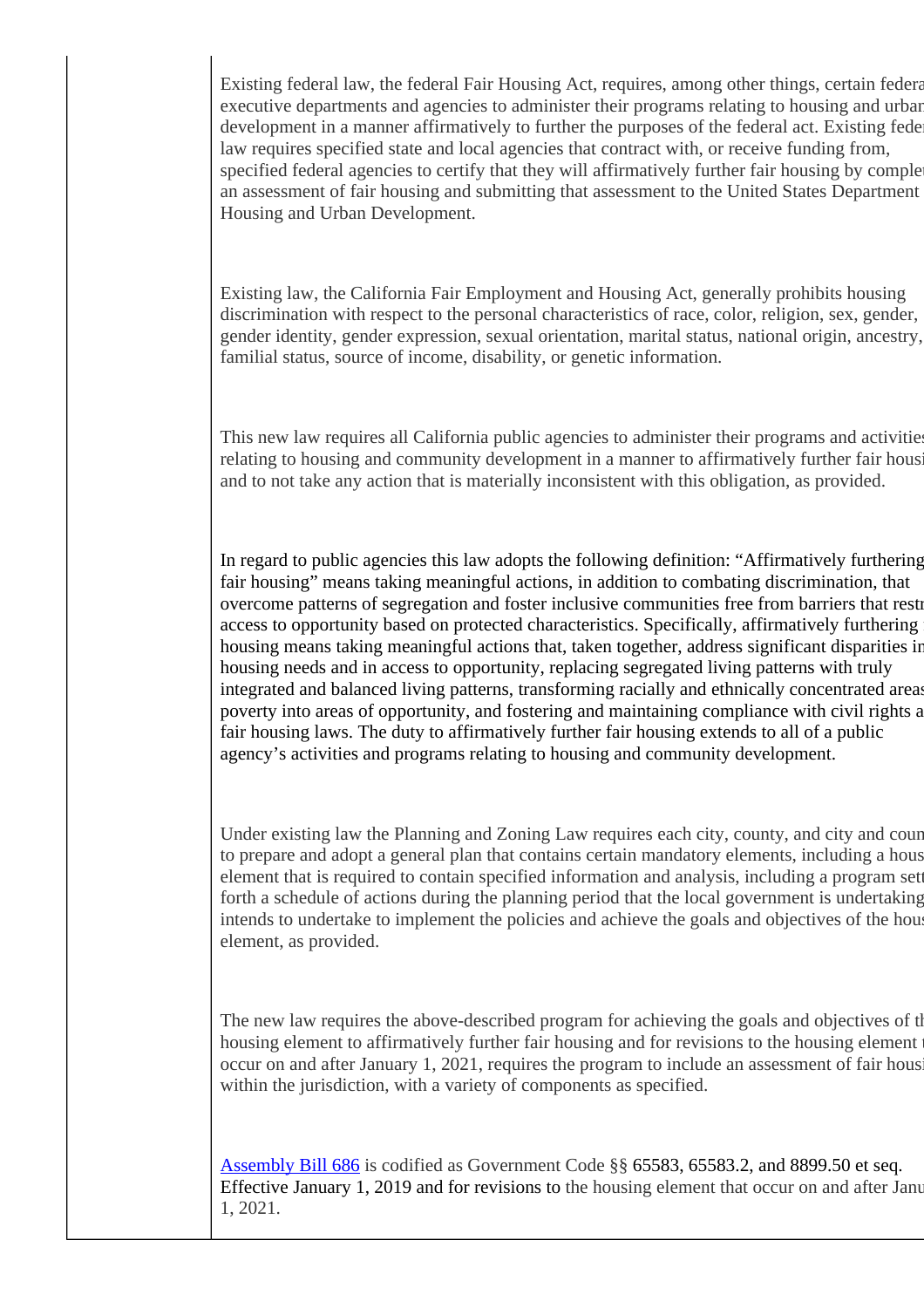| Home<br><b>Inspectors:</b><br><b>Irrigation</b><br>system                 | Authorizes a home inspection report on an in-ground landscape irrigation system to inclu<br>information regarding the operation and observation of the irrigation system.                                                                                                                                                                                                                                                                                                                                                                                                                                                                                                                                                                                        |
|---------------------------------------------------------------------------|------------------------------------------------------------------------------------------------------------------------------------------------------------------------------------------------------------------------------------------------------------------------------------------------------------------------------------------------------------------------------------------------------------------------------------------------------------------------------------------------------------------------------------------------------------------------------------------------------------------------------------------------------------------------------------------------------------------------------------------------------------------|
|                                                                           | For purposes of improving landscape water use and irrigation efficiency, a home inspection re-<br>on a dwelling unit on a parcel containing an in-ground landscape irrigation system, the operation<br>of which is under the exclusive control of the owner or occupant of the dwelling, may include<br>irrigation system inspection report, prepared by either a home inspector or certified landscape<br>irrigation auditor, that contains all of the following:                                                                                                                                                                                                                                                                                               |
|                                                                           | (1) Examination of the irrigation system controller noting observable defects in installation or<br>operation.                                                                                                                                                                                                                                                                                                                                                                                                                                                                                                                                                                                                                                                   |
|                                                                           | (2) Activation of each zone or circuit providing irrigation water to turf grass, noting malfunctio<br>observed in the operation of (A)The irrigation valve (B)Visible irrigation supply piping and<br>(C)Sprinkler heads and stems.                                                                                                                                                                                                                                                                                                                                                                                                                                                                                                                              |
|                                                                           | (3) During activation of the system, observation of (A) Irrigation spray being directed to hardsc<br>(B)Irrigation water leaving the irrigated area as surface runoff (C)Ponding of irrigation water of<br>the surface of the irrigated area.                                                                                                                                                                                                                                                                                                                                                                                                                                                                                                                    |
|                                                                           | Assembly Bill 2371 codified as Business and Professions Code §§ 7065.06 and 7195.5, and<br>Government Code §§ 65592, 65596, 65596.5 and 65596.7. Effective January 1, 2019.                                                                                                                                                                                                                                                                                                                                                                                                                                                                                                                                                                                      |
|                                                                           |                                                                                                                                                                                                                                                                                                                                                                                                                                                                                                                                                                                                                                                                                                                                                                  |
| Homeowner<br><b>Bill of Rights:</b><br><b>Permanently</b><br>restores the | expired provisions.                                                                                                                                                                                                                                                                                                                                                                                                                                                                                                                                                                                                                                                                                                                                              |
| pre-2018<br>version                                                       | This summary first describes the original Homeowner Bill of Rights (HBOR), then the<br>sunset provision effective in 2018, and then the reenactment of the original bill effective<br><b>January 1, 2019.</b>                                                                                                                                                                                                                                                                                                                                                                                                                                                                                                                                                    |
|                                                                           | residential units (CC 2924.18(b)).                                                                                                                                                                                                                                                                                                                                                                                                                                                                                                                                                                                                                                                                                                                               |
|                                                                           | Homeowner Bill of Rights was originally enacted in 2012 (SB 900). However, many of its<br>provisions expired on January 1, 2018. This new law (SB 818) permanently re-enacts tho<br>Applicability of the Law: The original HBOR passed in 2012 (SB 900) pertained generally to<br>first trust deeds secured by owner-occupied properties with one-to-four residential units with a<br>few exceptions. Some of the requirements of this law did not apply to "smaller banks" that, du<br>the preceding annual reporting period, foreclosed on 175 or fewer properties with one-to-four<br>On January 1, 2018, HBOR removed many of the distinctions between "smaller banks" that<br>conduct 175 or fewer annual foreclosures and "large banks" that conduct more. |
|                                                                           | Effective January 1, 2019, the new law (SB 818) restores the distinction between "small" and<br>"large" banks.                                                                                                                                                                                                                                                                                                                                                                                                                                                                                                                                                                                                                                                   |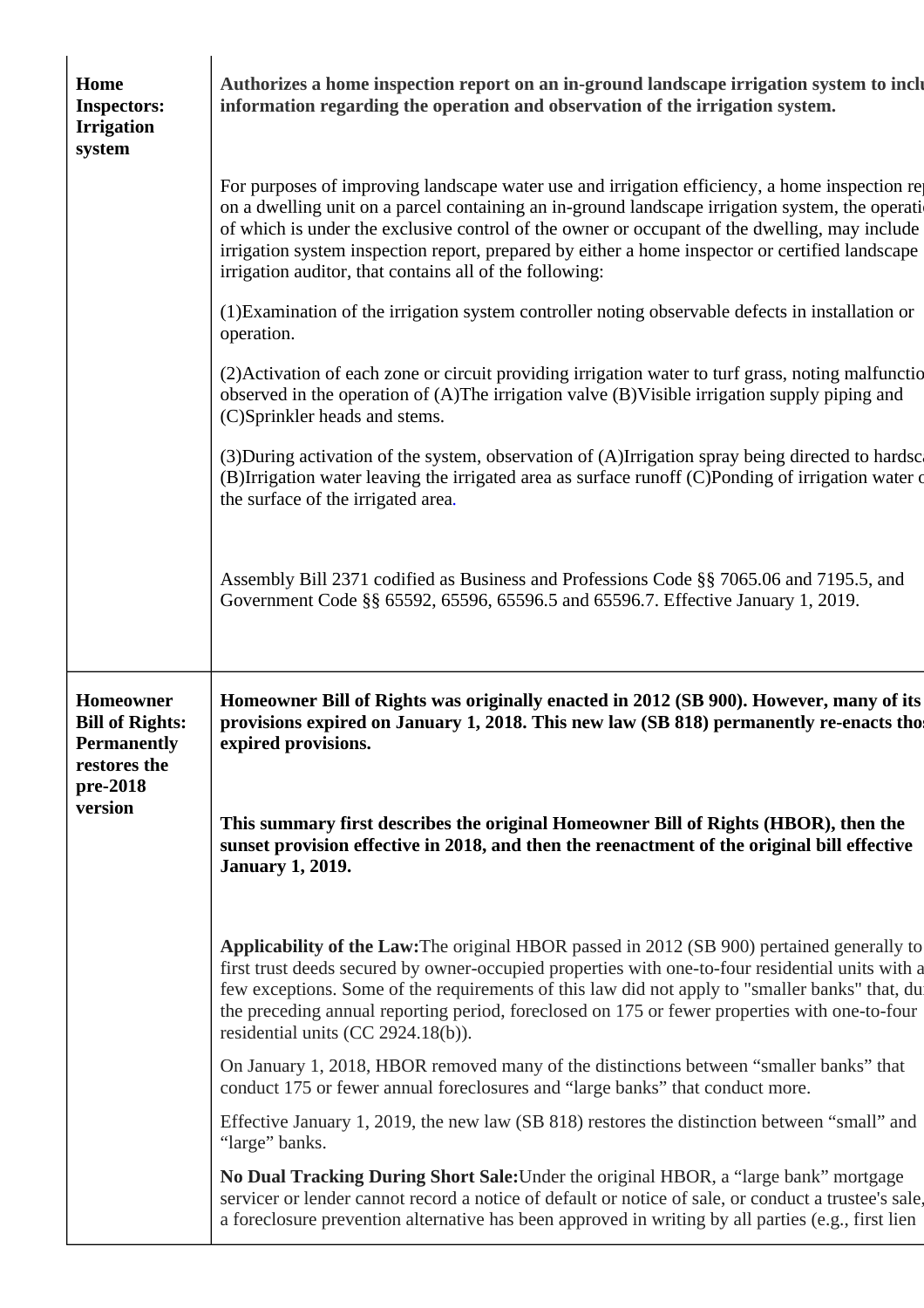investor, junior lienholder, and mortgage insurer as applicable), and proof of funds or financing has been provided to the servicer. This requirement expired on January 1, 2018.

Effective January 1, 2018, a lender or mortgage servicer cannot record a notice of sale or cond a trustee's sale if the borrower's complete application for a foreclosure prevention alternative is pending, and until the borrower has been given a written determination by the mortgage service Smaller banks are only covered by the requirements taking effect in 2018. CC 2924.11.

Effective January 1, 2019, the original version of HBOR is restored.

Note: under federal law:

Servicers must not make the first notice or filing required for the foreclosure process until a mortgage loan account is more than 120 days delinquent. This will give borrowers reasonable time to submit modification applications. Servicers must not start a foreclosure proceeding if a application is pending for a loan modification or other alternative to foreclosure. 12 CFR § 1024.41

**Cancelling a Pending Trustee's Sale:**Under the original HBOR, a mortgage servicer must rescind or cancel any pending trustee's sale if a short sale has been approved by all parties (e.g., first lien investor, junior lienholder, and mortgage insurer as applicable), and proof of funds or financing has been provided to the lender or authorized agent. For other types of foreclosure prevention alternatives, a lender must record a rescission of a notice of default or cancel a pending trustee's sale if a borrower executes a permanent foreclosure prevention alternative. These requirements do not apply to smaller banks. CC 2924.11

On January 1, 2018, these specific requirements expired, at which time, as stated above, a lend or mortgage servicer was prohibited from recording a notice of sale or conducting a trustee's s if the borrower's complete application for a foreclosure prevention alternative is pending, and until the borrower has been given a written determination by the mortgage servicer. These requirements were extended to smaller banks.

Effective January 1, 2019, the original version of HBOR is restored.

**Providing a Single Point of Contact:** For a borrower requesting a foreclosure prevention alternative, the mortgage servicer must, upon the borrower's request, promptly establish and provide a direct means of communication with a single point of contact. These requirements do not apply to smaller banks as defined. CC 2923.7.This part of the HBOR remained unchanged.

No Dual Tracking During Loan Modification: A mortgage servicer generally cannot record notice of default, notice of sale, or conduct a trustee's sale for a nonjudicial foreclosure if the borrower's complete application for a first lien loan modification is pending as specified, or if borrower is in compliance with the terms of a written trial or permanent loan modification, forbearance, or repayment plan.

These specific requirements expired on January 1, 2018 at which time, as stated above, a lender or mortgage servicer was prohibited from recording a notice of sale or conducting a trustee's s if the borrower's complete application for a foreclosure prevention alternative is pending, and until the borrower has been given a written determination by the mortgage servicer.

Effective January 1, 2019, the original version of HBOR is restored.

**No Late Fees or Application Fees:**A mortgage servicer cannot collect any late fees while a complete first lien loan modification application is under consideration, a denial is being appealed, the borrower is making timely modification payments, or a foreclosure prevention alternative is being evaluated or exercised. A mortgage servicer is also prohibited from charging for any application, processing, or other fee for a first lien loan modification or other foreclosure prevention alternative. These requirements do not apply to smaller banks as defined. These requirements expired on January 1, 2018. CC 2924.11. SB 818 reenacts the original HBOR.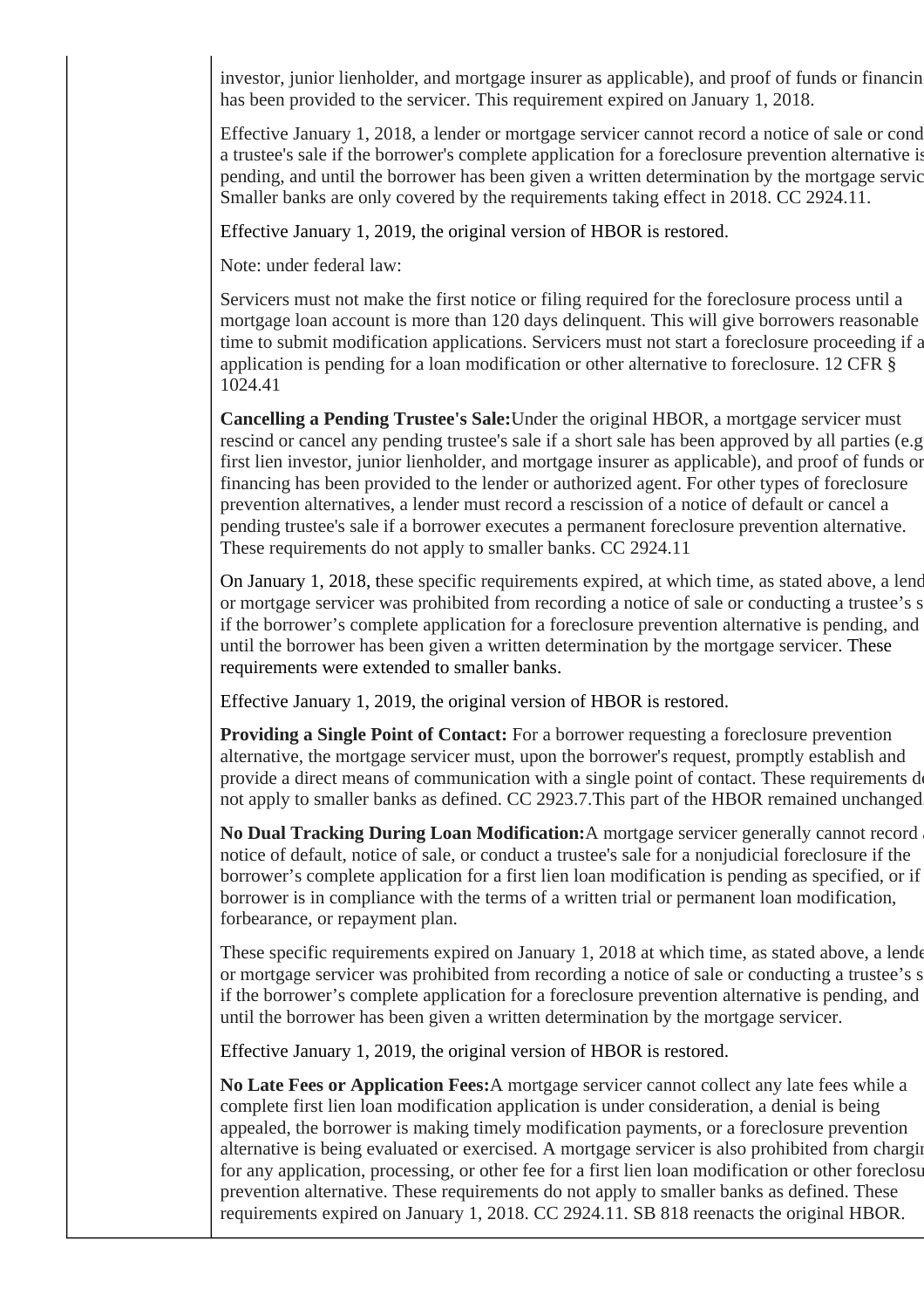|  |                                                                                                               | Lender Required to Review Foreclosure Documents: No entity can record a notice of defaul<br>otherwise initiate the foreclosure process, except for the holder of the beneficial interest under<br>deed of trust, an authorized designated agent of the holder of the beneficial interest, or the<br>original or substituted trustee under the deed of trust. Furthermore, a mortgage servicer must<br>ensure that certain foreclosure documents are accurate and complete, and supported by compet<br>and reliable evidence. The \$7500 penalty for violation of this section which expired on January<br>2018, is now restored.                 |
|--|---------------------------------------------------------------------------------------------------------------|--------------------------------------------------------------------------------------------------------------------------------------------------------------------------------------------------------------------------------------------------------------------------------------------------------------------------------------------------------------------------------------------------------------------------------------------------------------------------------------------------------------------------------------------------------------------------------------------------------------------------------------------------|
|  |                                                                                                               | <b>Extending Initial Contact Requirement:</b> This provision generally prohibits a mortgage service<br>or lender from recording a notice of default until 30 days after the lender or mortgage servicer<br>contacts the borrower in person or by telephone to assess the borrower's financial situation and<br>explore options for avoiding foreclosure. This provision has been modified as well as extended<br>with no expiration date.                                                                                                                                                                                                        |
|  |                                                                                                               | Notifying Borrower Before NOD: A mortgage servicer cannot record a notice of default for a<br>nonjudicial foreclosure until the mortgage servicer informs the borrower of the borrower's right<br>to: request copies of the promissory note, deed of trust, payment history, and assignment of loa<br>if any to demonstrate the mortgage servicer's right to foreclose; and certain protections under t<br>Servicemembers Civil Relief Act if the borrower is a service member or dependent. This<br>requirement does not pertain to smaller banks as defined. These requirements, which expired of<br>January 1, 2018, have now been reenacted. |
|  |                                                                                                               | Postponing a Trustee's Sale: Whenever a trustee's sale is postponed for at least 10 business d<br>the lender or authorized agent must provide written notice of the new sale date and time to the<br>borrower within five business days after the postponement. However, any failure to comply wi<br>this requirement will not invalidate any trustee's sale that would otherwise be valid. This<br>requirement applies to all trust deeds, regardless of occupancy or number of units. These<br>requirements which expired on January 1, 2018, have been reenacted.                                                                             |
|  |                                                                                                               | Legal Remedies for Borrowers: A borrower may generally bring a private right of action to<br>enjoin or stop a trustee's sale until the mortgage servicer has corrected certain material violatio<br>of this law.                                                                                                                                                                                                                                                                                                                                                                                                                                 |
|  |                                                                                                               | Senate Bill 818 is codified as Civil Code §§ 2924, 2923.4, 2923.5, 2923.6, 2923.7, 2924.12,<br>2924.15, 2924.17, 2923.55, 2924.9, 2924.10, 2924.18, and 2924.19. Effective January 1, 2019                                                                                                                                                                                                                                                                                                                                                                                                                                                       |
|  | <b>Insurance:</b><br><b>Fires and other</b><br>natural<br>disasters<br><b>Eight new laws</b><br>to strengthen | With wildfires and other disasters devastating areas across the state, insurers have<br>employed various tactics to avoid paying out on claims and to minimize their losses in the<br>future. This set of eight new laws attempts to ensure that a homeowner who has purchase<br>insurance will realize the benefits of their policy and will not be improperly or unfairly<br>denied coverage presently or in the future.                                                                                                                                                                                                                       |
|  | the rights of<br>homeowners                                                                                   | <b>Senate Bill 824</b> Prohibits an insurer from canceling or refusing to renew a homeowner's insural<br>policy for one year from the date of a declaration of emergency and requires insurers to report<br>specified fire risk information to the Department of Insurance.                                                                                                                                                                                                                                                                                                                                                                      |
|  |                                                                                                               | <b>Senate Bill 894Provides assistance to survivors of major disasters or catastrophic events,</b><br>including requiring insurers to renew a residential insurance policy for at least two renewal<br>periods (24 months), requiring insurers to grant an additional 12 months of additional living<br>expenses and allowing combined payments for losses to a primary dwelling and other structure<br>so homeowners can apply those losses as they see fit, such as rebuilding the main home.                                                                                                                                                   |
|  |                                                                                                               | <b>Senate Bill 917 Requires insurers to cover a loss resulting from a combination of disasters</b><br>(landslide, mudslide, mudflow or debris flow) if an insured disaster is the proximate cause of t                                                                                                                                                                                                                                                                                                                                                                                                                                           |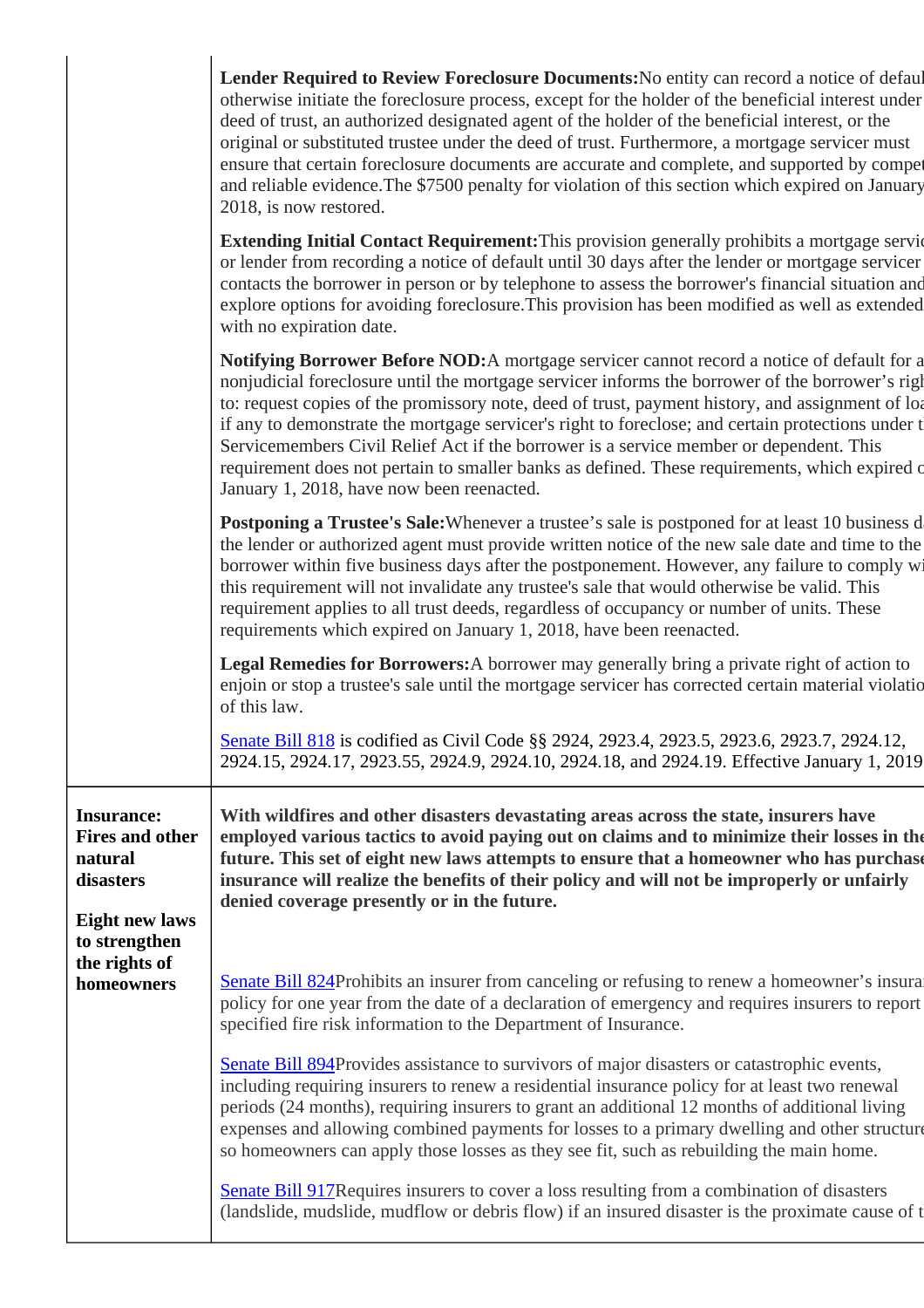|                                                                    | loss or damage and would otherwise be covered.                                                                                                                                                                                                                                                                                                                                                                                                                                                                                                                                                      |
|--------------------------------------------------------------------|-----------------------------------------------------------------------------------------------------------------------------------------------------------------------------------------------------------------------------------------------------------------------------------------------------------------------------------------------------------------------------------------------------------------------------------------------------------------------------------------------------------------------------------------------------------------------------------------------------|
|                                                                    | <b>Assembly Bill 1772</b> Extends from 24 months to 36 months the period of time within which an<br>insurance policyholder is entitled to collect full replacement benefits under a replacement cost<br>insurance policy.                                                                                                                                                                                                                                                                                                                                                                           |
|                                                                    | <b>Assembly Bill 1800Prohibits, in the event of a total loss, a residential property insurance polic</b><br>from limiting or denying payment based on the fact that the policyholder has chosen to rebuild<br>purchase a home at a new location.                                                                                                                                                                                                                                                                                                                                                    |
|                                                                    | <b>Assembly Bill 2594</b> Extends the existing statute of limitations for a homeowner to sue an insur<br>from 12 to 24 months if the loss is related to a state of emergency.                                                                                                                                                                                                                                                                                                                                                                                                                       |
|                                                                    | <b>Senate Bill 30 Requires the Insurance Commissioner to convene a working group to assess new</b><br>and innovative investments in natural infrastructure and insurance products in light of<br>California's worsening fire vulnerability due to climate change.                                                                                                                                                                                                                                                                                                                                   |
|                                                                    | <b>Assembly Bill 1875</b> Connects consumers who need residential property insurance with agents a<br>brokers to help ensure they obtain plans and coverage that suit their specific needs.                                                                                                                                                                                                                                                                                                                                                                                                         |
|                                                                    |                                                                                                                                                                                                                                                                                                                                                                                                                                                                                                                                                                                                     |
| Landlord<br><b>Tenant:</b><br><b>Commercial</b><br><b>Property</b> | Allows a commercial landlord to serve Notice of Belief of Abandonment after the rent is<br>unpaid for three days (at a minimum, depending on the number of days the lease require<br>before a landlord may declare a default), and allows delivery of that notice by overnight<br>courier. This notice will expire after 15 days regardless of form of delivery.                                                                                                                                                                                                                                    |
| <b>Abandonment</b>                                                 |                                                                                                                                                                                                                                                                                                                                                                                                                                                                                                                                                                                                     |
|                                                                    | Existing law provides that real property shall be deemed abandoned by a lessee and the lease s<br>terminate if the lessor gives notice of belief of abandonment. The notice of belief of abandonm<br>can be given only where rent on the property has been due and unpaid for at least 14 consecuti<br>days and the lessor reasonably believes that the lessee has abandoned the property. Existing lay<br>authorizes a notice of belief of abandonment to be served personally or mailed.                                                                                                          |
|                                                                    | This new law creates a slightly different set of rules for commercial real property by authorizing<br>the Notice of Belief of Abandonment to be given where rent on the property has been due and<br>unpaid for at least the number of days required for the lessor to declare a rent default under the<br>terms of the lease, but in no case less than three days. It also authorizes the notice of belief of<br>abandonment of commercial real property to be sent by an overnight courier service. A new<br>statutory form is created for a commercial property notice of belief of abandonment. |
|                                                                    | <b>Assembly Bill 2847</b> is codified as Civil Code § 1951.35 and as an amendment to Civil Code §<br>1946 and 1951.3.                                                                                                                                                                                                                                                                                                                                                                                                                                                                               |
|                                                                    | Effective January 1, 2019                                                                                                                                                                                                                                                                                                                                                                                                                                                                                                                                                                           |
| Landlord<br><b>Tenant:</b>                                         | Increases the calculation of the total resale value of the personal property from \$750 (or \$<br>per square foot, whichever is lesser) to either \$2,500 or an amount equal to one month's<br>rent for the premises the tenant occupied, whichever is greater.                                                                                                                                                                                                                                                                                                                                     |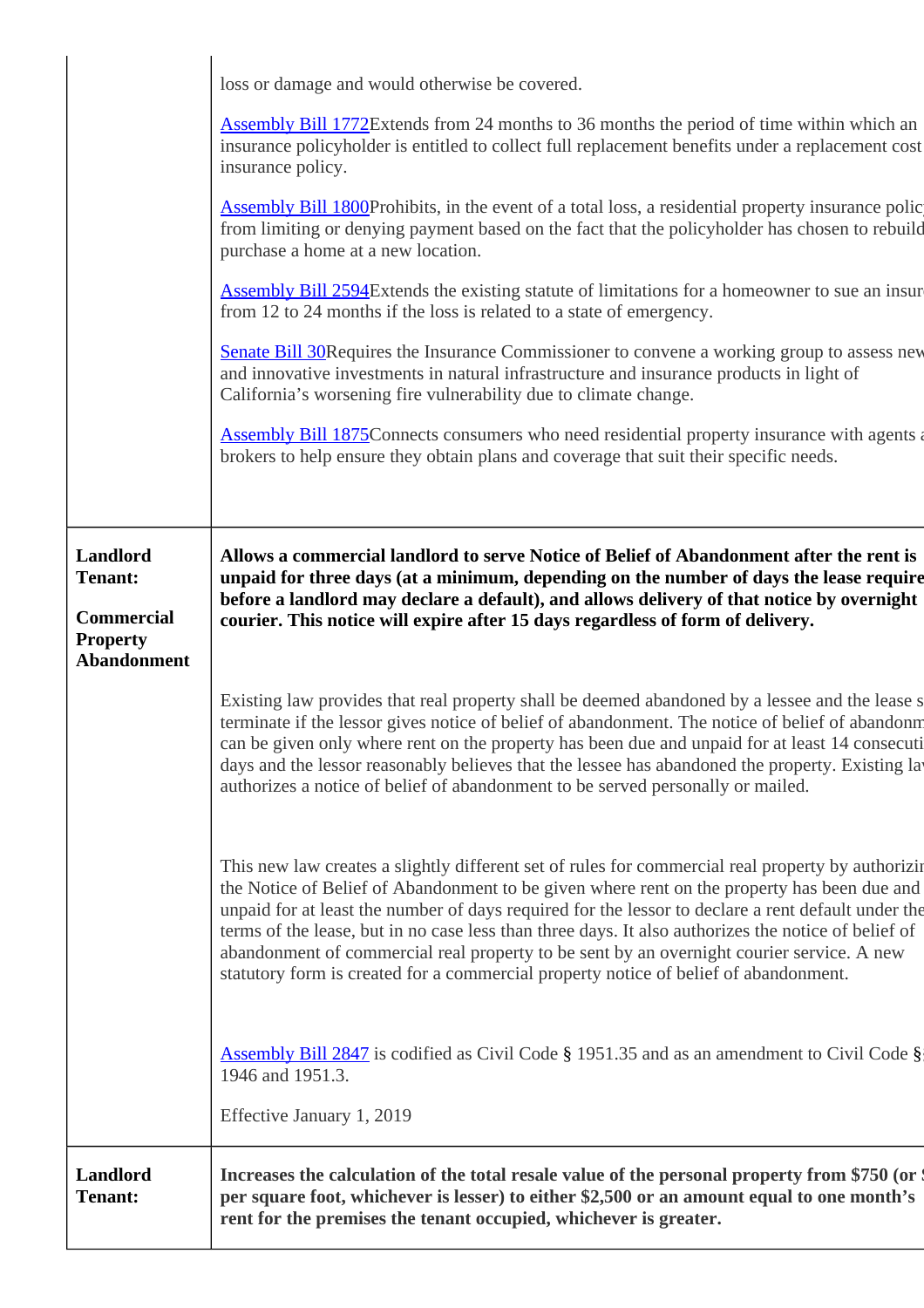| <b>Commercial</b><br><b>Property -</b><br>Disposal of<br>Tenant's<br><b>Personal</b><br><b>Property</b> | <b>Current Law:</b><br>Current law provides an alternative procedure for disposal of a commercial tenant's personal<br>property items left behind after a tenant vacates. The law requires a landlord to give written no<br>to the tenant if personal property remains after the end of a tenancy and directs the landlord to<br>the property at public sale. However, if the landlord reasonably believes that the total resale va<br>of the personal property is the lesser of \$750 or \$1 per square foot of the premises occupied by<br>the tenant, the landlord is authorized to retain the property for his or her own use or dispose of<br>in any manner.<br><b>New Law:</b> |
|---------------------------------------------------------------------------------------------------------|--------------------------------------------------------------------------------------------------------------------------------------------------------------------------------------------------------------------------------------------------------------------------------------------------------------------------------------------------------------------------------------------------------------------------------------------------------------------------------------------------------------------------------------------------------------------------------------------------------------------------------------------------------------------------------------|
|                                                                                                         | This new law increases the threshold calculation of the total resale value of the personal proper<br>for purposes of these provisions, to either \$2,500 or an amount equal to one month's rent for the<br>premises the tenant occupied, whichever is greater.                                                                                                                                                                                                                                                                                                                                                                                                                       |
|                                                                                                         | <b>Assembly Bill 2173</b> is codified as an amendment to Civil Code §§ 1993.04 and 1993.07.<br>Effective January 1, 2019.                                                                                                                                                                                                                                                                                                                                                                                                                                                                                                                                                            |
| <b>Landlord</b><br><b>Tenant:</b>                                                                       | Eliminates the rent control exemption for the requirement that a landlord permit<br>installation of an Electric Vehicle Charging Station (EVCS).                                                                                                                                                                                                                                                                                                                                                                                                                                                                                                                                     |
| <b>Electric Vehicle</b><br><b>Charging</b><br><b>Stations</b>                                           | Prior law requires a lessor of a dwelling to approve a written request of a lessee to install an<br>EVCS at a parking space allotted for the tenant subject to the landlord's procedural approval<br>process. However, there is an exemption for a dwelling that is subject to a residential rent cont<br>ordinance.                                                                                                                                                                                                                                                                                                                                                                 |
|                                                                                                         | This new law eliminates that exemption, thereby requiring a lessor of a dwelling subject to the<br>residential rent control ordinance to approve a written request of a lessee to install an EVCS in<br>accordance with specified requirements, unless the dwelling is located in a local jurisdiction th<br>on or before January 1, 2018, adopted an ordinance requiring the lessor of such a dwelling to<br>approve a written request of a lessee to install an EVCS.                                                                                                                                                                                                              |
|                                                                                                         | <b>Assembly Bill 1796</b> is codified as an amendment to Civil Code § 1947.6. Effective January 1,<br>2019.                                                                                                                                                                                                                                                                                                                                                                                                                                                                                                                                                                          |
| <b>Landlord</b><br><b>Tenant:</b><br>Evictions-<br>Three Days'<br><b>Notice</b><br><b>Excludes</b>      | In counting a three days' notice to pay rent or quit or a three days' notice to perform<br>covenant or quit, or in responding to a complaint for unlawful detainer, Saturdays, Sund<br>and judicial holidays are excluded.                                                                                                                                                                                                                                                                                                                                                                                                                                                           |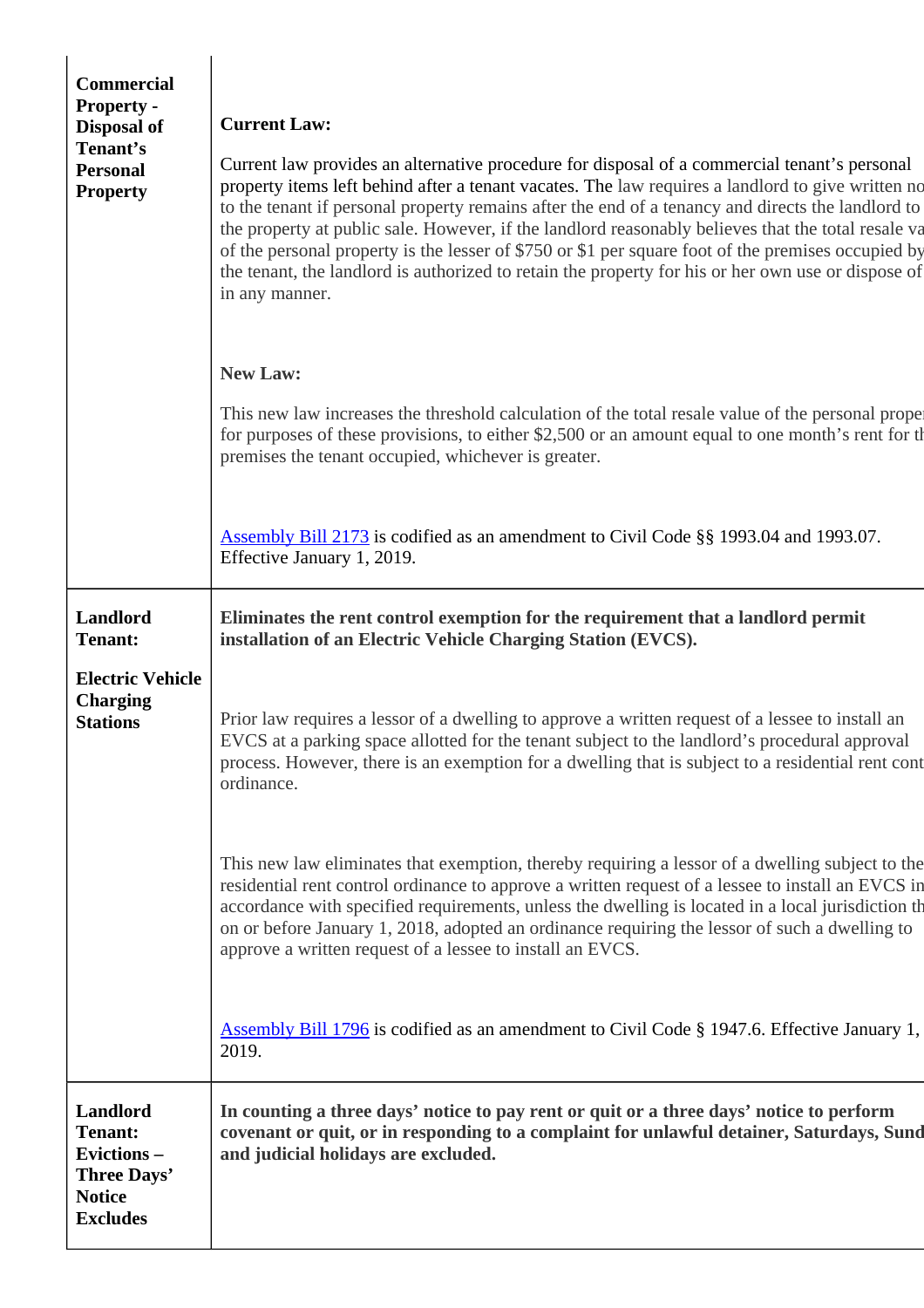| <b>Holidays and</b><br>Weekends<br><b>Effective</b><br>September 1,<br>2019                               | (1) Prior law establishes a procedure, known as an unlawful detainer action, that a landlord must<br>follow in order to evict a tenant. Existing law provides that a tenant is subject to such an action<br>the tenant continues to possess the property without permission of the landlord in specified<br>circumstances, including when the tenant has violated the lease by defaulting on rent or failing<br>perform a duty under the lease, but the landlord must first give the tenant a 3-day notice to cur-<br>the violation or vacate.                                                                                                                                                                                                                                                                                                                                                                                                                                                                            |
|-----------------------------------------------------------------------------------------------------------|---------------------------------------------------------------------------------------------------------------------------------------------------------------------------------------------------------------------------------------------------------------------------------------------------------------------------------------------------------------------------------------------------------------------------------------------------------------------------------------------------------------------------------------------------------------------------------------------------------------------------------------------------------------------------------------------------------------------------------------------------------------------------------------------------------------------------------------------------------------------------------------------------------------------------------------------------------------------------------------------------------------------------|
|                                                                                                           | This law changes the notice period to exclude judicial holidays, including Saturday and Sunda                                                                                                                                                                                                                                                                                                                                                                                                                                                                                                                                                                                                                                                                                                                                                                                                                                                                                                                             |
|                                                                                                           | (2) Under prior law, a plaintiff that wishes to bring an action to obtain possession of real proper<br>must file a complaint and serve the defendant with a notice of summons, in which case the<br>defendant has 5 days to respond.                                                                                                                                                                                                                                                                                                                                                                                                                                                                                                                                                                                                                                                                                                                                                                                      |
|                                                                                                           | This law clarifies that the period in which a defendant may respond to a notice of summons do<br>not include judicial holidays, including Saturday and Sunday.                                                                                                                                                                                                                                                                                                                                                                                                                                                                                                                                                                                                                                                                                                                                                                                                                                                            |
|                                                                                                           | <b>Assembly Bill 2343</b> is codified as an amendment to Code of Civil Procedure §§ 1161 and 116<br>Effective September 1, 2019.                                                                                                                                                                                                                                                                                                                                                                                                                                                                                                                                                                                                                                                                                                                                                                                                                                                                                          |
|                                                                                                           |                                                                                                                                                                                                                                                                                                                                                                                                                                                                                                                                                                                                                                                                                                                                                                                                                                                                                                                                                                                                                           |
| Landlord<br><b>Tenant:</b><br><b>Inspection of</b><br>Decks,<br><b>Balconies,</b><br><b>Stairways and</b> | This law requires that buildings with 3 or more multifamily dwelling units with decks,<br>repairs if the inspector found that the decks or balconies were in need of repair.                                                                                                                                                                                                                                                                                                                                                                                                                                                                                                                                                                                                                                                                                                                                                                                                                                              |
| <b>Walkways</b><br>(to be<br>completed by<br>January 1,<br>2025)                                          | This law requires an inspection of decks and balconies ("exterior elevated elements and<br>cannot be employed by the local jurisdiction while performing these inspections.                                                                                                                                                                                                                                                                                                                                                                                                                                                                                                                                                                                                                                                                                                                                                                                                                                               |
|                                                                                                           | balconies, stairways and walkways must be inspected by a properly licensed person by 20<br>and a subsequent inspection must be done every 6 years. The owner would have to make<br>associated waterproofing elements") for buildings with 3 or more multifamily dwelling units b<br>licensed architect, licensed civil or structural engineer, a building contractor holding specified<br>licenses, or an individual certified as a building inspector or building official. These inspectors<br>"Exterior elevated element" means the following types of structures, including their supports a<br>railings: balconies, decks, porches, stairways, walkways, and entry structures that extend beyon<br>exterior walls of the building and which have a walking surface that is elevated more than six f<br>above ground level, are designed for human occupancy or use, and rely in whole or in substant<br>part on wood or wood-based products for structural support or stability of the exterior elevated<br>element. |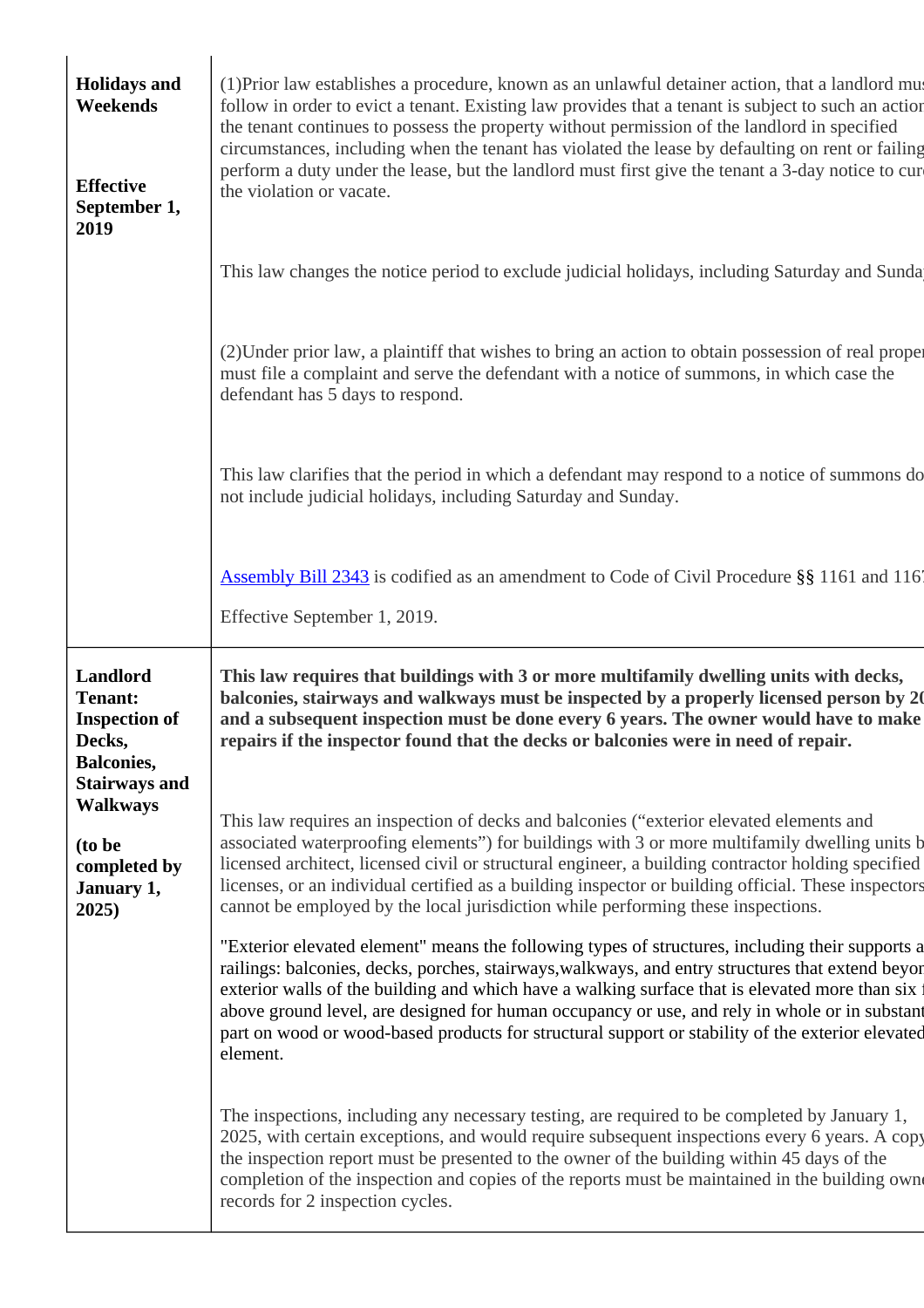|                                                            | An exterior elevated element found by the inspector that is in need of repair or replacement sha<br>be corrected by the owner of the building. No recommended repair shall be performed by a<br>licensed contractor serving as the inspector. All necessary permits for repair or replacement sh<br>be obtained from the local jurisdiction. All repair and replacement work shall be performed by<br>qualified and licensed contractor. A permit for the repairs must be applied for within 120 days<br>receipt of the inspection report, and the owner has 120 days more to complete the repairs.                                                                                                                                                                                                       |
|------------------------------------------------------------|-----------------------------------------------------------------------------------------------------------------------------------------------------------------------------------------------------------------------------------------------------------------------------------------------------------------------------------------------------------------------------------------------------------------------------------------------------------------------------------------------------------------------------------------------------------------------------------------------------------------------------------------------------------------------------------------------------------------------------------------------------------------------------------------------------------|
|                                                            | If the inspection reveals conditions that pose an immediate hazard to the safety of the occupant<br>the inspection report must be delivered to the owner of the building within 15 days and<br>emergency preventive measures must be performed "immediately" with notice given to the loc<br>enforcement agency. Local enforcement agencies may recover enforcement costs associated w<br>these requirements.                                                                                                                                                                                                                                                                                                                                                                                             |
|                                                            | The local enforcement agency is required to send a 30-day corrective notice to the owner of the<br>building if repairs are not completed on time. The law provides for civil penalties and liens<br>against the property for the owner of the building who fails to comply with these provisions.                                                                                                                                                                                                                                                                                                                                                                                                                                                                                                         |
|                                                            | Common interest developments are exempted.                                                                                                                                                                                                                                                                                                                                                                                                                                                                                                                                                                                                                                                                                                                                                                |
|                                                            | A landlord is authorized to enter the dwelling unit to comply with the requirements.                                                                                                                                                                                                                                                                                                                                                                                                                                                                                                                                                                                                                                                                                                                      |
|                                                            | Senate Bill 721 is codified as Civil Code § 1954 and Health and Safety Code §§ 17973 et seq.<br>Effective January 1, 2019.                                                                                                                                                                                                                                                                                                                                                                                                                                                                                                                                                                                                                                                                                |
| Landlord<br>Tenant:<br>Law<br>enforcement<br>and emergency | Expands protections for victims of domestic violence and other types of abuse to not face<br>eviction or other penalties on the basis of having summoned law enforcement or 9-1-1<br>emergency assistance on their own behalf, or on behalf of another, to respond to incident<br>violence or abuse.                                                                                                                                                                                                                                                                                                                                                                                                                                                                                                      |
| assistance                                                 | This law protects tenants from the actual or threatened termination of tenancy, or failure to ren<br>a tenancy by protecting the right of a tenant or resident to summon law enforcement or<br>emergency assistance as a victim of abuse, victim of crime, or individual in an emergency, or of<br>behalf of another person who falls into one of those categories. The protection is not unlimited<br>but applies when the caller believes that emergency assistance is necessary to prevent or addre<br>the perpetration, exacerbation, or escalation of the abuse, crime, or emergency. The protection<br>would presumably not apply to situations to calls or a pattern of 9-1-1 calls that were frivolous<br>nature or not necessary to prevent or address a crime, emergency, or incident of abuse. |
|                                                            | This law also protects tenants from the actual or threatened assessment of fines and penalties b                                                                                                                                                                                                                                                                                                                                                                                                                                                                                                                                                                                                                                                                                                          |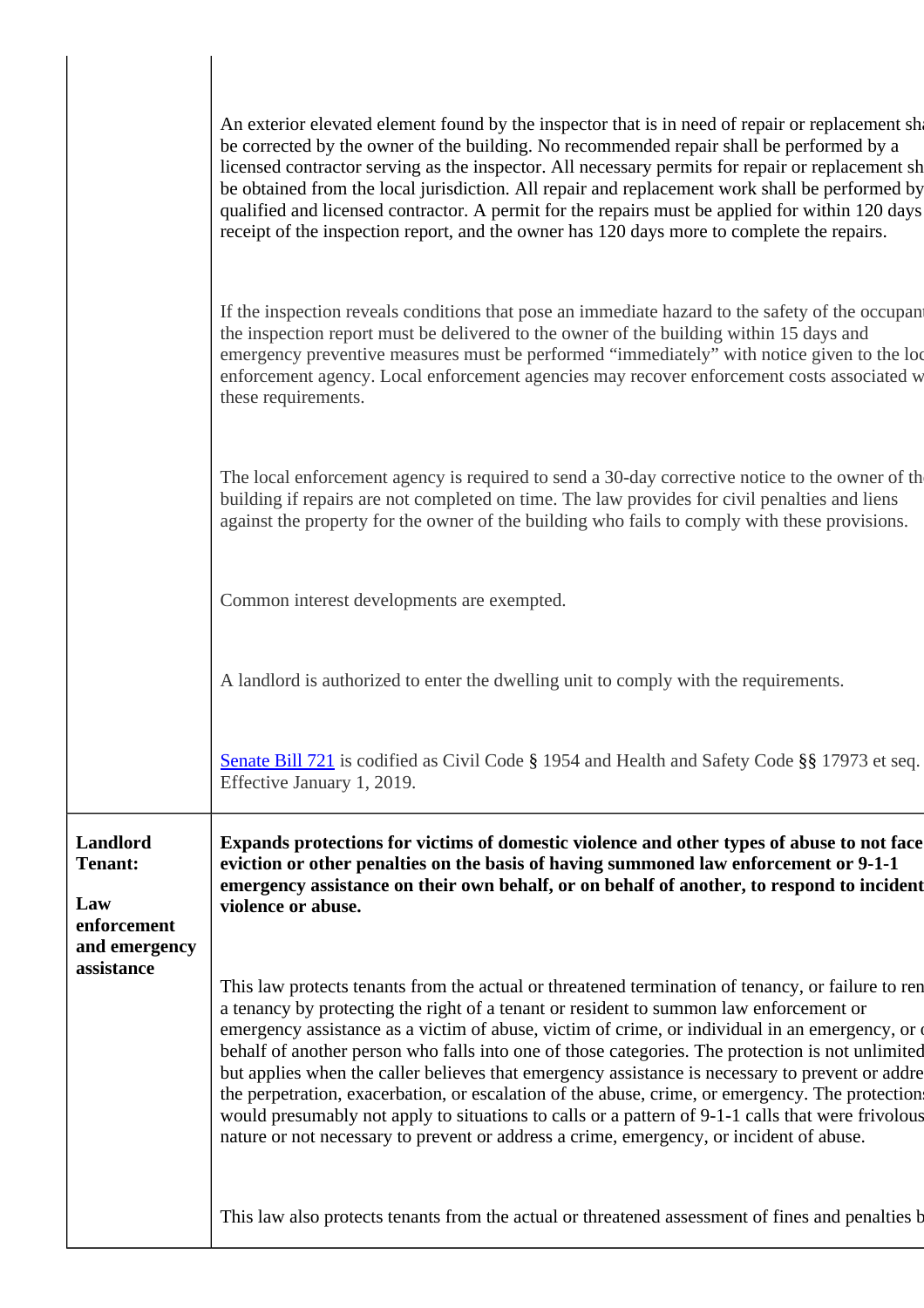|                                                 | the landlord, and from disparate treatment or rights as compared to other tenants who have not<br>summoned emergency assistance. This law also extends these protections to tenants and reside<br>when the emergency calls were made by someone who is not a tenant or resident of the landlor<br>for example, when a visitor or resident of a neighboring building is the one who summoned<br>emergency assistance.                                                                                                                                                                                                                                                                                                                                                                                                                                                                                                                                                                                                     |
|-------------------------------------------------|--------------------------------------------------------------------------------------------------------------------------------------------------------------------------------------------------------------------------------------------------------------------------------------------------------------------------------------------------------------------------------------------------------------------------------------------------------------------------------------------------------------------------------------------------------------------------------------------------------------------------------------------------------------------------------------------------------------------------------------------------------------------------------------------------------------------------------------------------------------------------------------------------------------------------------------------------------------------------------------------------------------------------|
|                                                 | Additionally, this law makes void, as contrary to public policy, any provision of a rental or lea<br>agreement that prohibits or limits a tenant's right to summon law enforcement or emergency<br>assistance.                                                                                                                                                                                                                                                                                                                                                                                                                                                                                                                                                                                                                                                                                                                                                                                                           |
|                                                 | Rebuttable presumption in unlawful detainer cases.                                                                                                                                                                                                                                                                                                                                                                                                                                                                                                                                                                                                                                                                                                                                                                                                                                                                                                                                                                       |
|                                                 | If an eviction has been filed against a tenant or occupant, under certain circumstances, this law<br>allows the tenant or occupant to raise the affirmative defense that the landlord is in violation of<br>this law's provisions. It provides that there is a rebuttable presumption that the tenant has<br>established an affirmative defense if the landlord or owner files a complaint for unlawful detai<br>within 30 days of a resident, tenant, or other person summoning law enforcement assistance or<br>emergency assistance and the complaint is based upon a notice that alleges that the act of<br>summoning law enforcement assistance or emergency assistance as, or on behalf of, a victim o<br>abuse, a victim of crime, or an individual in an emergency constitutes a rental agreement<br>violation, lease violation, or a nuisance. However, the landlord would be able to rebut the<br>presumption by showing that some other reason was a substantial motivating factor for filing t<br>complaint. |
|                                                 | <b>Assembly Bill 2413</b> is codified as Civil Code § 1946.8 and amendments to Code of Civil<br>Procedure § 1161.3 and Government Code § 53165. Effective January 1, 2019.                                                                                                                                                                                                                                                                                                                                                                                                                                                                                                                                                                                                                                                                                                                                                                                                                                               |
| Landlord<br><b>Tenant: Price</b><br>gouging and | Retains the 10% maximum rental price increase during declared state of emergencies, are<br>additionally:                                                                                                                                                                                                                                                                                                                                                                                                                                                                                                                                                                                                                                                                                                                                                                                                                                                                                                                 |
| eviction during<br>a declared<br>emergency      | • Expands the scope of criminal price gouging by including rental housing that was n<br>on the market at the time of the proclamation or declaration of emergency.<br>Clarifies that the cap on rent increases will remain in effect during an extension of<br>declared emergency.<br>Makes it illegal to evict a tenant without cause during a state of emergency except f<br>$\bullet$<br>specified reasons if the property is then offered at a higher rent.<br>Allows a greater than 10% rental price increase if directly attributable to additiona<br>costs for repairs or additions beyond normal maintenance that were amortized ove<br>the rental term.                                                                                                                                                                                                                                                                                                                                                         |
|                                                 | Under existing law, any rental housing is subject to a rent limitation upon the proclamation of<br>state of emergency. For a period of 30 days following that proclamation or declaration, it is<br>unlawful for any person to increase rent by more than 10%.                                                                                                                                                                                                                                                                                                                                                                                                                                                                                                                                                                                                                                                                                                                                                           |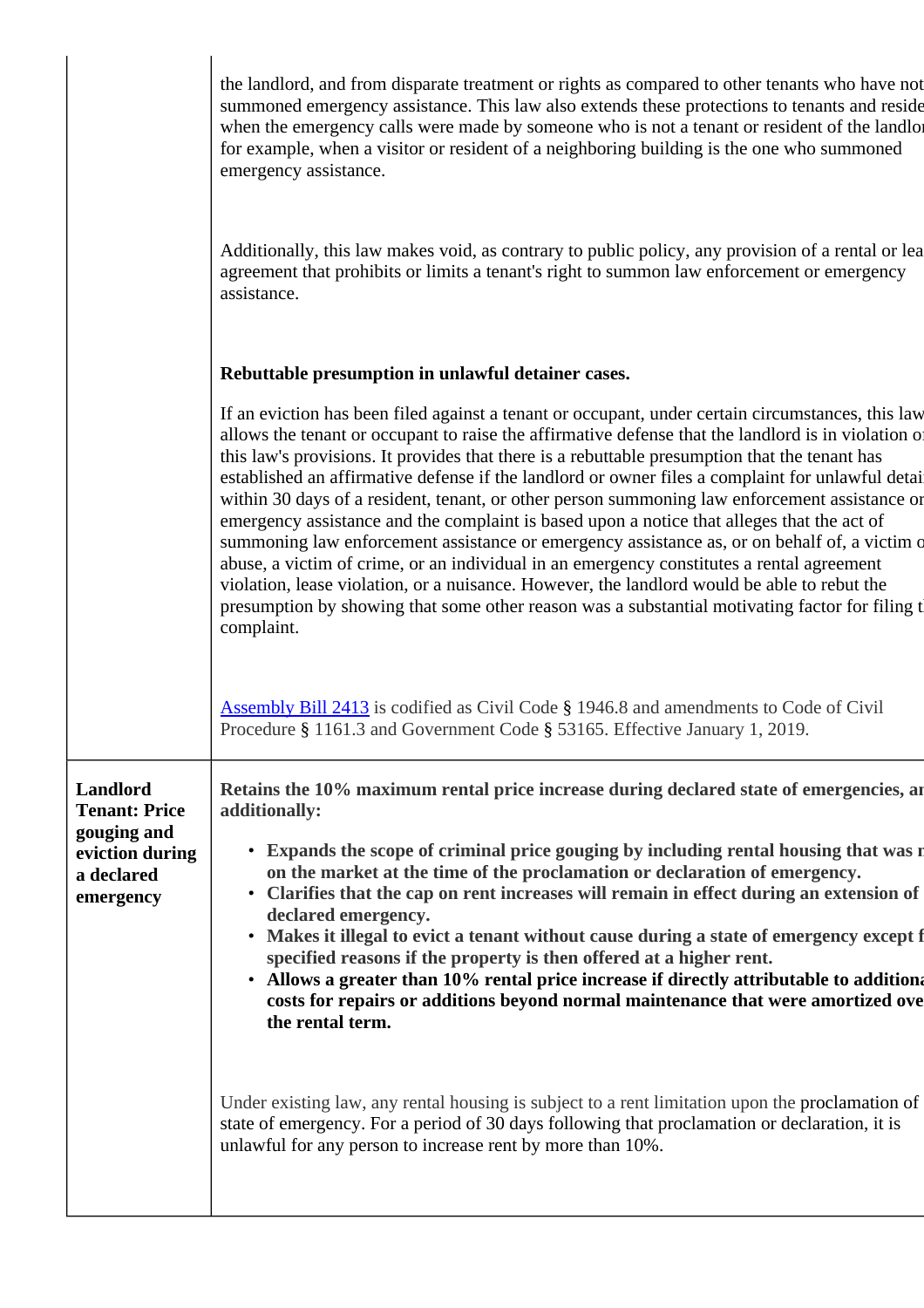Applicable beyond counties with declared state of emergency: Under existing law, although state of emergency is declared in regard to a specific county, Attorney General Anthony Becer has stated that "The statute does not restrict its protection to a city or county where the emerge or disaster is located. It is intended to prevent price gouging anywhere in the state where there increased consumer demand as a result of the declared emergency. For example, if a fire in Sa Diego County causes residents to evacuate to neighboring Imperial County, hotels in Imperial County may not raise rates by more than 10% to take advantage of the increase in demand for lodging." See [FAQs on Price Gouging](https://oag.ca.gov/consumers/pricegougingduringdisasters#5C).

This new law defines "Housing" to mean any rental housing with an initial lease term of no longer than one year.

The new law defines the rental price for housing for purposes of the crime of price gouging, as follows:

- a. For housing rented at the time of the proclamation or declaration of emergency, the actu rental price paid by the tenant.
- b. For housing not rented at the time of the declaration or proclamation, but rented, or offer for rent, within one year prior to the proclamation or declaration of emergency, the most recent rental price offered before the proclamation or declaration of emergency. This amount may be increased by 5% if the housing was previously rented or offered for rent unfurnished, and it is now being offered for rent fully furnished. This amount shall not be adjusted for any other good or service, including without limitation gardening or utilities, currently or formerly provided in connection with the lease;
- c. For housing not rented, or not offered for rent, within one year prior to the proclamation declaration of emergency, 160% of the Fair Market Rent established by the US Departm of Housing and Urban Development. This amount may be increased by 5% if the housing offered for rent fully furnished. This amount shall not be adjusted for any other good or service, including without limitation gardening or utilities, currently or formerly provide in connection with the lease

However, a greater rental price increase is not unlawful if that person can prove that the increa is directly attributable to additional costs for repairs or additions beyond normal maintenance t were amortized over the rental term that caused the rent to be increased greater than 10 percent that an increase was contractually agreed to by the tenant prior to the proclamation or declaration.

It is not a defense to a prosecution that an increase in rental price was based on the length of the rental term, the inclusion of additional goods or services (except with respect to furniture), or t the rent was offered by, or paid by, an insurance company, or other third party, on behalf of a tenant.

The new law applies to mobilehomes. Furthermore, the new law clarifies that it remains in fore during the state of emergency or any extension.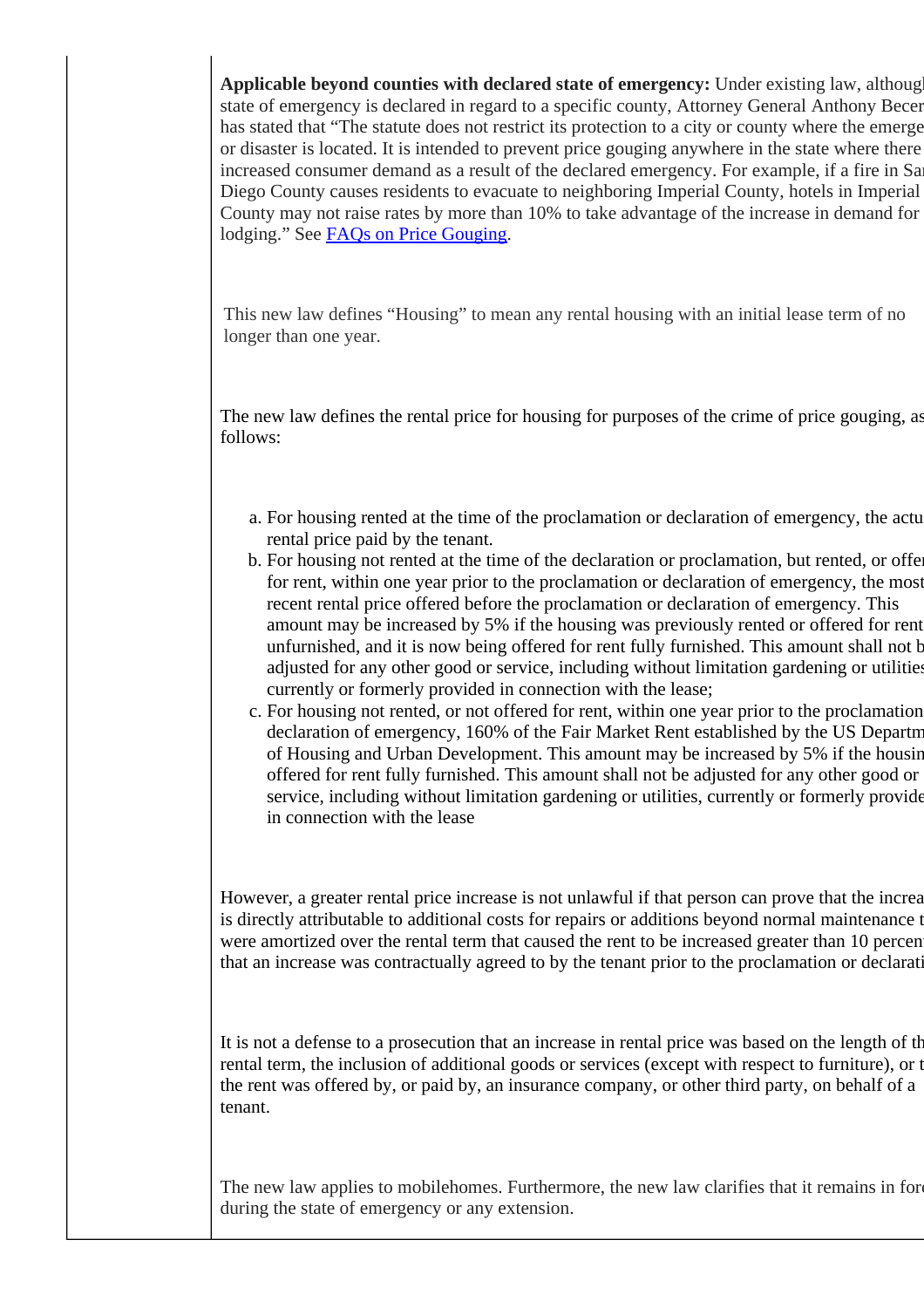|                                                                                                 | This new law makes it illegal to evict a tenant during a declared state of emergency or any<br>extension and offer to rent to another person at a higher price, except for a cause such as 1) nor<br>payment of rent 2) breach of covenant 3) lease termination 4) improper subletting, waste,<br>nuisance or illegal use or 5) various other reasons as permitted by Code of Civil Procedure §<br>1161.<br><b>Assembly Bill 1919 is codified</b> as Penal Code § 396 and Government Code § 8588.8. Effectiv<br>January 1, 2019.                                                                                                                                                                                                                                                                                                                                                                                                                                                                                                                                                                                                                                                                                                                                                                                                                                                                                                                                                                                                                                                   |
|-------------------------------------------------------------------------------------------------|------------------------------------------------------------------------------------------------------------------------------------------------------------------------------------------------------------------------------------------------------------------------------------------------------------------------------------------------------------------------------------------------------------------------------------------------------------------------------------------------------------------------------------------------------------------------------------------------------------------------------------------------------------------------------------------------------------------------------------------------------------------------------------------------------------------------------------------------------------------------------------------------------------------------------------------------------------------------------------------------------------------------------------------------------------------------------------------------------------------------------------------------------------------------------------------------------------------------------------------------------------------------------------------------------------------------------------------------------------------------------------------------------------------------------------------------------------------------------------------------------------------------------------------------------------------------------------|
| Landlord<br><b>Tenant: Rent-</b><br><b>Requires</b><br>landlord to<br>accept rent<br>from third | Requires landlord to accept rent tendered by a third party. But no right of tenancy is<br>created by acceptance, nor is a landlord required to accept housing assistance programs<br>such as section 8. To ensure that no right of tenancy is created, the landlord may condition<br>acceptance of rent from a third party on a signed acknowledgment to that effect.                                                                                                                                                                                                                                                                                                                                                                                                                                                                                                                                                                                                                                                                                                                                                                                                                                                                                                                                                                                                                                                                                                                                                                                                              |
| parties                                                                                         | 1. Requires a landlord or landlord's agent to allow a tenant to pay rent through a third party<br>except there is no requirement to accept the rent payment tendered by a third party, unle<br>the third party has provided a signed acknowledgment stating that they are not currently<br>tenant of the premises for which the rent payment is being made, and that acceptance of<br>rent payment does not create a new tenancy with the third party.<br>2. Specifies the language of a form acknowledgment that landlords may, but are not require<br>to provide for use by third parties when rent is tendered to a landlord on behalf of a tena<br>3. Clarifies that none of these provisions shall be construed to require a landlord or landlor<br>agent to enter into a contract in connection with a federal, state, or local housing assistant<br>program, including, but not limited to, the federal housing assistance voucher programs<br>under Section 8 of the United States Housing Act of 1937 (42 United States Code (U.S.<br>Section 1437f).<br>4. Clarifies that none of the above provisions enlarge or diminish a landlord's or landlord's<br>agent's legal right to terminate a tenancy, nor are intended to extend the due date for any<br>rent payment or require a landlord or landlord's agent to accept tender of rent beyond the<br>expiration of the 3-day period to pay or quit under Code of Civil Procedure Section<br>$1161(2)$ .<br>5. Provides that a waiver of these provisions is contrary to public policy and is void and<br>unenforceable. |
|                                                                                                 | <b>Assembly Bill 2219</b> codified as an amendment to Civil Code § 1947.3. Effective January 1, 20                                                                                                                                                                                                                                                                                                                                                                                                                                                                                                                                                                                                                                                                                                                                                                                                                                                                                                                                                                                                                                                                                                                                                                                                                                                                                                                                                                                                                                                                                 |
| Landlord<br><b>Tenant: Service</b><br><b>Member</b><br><b>Protections</b>                       | Existing law allows a service member to terminate a lease of premises occupied for a<br>residential, professional, business, agricultural, or similar purpose when that person<br>entered a period of military service or receives deployment or change of status orders.                                                                                                                                                                                                                                                                                                                                                                                                                                                                                                                                                                                                                                                                                                                                                                                                                                                                                                                                                                                                                                                                                                                                                                                                                                                                                                          |
|                                                                                                 | This law additionally requires "any person," such as a landlord or even potentially a<br>property manager, who receives a good faith request from a service member and who<br>believes the request is incomplete, not legally sufficient or that the service member is not                                                                                                                                                                                                                                                                                                                                                                                                                                                                                                                                                                                                                                                                                                                                                                                                                                                                                                                                                                                                                                                                                                                                                                                                                                                                                                         |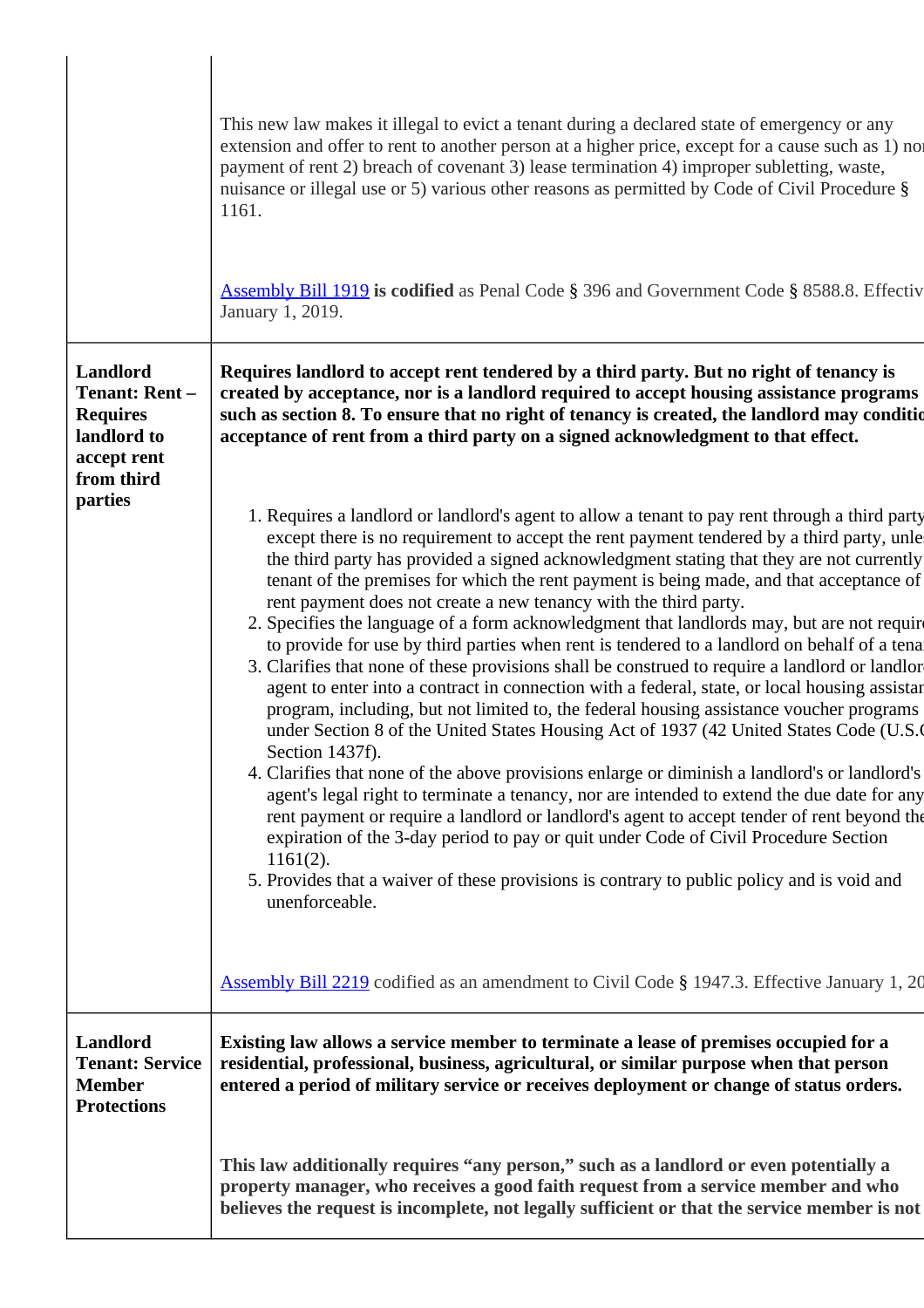entitled to the relief requested, to, within 30 days of the request, provide the service mem **with a written response acknowledging the request and setting forth the objections. If the person fails to make such a response the person waives any objection to the request, and service member shall be entitled to the relief requested.**

This new law applies to a range of service member protections. However, this summary only discusses the protections regarding matters related to the lease of residential property.

Existing law allows a service member to terminate a lease when that person entered military service afterwards. The state law protections are similar to federal law under the Servicememb Civil Relief Act, 50 United States Code Section 3901 et seq, which provides a wide range of benefits and protections to those in military service including the right to terminate a residential lease.

A service member during the term of the lease who enters a period of military service, or while a period of military service, executes the lease and then receives military orders for a permane change of station or to deploy with a military unit, or as an individual in support of a military operation, for a period of not less than 90 days may terminate a lease. The termination of the lease under subdivision is effective 30 days after the first date on which the next rental payment is d and payable. This applies to a lease of premises occupied, or intended to be occupied, by a service member or a service member's dependents for a residential, professional, business, agricultural, or similar purpose.

Any person who receives a good faith request from a service member for relief and who believe the request is incomplete or otherwise not legally sufficient, or that the service member is not entitled to the relief requested, shall, within 30 days of the request, provide the service member with a written response acknowledging the request, setting forth the person's basis for believing or asserting that the request is incomplete or not legally sufficient, or that the service member is not entitled to the relief requested. The response shall clearly identify the specific information materials that are missing from the request and that would be required to grant the relief requested, and provide contact information, including a mailing address and telephone number, which the service member can use to contact the person.

If the person fails to make such a response in the timeframe set forth in this section, the person waives any objection to the request, and the service member shall be entitled to the relief requested.

[AB 3212](https://leginfo.legislature.ca.gov/faces/billTextClient.xhtml?bill_id=201720180AB3212) is codified as an amendment to Military and Veterans Code §§ 401, 402, 403, 404, 4 406, 407, 408, 409.1, 409.2, 409.3, 409.4, 800, 803, 811, 821, 822, 823.5, 824, 826, 827, 409.1 813 and 830. Effective January 1, 2019

**Licensing: This law prohibits a licensing board, including the DRE, from requiring an individual to**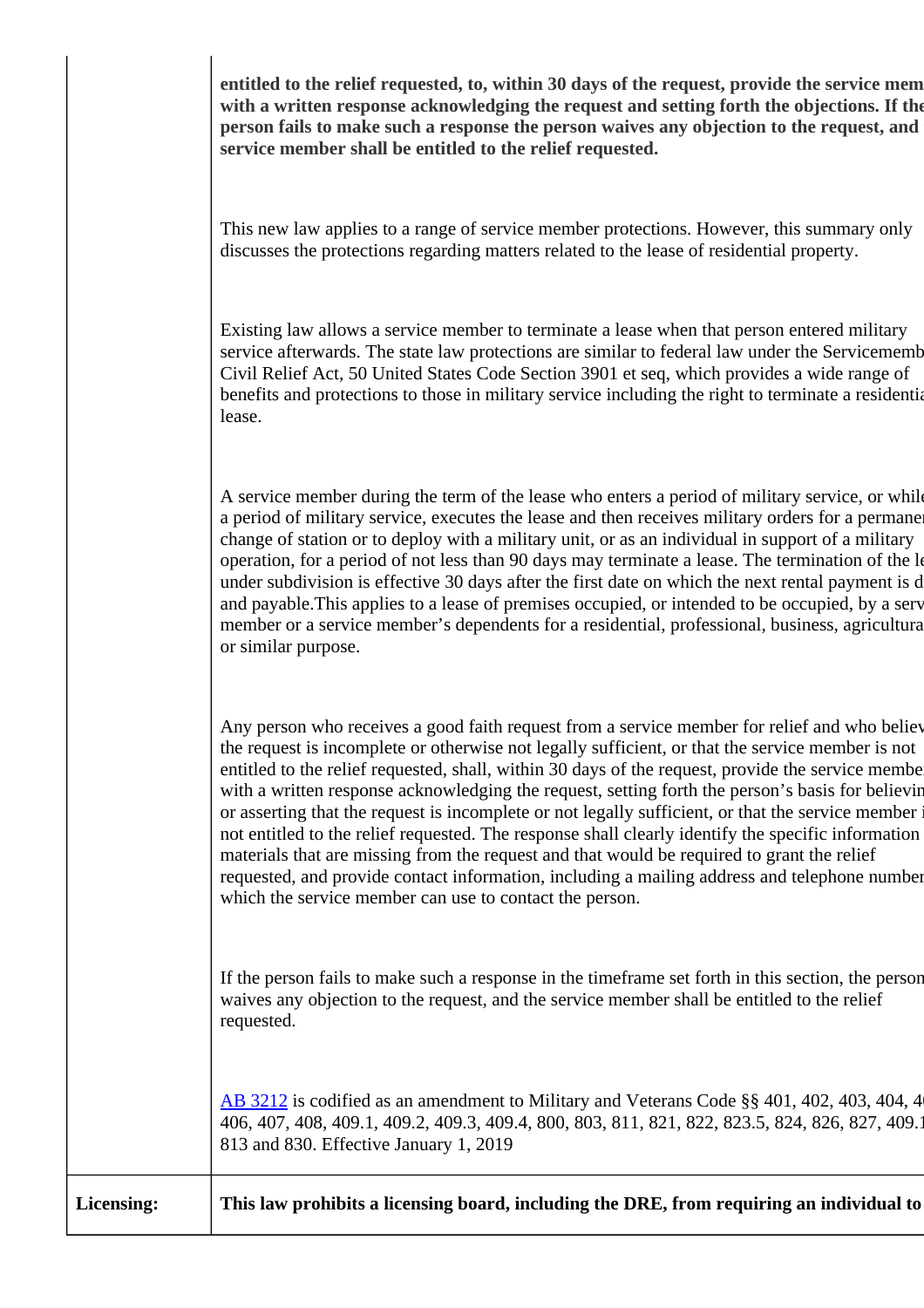| <b>Applicant for a</b><br><b>Real Estate</b><br>license cannot<br>be required to<br>disclose<br>citizenship or<br>immigration<br>status | disclose either citizenship status or immigration status for purposes of licensure, or from<br>denying licensure to an otherwise qualified and eligible individual based solely on his or l<br>citizenship status or immigration status.                                                                                                                                                                                                                                                                                                                                                                                                                                                                                                                                                                                                                                                                                                                                                                                                                 |
|-----------------------------------------------------------------------------------------------------------------------------------------|----------------------------------------------------------------------------------------------------------------------------------------------------------------------------------------------------------------------------------------------------------------------------------------------------------------------------------------------------------------------------------------------------------------------------------------------------------------------------------------------------------------------------------------------------------------------------------------------------------------------------------------------------------------------------------------------------------------------------------------------------------------------------------------------------------------------------------------------------------------------------------------------------------------------------------------------------------------------------------------------------------------------------------------------------------|
|                                                                                                                                         | Existing law requires the DRE to rely upon either the individual taxpayer identification numbe<br>social security number if the applicant is an individual fora license. Existing law prohibits the<br>DRE from denying licensure to an applicant based on his or her citizenship or immigration star                                                                                                                                                                                                                                                                                                                                                                                                                                                                                                                                                                                                                                                                                                                                                    |
|                                                                                                                                         | This law prohibits a licensing board, including the DRE, from requiring an individual to disclo<br>either citizenship status or immigration status for purposes of licensure. Additionally, a licensi<br>board shall not deny licensure to an otherwise qualified and eligible individual based solely on<br>or her citizenship status or immigration status.                                                                                                                                                                                                                                                                                                                                                                                                                                                                                                                                                                                                                                                                                            |
|                                                                                                                                         | Senate Bill 695 is codified as the Business and Professions Code $\S$ § 30 and 1247.6; Education<br>Code §§ 44339.5; Family Code §§ 4014, 17506, and 17520; and Health and Safety Code §§<br>1337.2, 1736.1, 1797.170, 1797.171, 1797.172, 106995 and 114870. Effective January 1, 2019                                                                                                                                                                                                                                                                                                                                                                                                                                                                                                                                                                                                                                                                                                                                                                  |
| Licensing:<br><b>Criminal</b><br>convictions<br><b>Effective July</b><br>1,2020                                                         | This law institutes a seven year look back period for a board, including the DRE, to<br>consider a criminal conviction in <i>denying</i> a license, and only if the crime is substantially<br>related to the qualifications, functions, or duties of the business or profession for which tl<br>application is made. However, there are exceptions such as convictions for serious crimes<br>and sex offenders, and a specific exception for the DRE, among other boards, in regard to<br>financially related crimes. In any case, a board may not deny a license to a rehabilitated<br>applicant or one whose criminal record has been expunged. This law is effective July 1,<br>2020.                                                                                                                                                                                                                                                                                                                                                                 |
|                                                                                                                                         | This law operates as a restriction on the DRE's power to take disciplinary actions when a licen<br>has been convicted of a crime.<br>It creates a seven-year "look back" for convictions. Under these provisions, crimes older than<br>seven years may no longer be considered for purposes of <i>denying</i> a licensure application.<br>However, this look back period does not apply to serious felonies or crimes requiring registrati<br>as a Tier 1 or Tier 2 sex offender. The law also allows the DRE, among other boards, to ignore<br>the seven-year look back period for licensees convicted of a financial crime currently classified<br>a felony that is directly and adversely related to the fiduciary qualifications, functions, or dutie<br>the business or profession for which the application is made, pursuant to regulations adopted b<br>the board. Also, an applicant that has been subjected to formal discipline by a licensing board<br>or outside California within the preceding seven years may have their license denied. |
|                                                                                                                                         | No matter what, a board may not deny a license if the licensee has obtained a certificate of<br>rehabilitation or has had the crime expunged. A board may deny a license on the ground that the<br>applicant knowingly made a false statement of fact that is required to be revealed in the                                                                                                                                                                                                                                                                                                                                                                                                                                                                                                                                                                                                                                                                                                                                                             |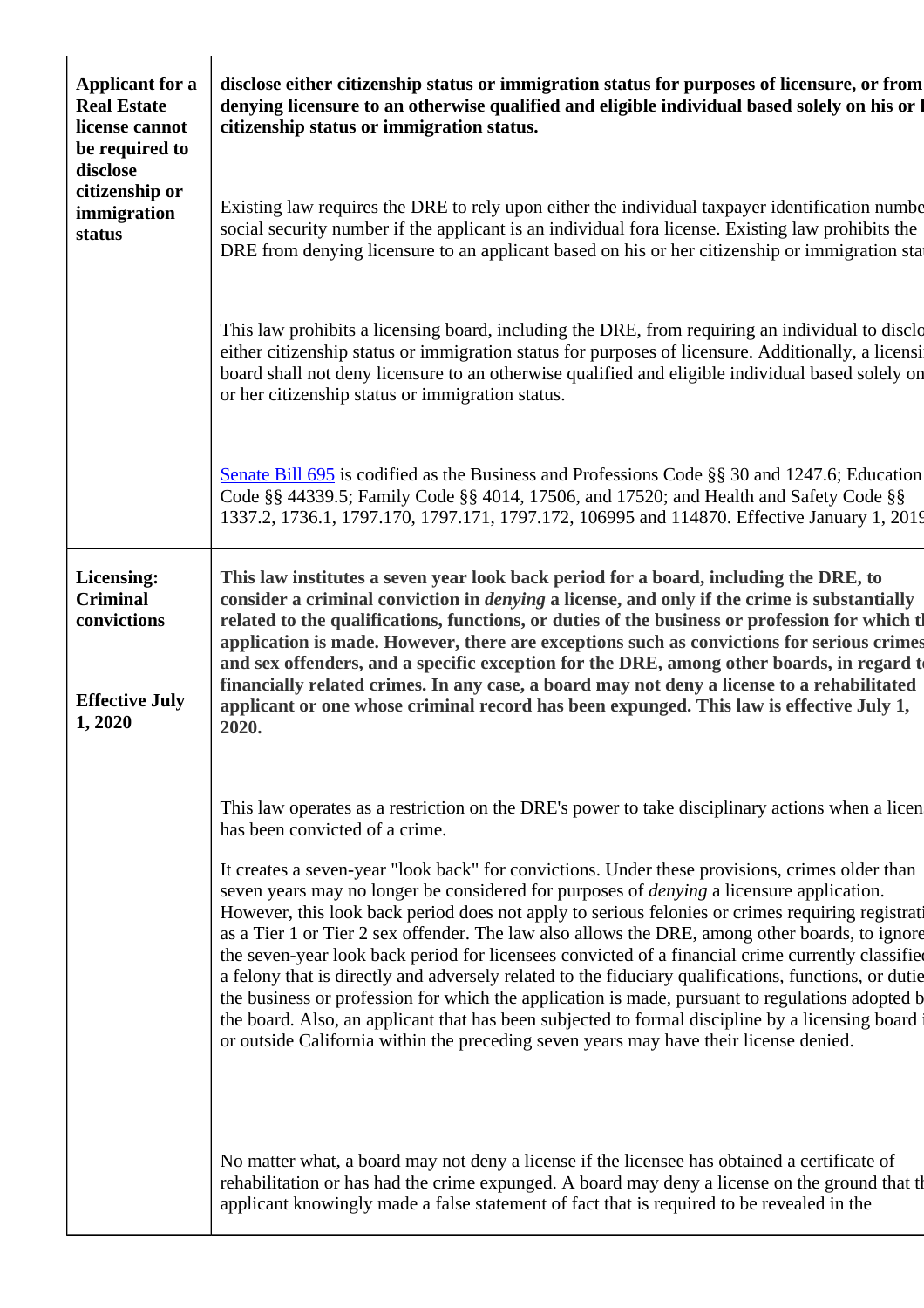|                                                                              | application for the license. But a board cannot deny a license based solely on an applicant's<br>failure to disclose a fact that would not have been cause for denial of the license had it been<br>disclosed. A board shall not deny a license based in whole or in part on a conviction without<br>considering evidence of rehabilitation submitted by an applicant pursuant to any process<br>established in the practice act or regulations of the particular board.                                                                                                                                                                                                                                                                                                                                                                                                                             |
|------------------------------------------------------------------------------|------------------------------------------------------------------------------------------------------------------------------------------------------------------------------------------------------------------------------------------------------------------------------------------------------------------------------------------------------------------------------------------------------------------------------------------------------------------------------------------------------------------------------------------------------------------------------------------------------------------------------------------------------------------------------------------------------------------------------------------------------------------------------------------------------------------------------------------------------------------------------------------------------|
|                                                                              | This law retains the authority of a board to develop criteria to aid it, when considering the deni<br>suspension, or revocation of a license, to determine whether a crime is substantially related to<br>qualifications, functions, or duties of the business or profession it regulates. However, the<br>discretion for each board to establish its own criteria to decide whether a crime is substantially<br>related is altered. Under the new law the criteria for determining whether a crime is substantial<br>related to the qualifications, functions, or duties of the business or profession a board regulates<br>must include all of the following: (1) The nature and gravity of the offense. (2) The number of<br>years elapsed since the date of the offense. (3) The nature and duties of the profession in which<br>applicant seeks licensure or in which the licensee is licensed. |
|                                                                              | Individuals convicted of crimes from more than seven years                                                                                                                                                                                                                                                                                                                                                                                                                                                                                                                                                                                                                                                                                                                                                                                                                                           |
|                                                                              | ago, even where those crimes are nonserious, nonviolent, nonsexual, and—for the DRE—non-<br>financial, may still be placed on a restricted license, (and may be "suspended" insofar as a<br>licensing suspension is not a denial of a license).                                                                                                                                                                                                                                                                                                                                                                                                                                                                                                                                                                                                                                                      |
|                                                                              | This law also clarifies that the seven-year clock does not start until after an incarcerated inmate<br>has been released from jail or prison.                                                                                                                                                                                                                                                                                                                                                                                                                                                                                                                                                                                                                                                                                                                                                        |
|                                                                              | <b>Assembly Bill 2138</b> is codified as Business and Professions Code §§ 7.5, 480, 480.2, 481, 482<br>488, 493, and 11345.2. Effective July 1, 2020.                                                                                                                                                                                                                                                                                                                                                                                                                                                                                                                                                                                                                                                                                                                                                |
| <b>Mediation:</b><br><b>Attorney</b><br>Confidentiality<br><b>Disclosure</b> | Attorneys representing clients in mediation will have to provide a notice to the client abo<br>the confidentiality of mediation and the inability to use such communications, negotiation<br>offer of settlement, writings, reports, etc, even in a case for malpractice brought against<br>the attorney.                                                                                                                                                                                                                                                                                                                                                                                                                                                                                                                                                                                            |
|                                                                              | This law requires an attorney representing a person participating in a mediation or a mediation<br>consultation to provide his or her client with a printed disclosure, per a statutory form, contain<br>the confidentiality restrictions related to mediation, and to obtain a printed acknowledgment<br>signed by that client stating that he or she has read and understands the confidentiality<br>restrictions. This requirement is not required in the case of a class or representative action.                                                                                                                                                                                                                                                                                                                                                                                               |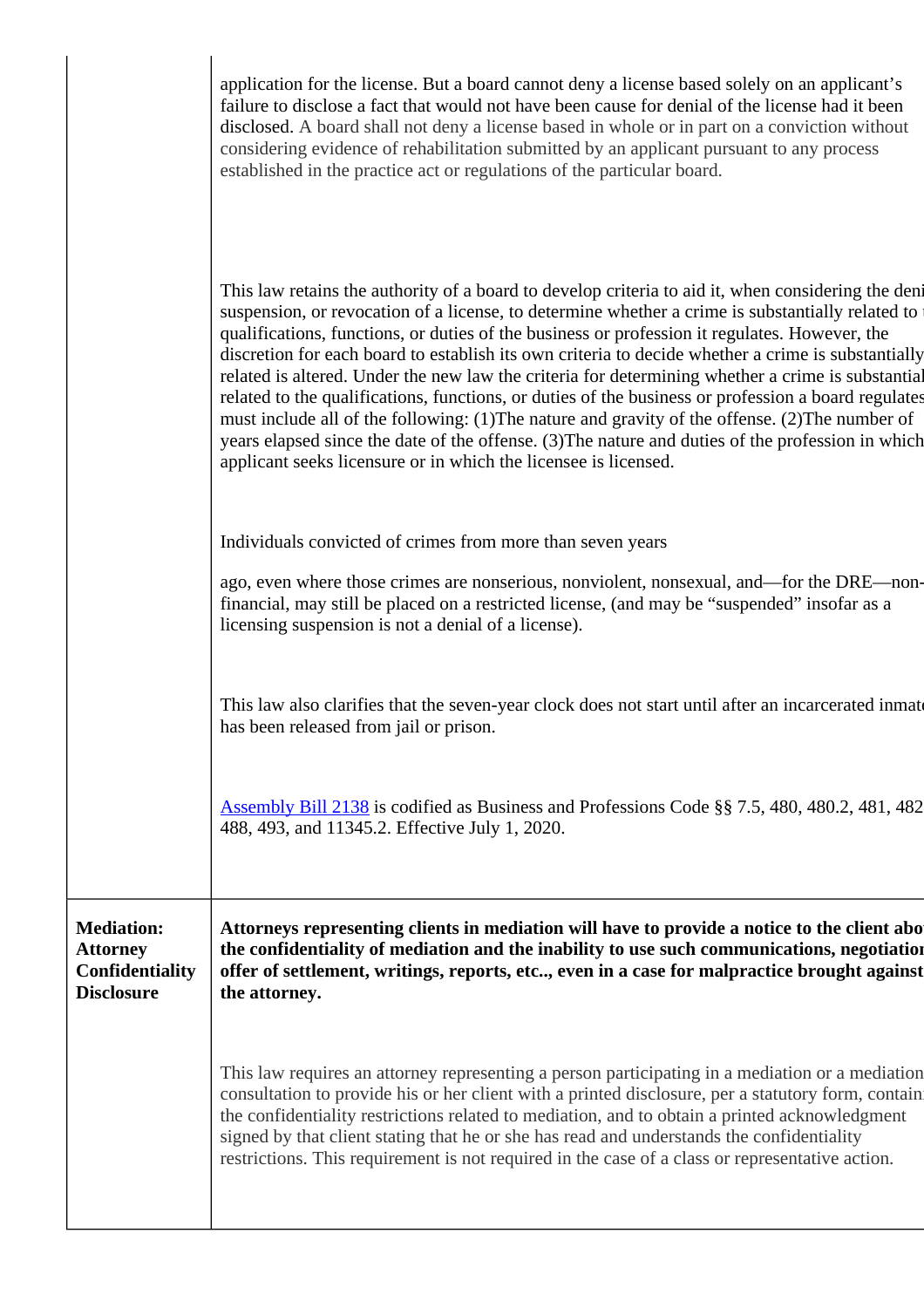|                                                                                                                                 | The law creates a statutory form which is deemed to comply with the printed disclosure and<br>acknowledgment requirements. It discloses that:<br>• All communications, negotiations, or settlement offers in the course of mediation must<br>remain confidential.<br>Statements made and writings prepared in connection with a mediation are not admissib<br>$\bullet$<br>or subject to discovery or compelled disclosure in noncriminal proceedings<br>• A mediator's report, opinion, recommendation or finding about what occurred in a<br>mediation may not be submitted to or considered by a court or another adjudicative body<br>• A mediator cannot testify in any subsequent civil proceeding about any communication<br>conduct occurring at, or in connection with, a mediation.<br>• This means that all communications between you and your attorney made in preparation<br>mediation, or during mediation, are confidential and cannot be disclosed or used (except<br>extremely limited circumstances) even if you later decide to sue your attorney for<br>malpractice because of something that happens during the mediation.<br>• This disclosure and signed acknowledgement do not limit your attorney's potential liabil<br>for professional malpractice or prevent you from reporting any professional misconduct<br>your attorney to the state Bar or cooperating with any disciplinary investigation or crimi<br>prosecution of your attorney. |
|---------------------------------------------------------------------------------------------------------------------------------|-------------------------------------------------------------------------------------------------------------------------------------------------------------------------------------------------------------------------------------------------------------------------------------------------------------------------------------------------------------------------------------------------------------------------------------------------------------------------------------------------------------------------------------------------------------------------------------------------------------------------------------------------------------------------------------------------------------------------------------------------------------------------------------------------------------------------------------------------------------------------------------------------------------------------------------------------------------------------------------------------------------------------------------------------------------------------------------------------------------------------------------------------------------------------------------------------------------------------------------------------------------------------------------------------------------------------------------------------------------------------------------------------------------------------------------------------------------------------|
|                                                                                                                                 | The law also provides that the failure of an attorney to comply with these disclosure requirement<br>does not invalidate an agreement prepared in the course of, or pursuant to, a mediation.                                                                                                                                                                                                                                                                                                                                                                                                                                                                                                                                                                                                                                                                                                                                                                                                                                                                                                                                                                                                                                                                                                                                                                                                                                                                           |
|                                                                                                                                 | SB 954 is codified as Evidence Code §§ 1122 and 1129. Effective January 1, 2019.                                                                                                                                                                                                                                                                                                                                                                                                                                                                                                                                                                                                                                                                                                                                                                                                                                                                                                                                                                                                                                                                                                                                                                                                                                                                                                                                                                                        |
| <b>Mobilehomes:</b><br><b>DHCD</b> to<br>provide<br>assistance in<br>resolving<br>complaints<br>with fines for<br>noncompliance | Requires the Department of Housing and Community Development (DHCD) to provide<br>assistance in resolving and coordinating the resolution of complaints from homeowners<br>relating to the Mobilehome Residency Law. If unresolved, then the DHCD would make<br>referrals to law enforcement or a nonprofit legal service provider. This law creates a<br>penalty of \$250 which can be assessed for noncompliance with the procedures of this law.<br>Imposes a \$10 fee for each mobilehome beginning January 1, 2019, which could be passe<br>on to homeowners within the park.                                                                                                                                                                                                                                                                                                                                                                                                                                                                                                                                                                                                                                                                                                                                                                                                                                                                                      |
| <b>Effective July</b><br>1,2020                                                                                                 | This law enacts the Mobilehome Residency Law Protection Act. Beginning July 1, 2020, the b<br>would establish the Mobilehome Residency Law Protection Program within the Department of<br>Housing and Community Development, pursuant to which the bill would require the departme<br>to provide assistance in resolving and coordinating the resolution of complaints from<br>homeowners relating to the Mobilehome Residency Law, as provided.                                                                                                                                                                                                                                                                                                                                                                                                                                                                                                                                                                                                                                                                                                                                                                                                                                                                                                                                                                                                                        |
|                                                                                                                                 | This law requires the DHCD to refer matters within its jurisdiction to its Division of Codes and<br>Standards and authorize it to refer matters not within its jurisdiction to the appropriate<br>enforcement agency. It requires the DCHD to select complaints for evaluation under the progra<br>The DHCD shall use good faith efforts to select the most severe, deleterious, and materially an<br>economically impactful alleged violations of the Mobilehome Residency Law. The department<br>shall select a sample of these complaints that satisfy geographic representation of the state for                                                                                                                                                                                                                                                                                                                                                                                                                                                                                                                                                                                                                                                                                                                                                                                                                                                                    |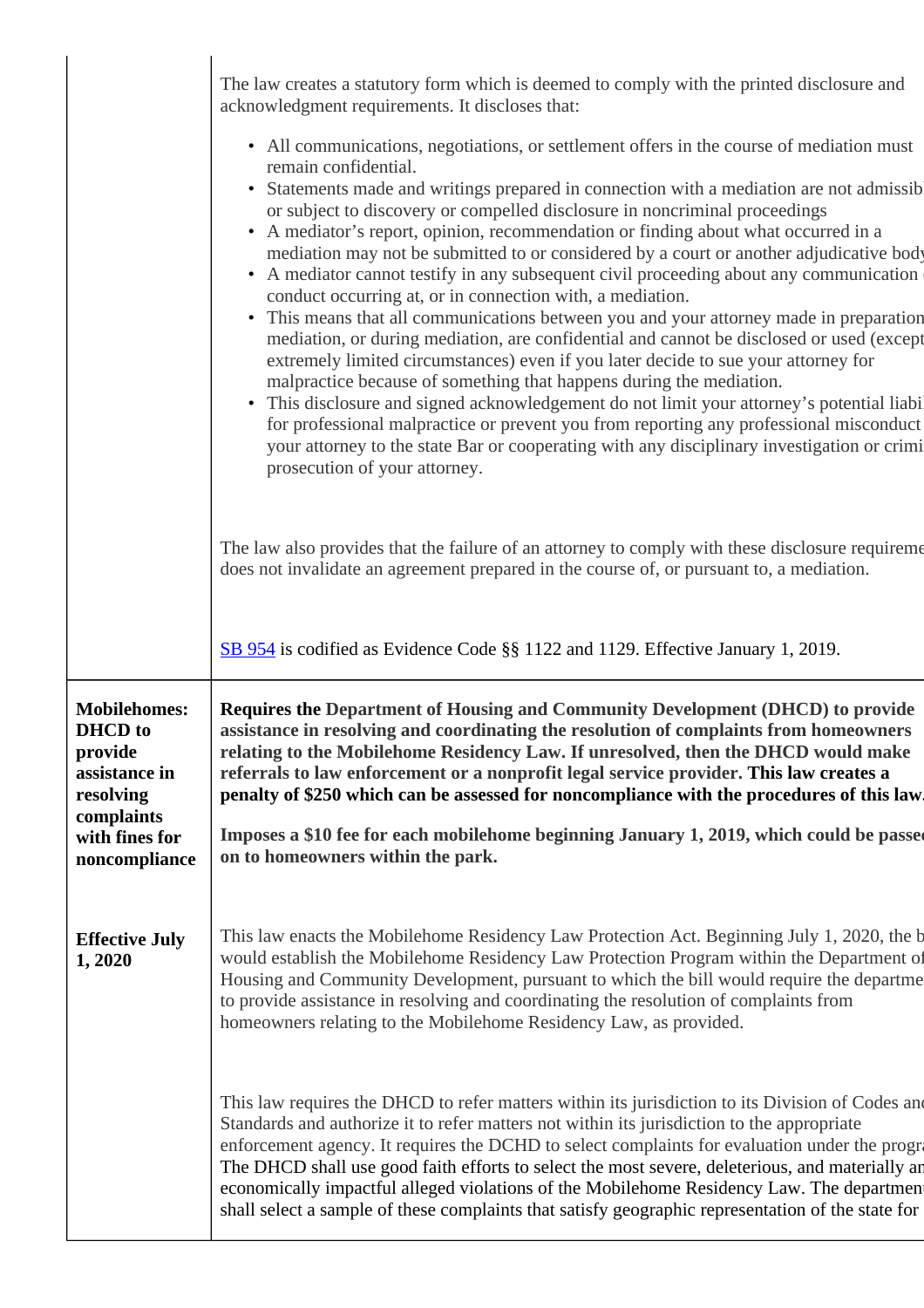|                                                                                                                   | evaluation.                                                                                                                                                                                                                                                                                                                                                                                                                                                                                                       |
|-------------------------------------------------------------------------------------------------------------------|-------------------------------------------------------------------------------------------------------------------------------------------------------------------------------------------------------------------------------------------------------------------------------------------------------------------------------------------------------------------------------------------------------------------------------------------------------------------------------------------------------------------|
|                                                                                                                   | The DHCD already has authority to fine mobile home park owners for various violations. This<br>creates an additional penalty of \$250 which can be assessed for noncompliance with the<br>procedures of this law.                                                                                                                                                                                                                                                                                                 |
|                                                                                                                   | This law requires the DHCD to contract with one or more qualified and experienced nonprofit<br>legal services providers and, if a complaint submitted to the program is not resolved during a 2<br>day period for negotiation between management and the complaining party, it requires the refe<br>of complaints selected for evaluation to an appropriate enforcement agency or one of those<br>nonprofit legal services providers.                                                                             |
|                                                                                                                   | Beginning January 1, 2019, the bill would require the department to assess upon, and collect<br>from, the management of a mobilehome park subject to the Mobilehome Residency Law an<br>annual registration fee of \$10 for each permitted mobilehome lot located within the mobilehon<br>park, to be paid at the time of payment of the annual operating fee imposed under the<br>Mobilehome Parks Act. The bill would authorize management to pass this fee on to the<br>homeowners within the mobilehome park. |
|                                                                                                                   | Assembly Bill 3066 codified as Health and Safety Code §§ 18021.7 and 18502. Effective July                                                                                                                                                                                                                                                                                                                                                                                                                        |
|                                                                                                                   | 2020.                                                                                                                                                                                                                                                                                                                                                                                                                                                                                                             |
| <b>PACE Liens:</b><br><b>Work cannot</b><br>be commenced<br>without loan<br>approval under<br>the PACE<br>program | It unlawful to commence work under a home improvement contract, and the home<br>improvement contract shall be unenforceable, if a property owner enters into that contra<br>based on the reasonable belief that the work will be covered by the PACE program and t<br>property owner applies for but is not approved for PACE financing in the amount<br>requested by the property owner.                                                                                                                         |
|                                                                                                                   | This law clarifies that it shall be unlawful to commence work under a home improvement<br>contract, or deliver any property or perform any services other than obtaining building permits<br>other similar services preliminary to the commencement of work, and the home improvement<br>contract shall be unenforceable, if both of the following occur:                                                                                                                                                         |
|                                                                                                                   | (1) The property owner entered into the home improvement contract based on the reasonable<br>belief that the work would be covered by the PACE program.                                                                                                                                                                                                                                                                                                                                                           |
|                                                                                                                   | (2) The property owner applies for, accepts, and cancels the PACE financing within the right to<br>cancel period or applies for but is not approved for PACE financing in the amount requested b<br>the property owner.                                                                                                                                                                                                                                                                                           |
|                                                                                                                   | Existing law allows that if work has commenced in violation of above then:                                                                                                                                                                                                                                                                                                                                                                                                                                        |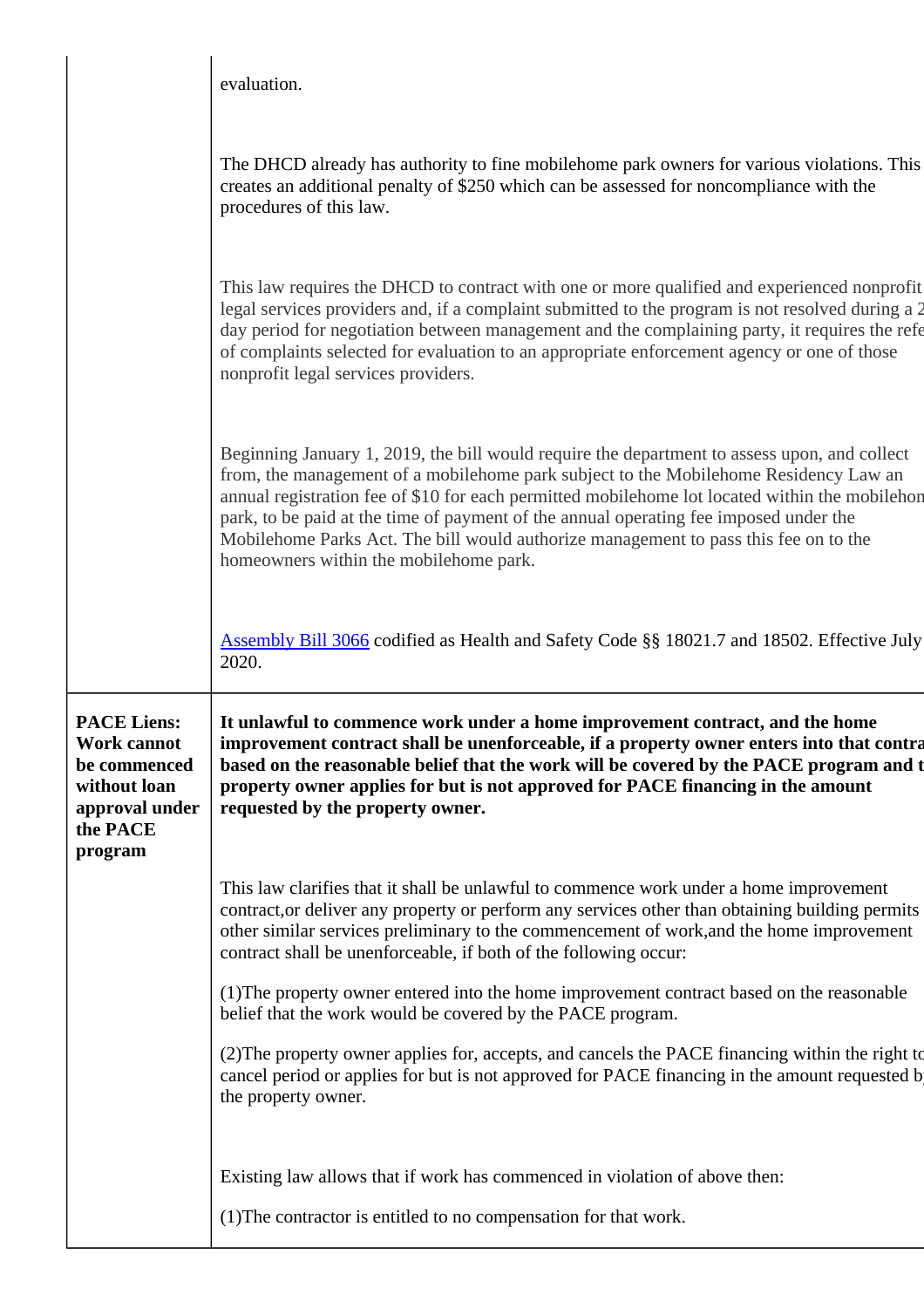|                                                                      | (2) The contractor shall restore the property to its original condition at no cost to the property<br>owner.<br>(3) The contractor shall immediately and without condition return all money, property, and other<br>consideration given by the property owner. If the property owner gave any property as<br>consideration and the contractor does not or cannot return it for whatever reason, the contracto<br>shall immediately return the fair market value of the property or its value as designated in the<br>contract, whichever is greater.                                                                                                                                            |
|----------------------------------------------------------------------|-------------------------------------------------------------------------------------------------------------------------------------------------------------------------------------------------------------------------------------------------------------------------------------------------------------------------------------------------------------------------------------------------------------------------------------------------------------------------------------------------------------------------------------------------------------------------------------------------------------------------------------------------------------------------------------------------|
|                                                                      | Additionally, this law revises the expedited process that may be used by the Department of<br>Business Oversight to demand corrective actions when the Department has reasonable grounds<br>believe that a person is conducting business as a PACE solicitor or PACE solicitor agent in an<br>unsafe or injurious manner; and requires PACE assessment contracts to disclose that if there is<br>difference between the determination of a property owner's ability to pay the annual PACE<br>obligations and the actual amount financed for the property owner, the program administrator<br>responsible for that difference.                                                                  |
|                                                                      | Senate Bill 1087 is codified as Financial Code §§ 22105, 22680, 22681, 22682, 22684, 22685,<br>22687, 22688, 22689, 22690, 22693, 22694, and 22716, and Streets and Highways Code § 594<br>Effective January 1, 2019.                                                                                                                                                                                                                                                                                                                                                                                                                                                                           |
| <b>PACE Liens:</b><br><b>Reasonable</b><br>ability to pay<br>must be | Requires that a homeowner's ability to repay be verified prior to signing a home<br>improvement contract. It attempts to eliminate the possibility that work on the property<br>might begin only to find that the ability to pay has been underestimated.                                                                                                                                                                                                                                                                                                                                                                                                                                       |
| verified prior<br>to signing<br><b>PACE</b> contract                 | This law requires that an assessment contract cannot be executed, no work can commence und<br>home improvement contract that is financed by that assessment contract, nor can such a home<br>improvement contract be executed until the homeowner's ability to repay has been verified. Ur<br>2019, it specifies that a PACE administrator must provide a written explanation as to how abili<br>to pay was determined if there is a difference between the amount determined and the actual<br>amount financed. Lastly, this bill states that it is the responsibility of the property owner to<br>contact the property owner's insurance provider to determine if the improvement is covered. |
|                                                                      |                                                                                                                                                                                                                                                                                                                                                                                                                                                                                                                                                                                                                                                                                                 |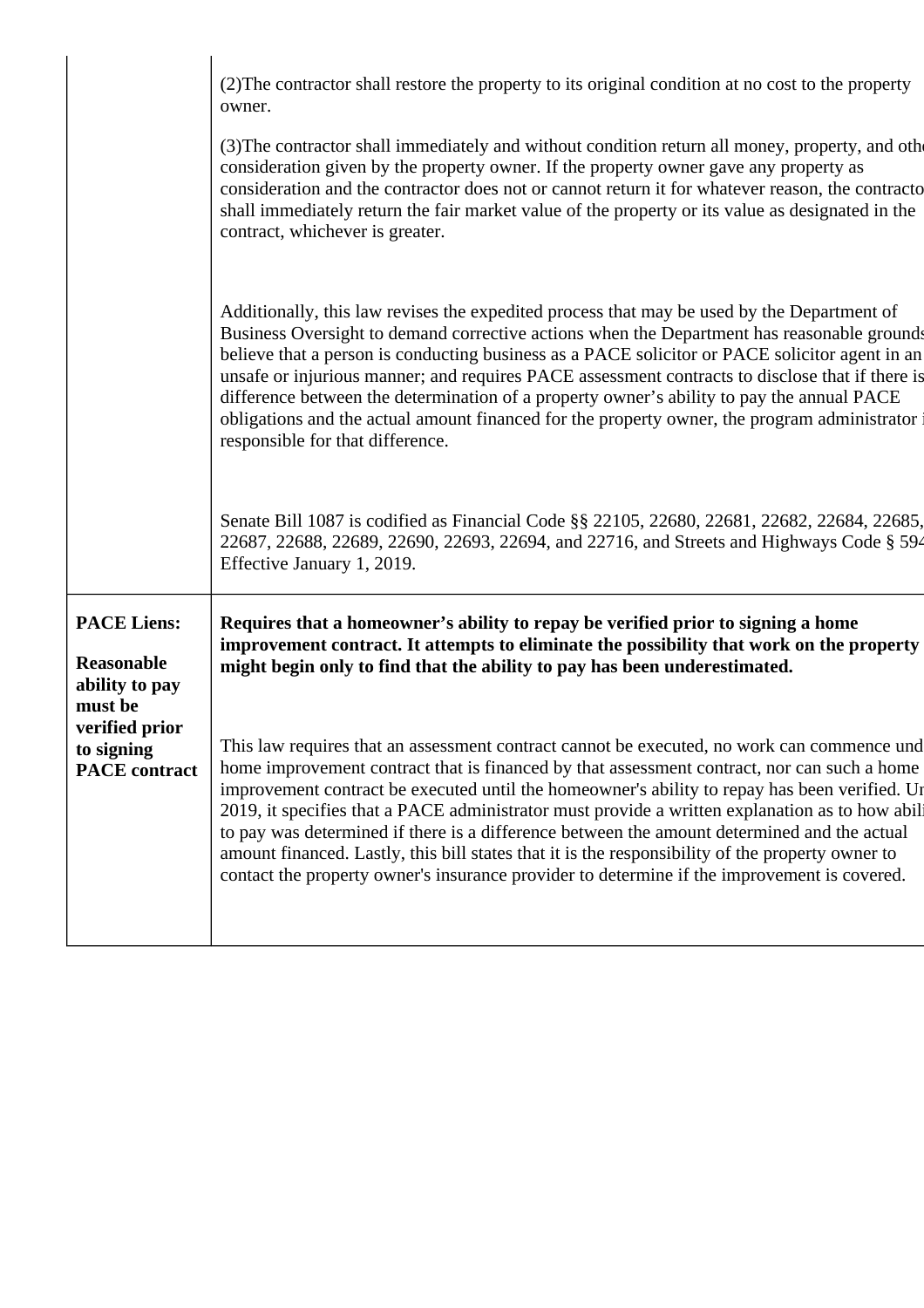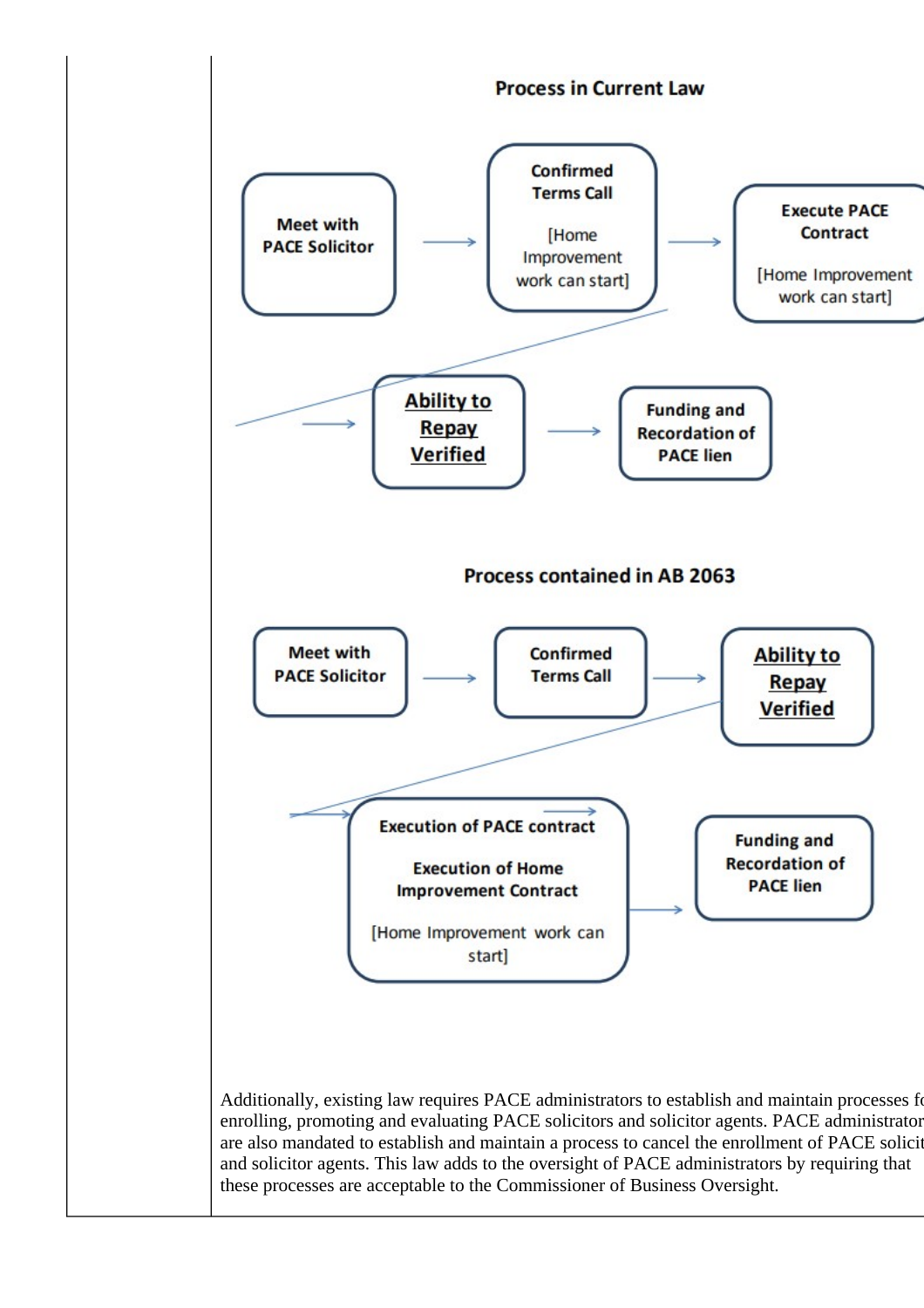|                                                                                                  | Assembly Bill 2063 is codified as Financial Code §§ 22017, 22018, 22105, 22157, 22680, 226<br>22682, 22684, 22686, 22687, 22689, 22691, 22693, and 22716, and Streets and Highways Coo<br>§§ 5898.24 and 5913. Effective January 1, 2019.                                                                                                                                                                                                                                                                                                                                                                                                                                                                                                                                                                                                                                                                                                                       |
|--------------------------------------------------------------------------------------------------|-----------------------------------------------------------------------------------------------------------------------------------------------------------------------------------------------------------------------------------------------------------------------------------------------------------------------------------------------------------------------------------------------------------------------------------------------------------------------------------------------------------------------------------------------------------------------------------------------------------------------------------------------------------------------------------------------------------------------------------------------------------------------------------------------------------------------------------------------------------------------------------------------------------------------------------------------------------------|
| <b>PACE</b> liens:<br><b>Wildfire safety</b><br>improvements<br>can be financed<br>by PACE liens | Wildfire safety improvements that are permanently fixed to residential, commercial,<br>industrial, agricultural, or other real property can be treated in a manner similar to exist<br>PACE law provided that the area is designated as a very high fire hazard severity zone.                                                                                                                                                                                                                                                                                                                                                                                                                                                                                                                                                                                                                                                                                  |
|                                                                                                  | This law authorizes, until January 1, 2029, a city, county, or city and county to approve the use<br>contractual assessments to finance the installation of wildfire safety improvements that are<br>permanently fixed to residential, commercial, industrial, agricultural, or other real property in<br>manner similar to existing PACE law provided that the area is designated as a very high fire<br>hazard severity zone. It requires that a resolution of intention adopted by the legislative body of<br>public agency to establish a voluntary contractual assessment program relating to wildfire safe<br>improvements must identify the kinds of wildfire safety improvements that may be financed an<br>also requires the resolution of intention to direct an appropriate public agency official to prepar<br>report on the proposed assessment program and the types of wildfire safety improvements that<br>may be financed through the program. |
|                                                                                                  | Senate Bill 465 is codified as Government Code §§ 53313.5 and 53355.7, and Streets and<br>Highways Code §§ 5898.16, 5898.17, 5902, 5913, and 5954. Effective January 1, 2019.                                                                                                                                                                                                                                                                                                                                                                                                                                                                                                                                                                                                                                                                                                                                                                                   |
| <b>Pest Reports:</b><br><b>Certification</b><br>and warranty                                     | This law requires a specified certification when the property is free of evidence of active<br>infestation and requires all certifications to be included on the complete, limited,<br>supplemental, or reinspection reports. Additionally, where a consumer has directly<br>contracted for the fumigation, this law requires a Branch 1 registered company to also<br>provide the certification of completion of the fumigation to the consumer who ordered the<br>fumigation and would require the Branch 1 registered company to provide a warranty fo<br>fumigation to the owner or the owner's designated agent.                                                                                                                                                                                                                                                                                                                                           |
|                                                                                                  | Existing law prohibits a registered company or licensee from commencing work on a contract<br>relating to the absence or presence of wood destroying pests or organisms until an inspection h<br>been made and an inspection report has been delivered to the person requesting the inspection<br>to the property owner. Existing law authorizes a person who orders an inspection report to also<br>request a certification on whether evidence of the absence or presence of wood destroying pest<br>or organisms was found and requires the registered company performing the inspection to prov<br>this certification.                                                                                                                                                                                                                                                                                                                                      |
|                                                                                                  | This new law requires a specified certification when the property is free of evidence of active<br>infestation or infection and requires all certifications to be included on the complete, limited,<br>supplemental, or reinspection reports.                                                                                                                                                                                                                                                                                                                                                                                                                                                                                                                                                                                                                                                                                                                  |

 $\overline{a}$ 

 $\overline{\phantom{a}}$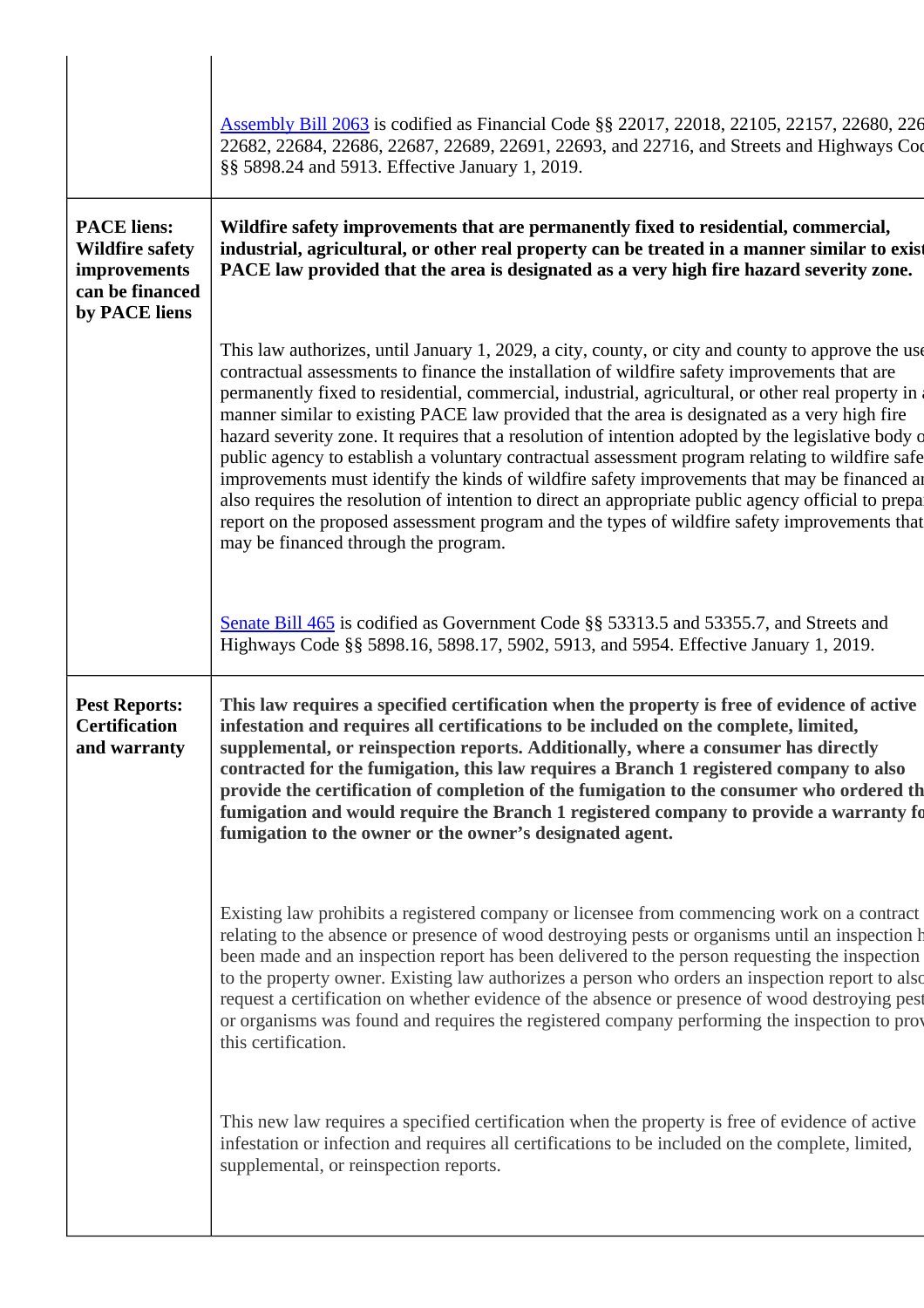|                                                                                                                                                            | It also requires, where the consumer has directly contracted for the fumigation, a Branch 1<br>registered company to also provide the certification of completion of the fumigation to the<br>consumer who ordered the fumigation and requires the Branch 1 registered company to provid<br>warranty for fumigation to the owner or the owner's designated agent.                                                                                                                                                                                                                                                                                                                                                                                 |
|------------------------------------------------------------------------------------------------------------------------------------------------------------|---------------------------------------------------------------------------------------------------------------------------------------------------------------------------------------------------------------------------------------------------------------------------------------------------------------------------------------------------------------------------------------------------------------------------------------------------------------------------------------------------------------------------------------------------------------------------------------------------------------------------------------------------------------------------------------------------------------------------------------------------|
|                                                                                                                                                            | Additionally, for a potential failed fumigation, when a consumer authorizes a Branch 3 register<br>company to subcontract the fumigation to a Branch 1 registered company, the Branch 3 registe<br>company must verify the need for a refumigation and issue an inspection report. When the<br>consumer elects to contract directly with a Branch 1 registered company to perform a fumigati<br>the Branch 1 registered company must take additional specified actions.                                                                                                                                                                                                                                                                           |
|                                                                                                                                                            | SB 1481 is codified as an amendment to Business and Professions Code §§ 8517, 8519, 8519.<br>8520, 8528, 8550, 8553, 8613, 8619, 8623, 8663, 8674, 8698.3, 8504.2, 8504.3, 8504.4, and<br>8623.5. Effective January 1, 2019.                                                                                                                                                                                                                                                                                                                                                                                                                                                                                                                      |
| <b>Property Tax:</b><br><b>Transmission</b><br>of information<br>and records<br>electronically                                                             | Authorizes the assessor to require a property owner to transmit requested information,<br>documents, or records necessary for property tax assessment purposes by mail or in an<br>electronic format, if available. It also requires the assessor, if so requested, to transmit th<br>information, documents, or records in electronic format, if available.                                                                                                                                                                                                                                                                                                                                                                                      |
|                                                                                                                                                            | Under this law, the assessor would be required, upon written request, to transmit information,<br>documents or records in an electronic format only if the information, documents, or records are<br>available in electronic format or have been previously digitized.                                                                                                                                                                                                                                                                                                                                                                                                                                                                            |
|                                                                                                                                                            | This law allows the assessor to require, upon written request, that information or records that a<br>person must "make available for examination" regarding his or her property, and which is<br>essential to the proper discharge of the assessor's duties, be transmitted to the assessor "by mai<br>in electronic format, if available" for assessment purposes. It also requires the person to transm<br>to the assessor the requested information or records within a reasonable time period and requir<br>person, upon an assessor's written request, to transmit by mail or electronic format, if available<br>true copy of business records relevant to the amount, cost, and value of all property the person<br>owns within the county. |
|                                                                                                                                                            | <b>Assembly Bill 2425</b> is codified as Revenue and Taxation Code §§ 408, 441, and 470. Effective<br>January 1, 2019.                                                                                                                                                                                                                                                                                                                                                                                                                                                                                                                                                                                                                            |
| <b>Real Estate</b><br><b>Law Clean-up:</b><br><b>Updates the</b><br>real estate law<br>to make it<br>clearer and<br>conform it to<br>existing<br>practice. | This C.A.R. sponsored "clean-up" legislation updates the real estate law to conform it to<br>existing practice, eliminates antiquated or confusing laws, clarifies existing law, and<br>introduces plain language where appropriate.                                                                                                                                                                                                                                                                                                                                                                                                                                                                                                              |
|                                                                                                                                                            | Among the more important changes: This law reiterates that existing law permits agents<br>and brokers to establish their working relationship as one of either independent contract<br>or employment: it consolidates real estate definitions across a range of laws; and it resolv                                                                                                                                                                                                                                                                                                                                                                                                                                                               |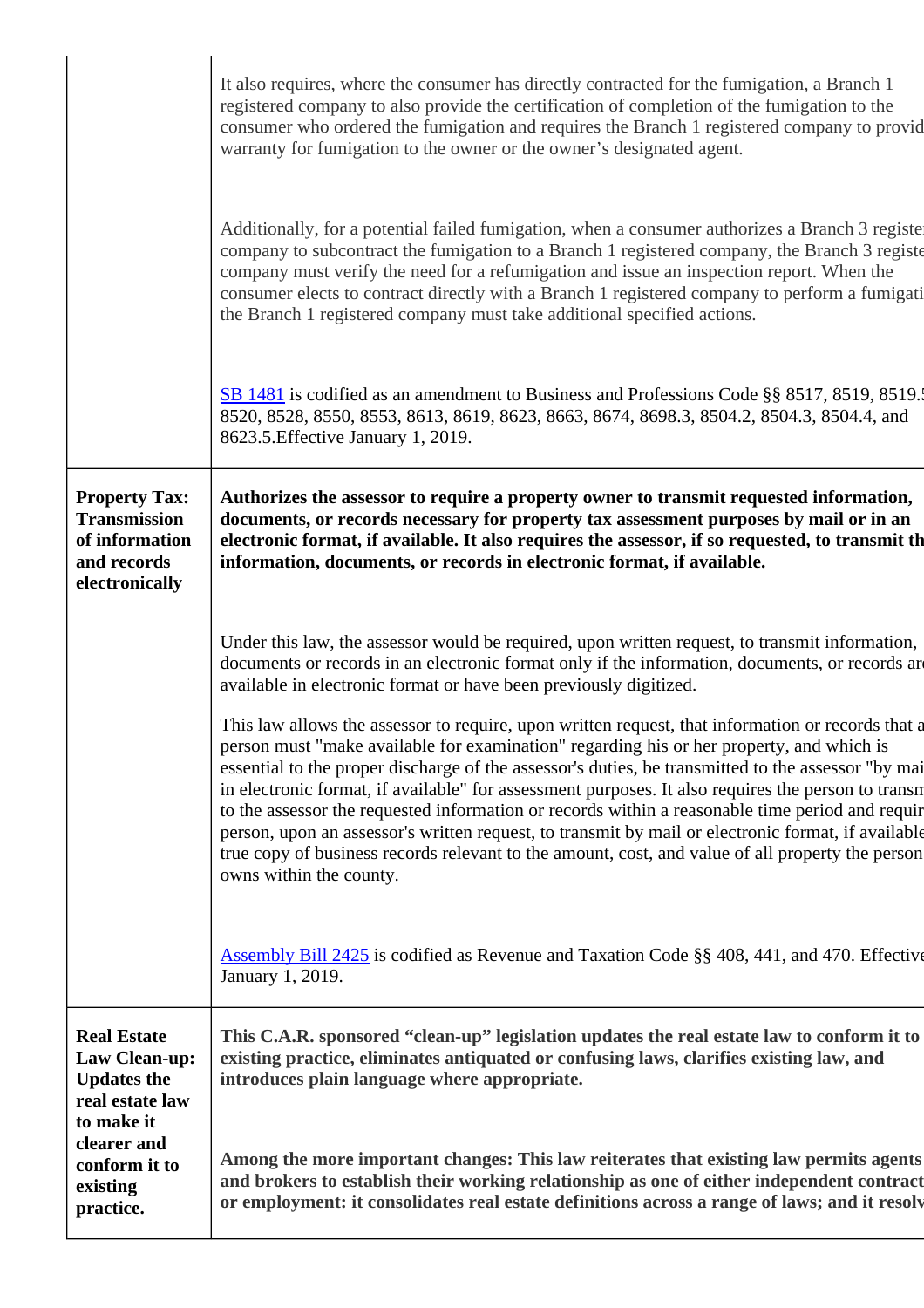**a variety of specific issues caused by confusing and antiquated laws.**

## **C.A.R. Sponsored**

**Independent Contractor Relationship Reaffirmed**

This law more specifically reiterates that existing law permits salespersons and brokers to establish their relationship as one of either independent contractor or employment in the following way: One, it clarifies that the responsible broker has a duty to supervise salespersons and broker-associates regardless of whether their relationship is one of independent contractor employment. Two, it defines the word "retained" to mean the relationship between a broker an licensee as one of either independent contractor or employment. And three, it removes the word "employ" "employee" and "employer" in describing the relationship between an agent and bro and substitutes the word "retain" or "retention" in their place.

# **Consolidates Real Estate Terms**

This law consolidates the definitions of a variety of real estate law terms including "single-family real property," "listing agent," "seller's agent" and "broker associate," and places these terms i definitions section at the beginning of the Real Estate Law.

# **Plain Language Used**

Plain and clear language is introduced when appropriate. For example, the words "transferor" "transferee" are replaced by "seller" and "buyer" under the TDS and NHD laws. The phrase "Nolo Contendere" is replaced by "no contest." "Selling agent" is now "buyer's agent." "Transfers" is now "sales or transfers."

# **Disclosure Regarding Agency Relationships Form**

- The "third" agency disclosure is no longer required to be delivered from a buyer's agent the seller with the offer to purchase.
- The agency disclosure's statement regarding confidential information has been expanded accord with a common sense understanding and to allow brokers greater flexibility in protecting client confidences especially in a dual agency.It now states that a dual agent r not disclose to the other party confidential information such as facts relating to either the Buyer's or Seller's financial position, motivations, bargaining position, or other personal information that may impact price (unless given express permission).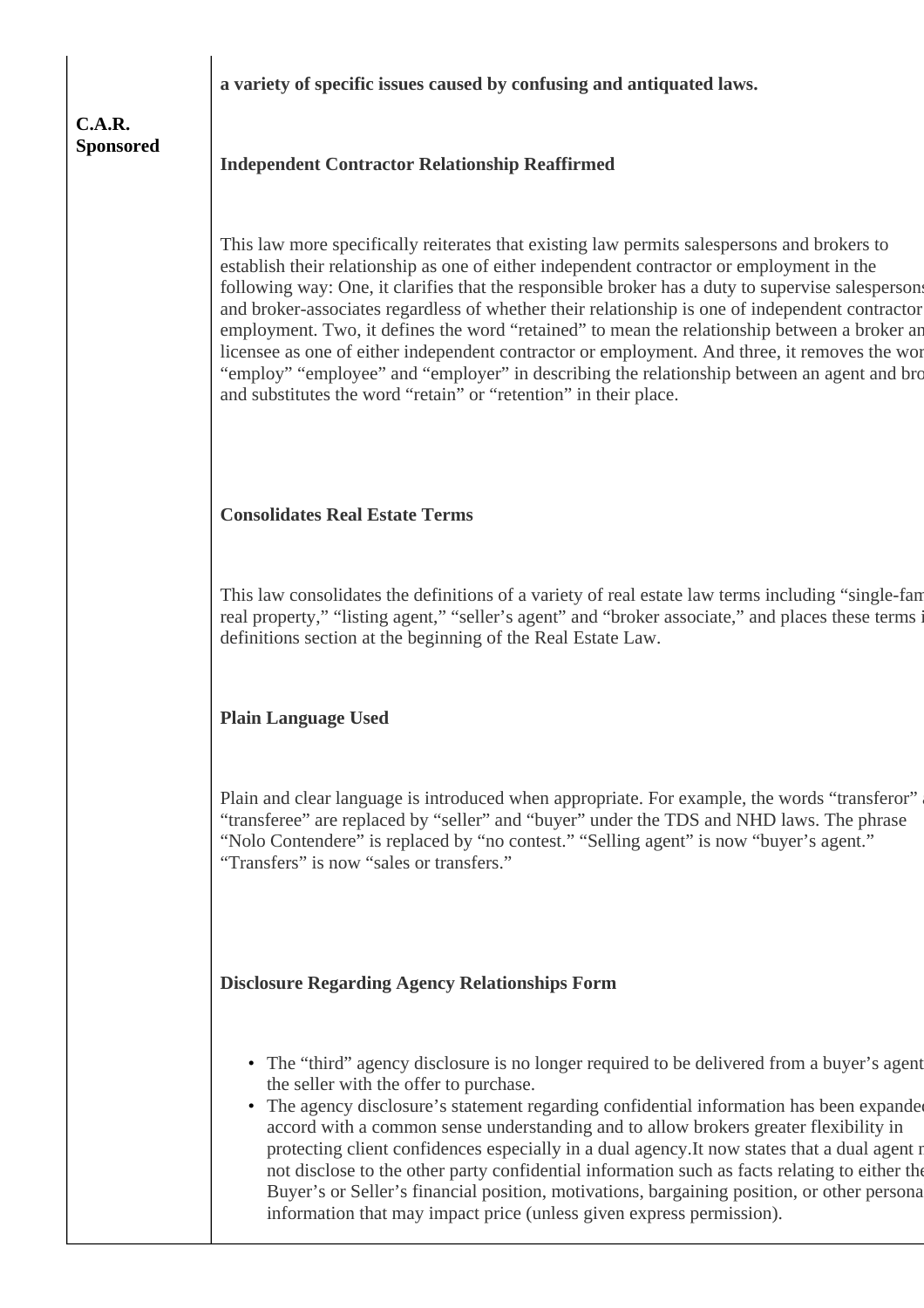- Eliminates the provision which would allow a buyer's agent to deliver the agency form directly to the seller by certified mail.
- The reference to the "selling agent" on the agency disclosure form has been eliminated. common-sense description "buyer's agent" will take its place.
- The agency disclosure form already uses the phrase "seller's agent." However, the inclusion of the agency law on the backside of the form did not. Now all references on the form to the "listing agent" have been deleted. In its place, "seller's agent" will be used.
- The reference to "associate licensees" on the agency disclosure form has been deleted. In its place, "salespersons and broker associates" will be used.
- Eliminates the exemption for 5+ multi-unit residential properties (that are not vacation rentals). Additionally, the law reaffirms and clarifies that the agency form is required for commercial property, vacant land and ground leases coupled with improvements, and mobile homes in which DRE licensee participated in the transaction. •

#### **Agency Confirmation**

- The confirmation of agency will clearly state both the name of the brokers and the agent involved in the transaction.
- The license number of all agents and brokers will be required in the confirmation.
- The phrase "dual agent" will be used to indicate dual agency, as opposed to representing "both buyer and seller."
- The confusing reference to the selling agent representing the "seller exclusively" is deleted.

#### **Other Agency Issues**

- The definition of "listing agreement" has been expanded. In addition to a traditional listi arrangement, a "listing agreement" now includes the rendering of other services, for whi a real estate license is required, to the seller pursuant to the terms of the agreement.
- The "agency listing" in which the seller reserves the right to procure their own buyer is now renamed the "seller reserved listing agreement." This new name gives a much clear description of how this type of listing functions.

#### **Broker Practice**

- "Broker associate" is now a defined term. Before, the Real Estate Law contained no definition of this basic term.
- Clarifies that a responsible broker has the duty to supervise and oversee the licensed acts each salesperson and broker associate regardless of whether that retention contract speci an independent contractor or employment relationship.
- Salespersons (including broker associates) may enter into agreements with other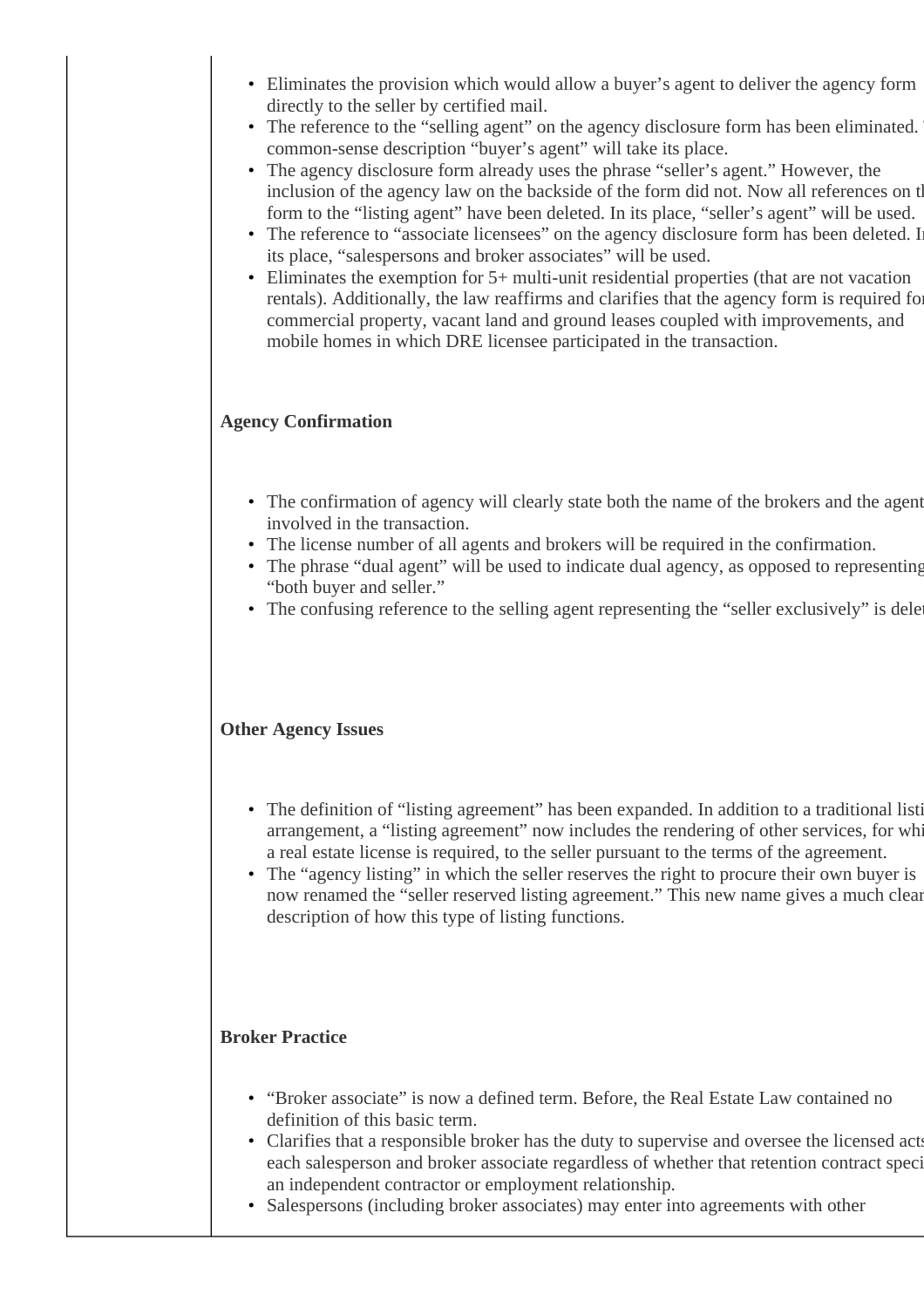salespersons to share compensation provided that any compensation is paid through the responsible broker. (The law clarifies the holding of the Sanowicz case from 2015 without expressly referencing it).

- A copy of the listing agreement may now be delivered electronically and only need be provided "as soon as reasonably practicable" after the listing is signed, as opposed to simply at "the time the signature is obtained." The latter requirement was sometimes a practical impossibility where the listing was signed electronically. Be cognizant of the Code of Ethics! Even though the law has changed regarding deliver a listing agreement, the Code of Ethics has not. Under Article 9 of the Code of Ethics & Standards of Practice, a copy of every agreement, including a listing agreement, must be furnished upon signing or initialing. Where the Code Ethics sets a stricter standard than what would otherwise be legally required, as a  $REALTOR^@$ , you are bound to follow the Code of Ethics.
- The antiquated requirement that the responsible broker actually maintain physical possession of a sales agent's licensee has been eliminated.
- The antiquated rules for marking out licensed information on the physical license whene a licensee changes brokers have been eliminated.
- The rigid requirement that specifies agents and brokers give written notification to the D whenever a licensee changes brokers has been modified to allow the DRE to specify the manner of notice.
- The requirement that a broker notify the buyer of their right to receive a copy of the appraisal has been eliminated.

### **Corporate Brokers**

- Allows that in the event of death or incapacity of a designated broker for a corporate brokerage, the corporation may continue to operate without interruption as long as an application for a new designated officer has been filed with the DRE within 10 days.
- Clarifies the existing rule that a designated broker may work though a corporate brokera without maintaining their individual broker's license as long as they have either 1) passe the broker license examination and are now qualified to obtain a broker's license, or  $2$ ) and currently licensed as a real estate broker.

### **TDS and NHD**

- Eliminates the Transfer Disclosure Statement ("TDS") exemption for multiple trustees where the trust is revocable. There is no trust exemption if the trustee – or trustees  $-$  is a natural person who is a trustee of a revocable trust and he or she is a former owner of the property or was an occupant in possession of the property within the preceding year. The in the vast majority of circumstances, a trustee or trustees of a revocable trust will have to complete and deliver a TDS.
- Allows for electronic delivery of both the TDS and the NHD.
- The TDS cancellation right now explicitly requires delivery of a "completed" TDS and t listing agent's visual inspection. Specifically, the timing of the right to cancel is triggered by *completion* of sections I, II and III of the TDS and delivery to either the buyer or the buyer's agent. The buyer will have three days to cancel if the delivery was in person; or f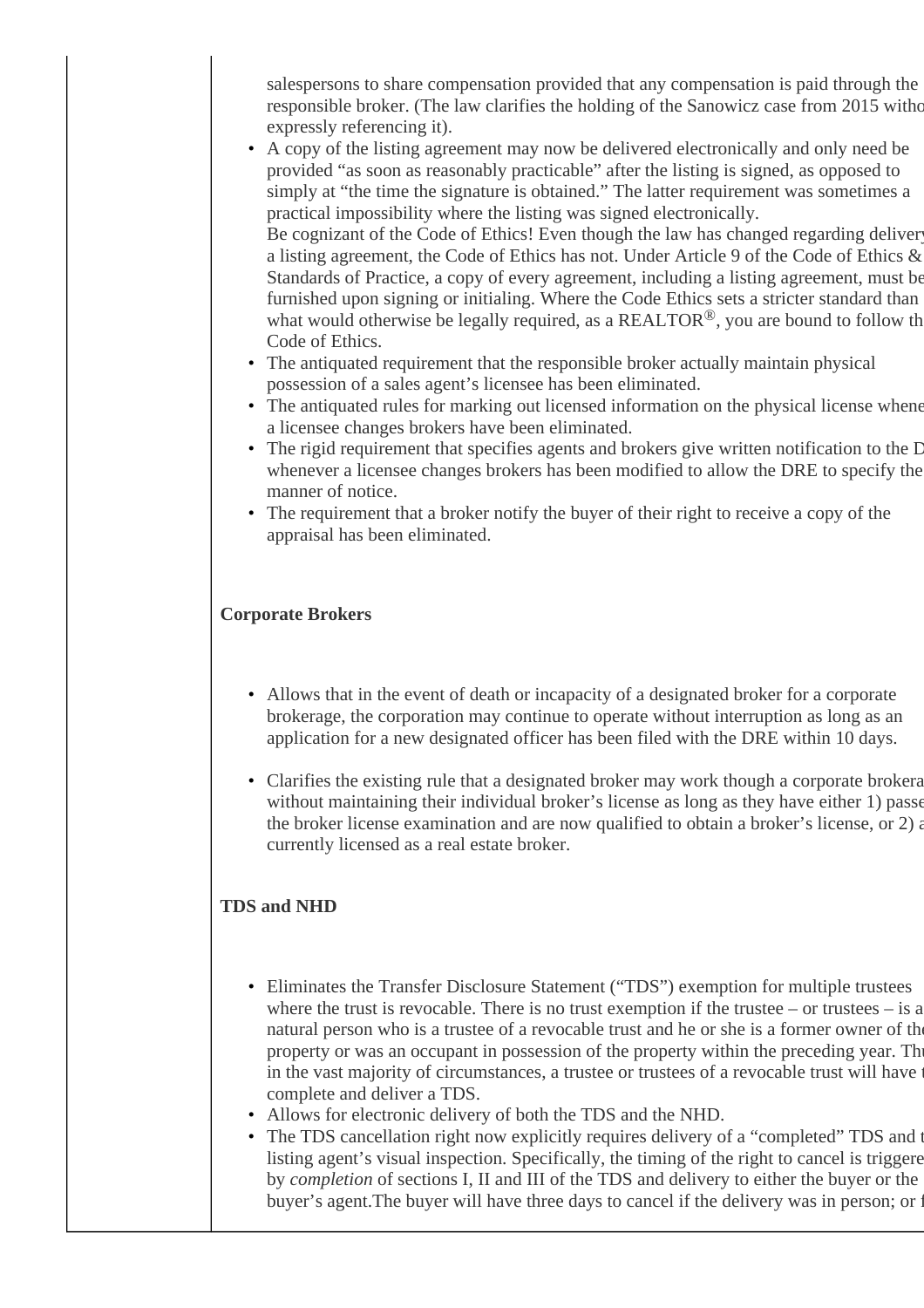days after delivery by deposit in the mail; or five days after delivery in electronic form ( the parties have agreed to conduct the transaction by electronic means).[Note: Section II be completed by the seller. Section III is the visual inspection for the agent representing seller]. A real estate agent may complete his or her portion of the required disclosure by providing all of the required information on the agent's inspection disclosure.

- Modifies the Natural Hazard Disclosure Statement ("NHD") exemption for trustees by making it nearly the same as the TDS exemption for trustees, as indicated in the three bullet points above.
- As for the NHD cancellation right, the buyer will have three days to cancel if it is delive in person, five days after delivery by deposit in the mail, or five days after delivery of an electronic record in transactions where the parties have agreed to conduct the transaction electronic means.
- The words "transferor" and "transferee" are replaced by "seller" and "buyer" under the TDS and NHD laws.

#### **Other**

- Gender neutral language has been included where needed.
- References to the "Bureau of Real Estate" have been changed to the "Department of Real Estate."
- An "installment land sale contract" is now termed a "real property sales contract."

#### **No Effect on Existing Law**

The clean-up legislation is not intended to affect any of the following:

- A real estate broker's duties under existing statutory or common law as an agent of a person who retains that broker to perform acts for which a license is required under this division.
- Any fiduciary duties owed by a real estate broker to a person who retains that broker to perform acts for which a license is required under this division.
- Any duty of disclosure or any other duties or obligations of a real estate broker, which arises under this division or other existing, applicable California law, including common law.
- Any duties or obligations of a salesperson or a broker associate, which arise under this division or existing, applicable California law, including common law, and duties and obligations to the salesperson's or broker associate's responsible broker.
- A responsible broker's duty of supervision and oversight for the acts of retained salespersons or broker associates, which arise under this division or other existing, applicable California law, including common law.

[Assembly Bill 1289](https://leginfo.legislature.ca.gov/faces/billTextClient.xhtml?bill_id=201720180AB1289) is codified as an amendment to Civil Code §§ 1086, 1087, 1088, 1102,1102.1,1102.2, 1102.3, 1102.4, 1102.5, 1102.6a, 1102.6b, 1102.6c, 1102.9,1102.155, 1103, 1103.1, 1103.2, 1103.3, 1103.4, 1103.5, 1103.8, 1103.9,2079, 2079.6, 2079.7, 2079.8, 2079.9, 2079.10, 2079.10.5, 2079.10a, 2079.13, 2079.14, 2079.15, 2079.16, 2079.17, 2079.21, 2079.22,1102.18, 1103.15, and 2079.25 and to repeal §§ 1090,1102.14, 1103.14, and 2079.18.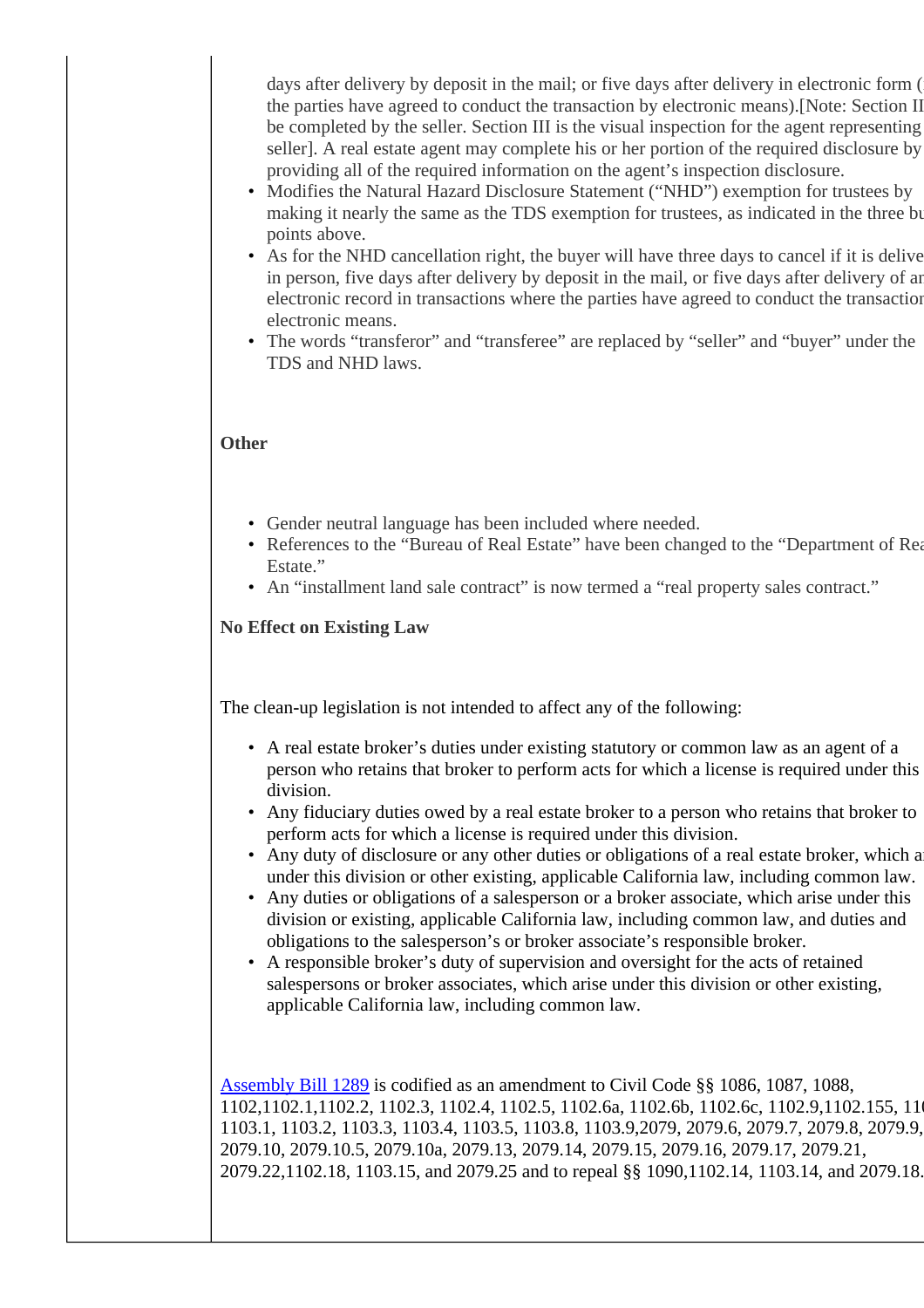|                                                                                                                          | <b>Assembly Bill 2884</b> is codified as an amendment to Business and Professions Code §§ 10001,<br>10016, 10027, 10050, 10131, 10133.1, 10133.2, 10137, 10140.6, 10142, 10143.5, 10144, 10158<br>10159, 10159.6, 10159.7, 10164, 10176, 10177, 10178, 10179, 10186.2, 10232.3, 10238, 1024<br>10509, 10561, 11212, and 11267 of, to add Sections 10010.5, 10015.1, 10015.2, 10015.3, 1001;<br>10015.5, 10018.01, 10018.02, 10018.03, 10018.04, 10018.05, 10018.06, 10018.07, 10018.08,<br>10018.09, 10018.10, 10018.11, 10018.13, 10018.14, 10018.15, 10018.16, and 10018.17, and to<br>repeal §§ 10132 and 10160. |
|--------------------------------------------------------------------------------------------------------------------------|---------------------------------------------------------------------------------------------------------------------------------------------------------------------------------------------------------------------------------------------------------------------------------------------------------------------------------------------------------------------------------------------------------------------------------------------------------------------------------------------------------------------------------------------------------------------------------------------------------------------|
|                                                                                                                          | Effective date is January 1, 2019.                                                                                                                                                                                                                                                                                                                                                                                                                                                                                                                                                                                  |
| <b>Recording</b><br><b>Fees:</b>                                                                                         | Exempts government entities from the \$75 Affordable Housing Recording Fee, including<br>cities, counties or any other political subdivision of California.                                                                                                                                                                                                                                                                                                                                                                                                                                                         |
| <b>Exemption for</b><br>Government<br><b>Entities for</b><br><b>Affordable</b><br><b>Housing</b><br><b>Recording Fee</b> | Existing law, known as the Affordable Housing Recording Fee, imposes a fee of \$75 to be paid<br>the time of the recording of every real estate instrument, paper, or notice required or permitted<br>law to be recorded, per each single transaction per single parcel of real property, not to exceed<br>\$225. The law exempts from this fee any real estate instrument, paper, or notice recorded in<br>connection with a transfer subject to the imposition of a documentary transfer tax, as provided<br>with a transfer of real property that is a residential dwelling to an owner-occupier.                |
| <b>Effective</b><br>January 1,<br>2018                                                                                   | This new law additionally exempts from this fee any real estate instrument, paper, or notice<br>executed or recorded by the federal government pursuant to the Uniform Federal Lien<br>Registration Act, or by the state, or any county, municipality, or other political subdivision of t<br>state. It provides that these exemptions apply retroactively to any real estate instrument, paper,<br>notice executed or recorded by the federal government, or by the state, or any county,<br>municipality, or other political subdivision of the state on or after January 1, 2018.                                |
|                                                                                                                          | <b>Assembly Bill 110</b> is codified as amendment to Government Code § 27388.1. Effective Januar<br>1, 2018.                                                                                                                                                                                                                                                                                                                                                                                                                                                                                                        |
| <b>Real Estate:</b><br><b>New Private</b><br><b>Transfer Fees</b><br><b>Outlawed</b>                                     | This C.A.R. sponsored law prohibits developers from creating new property covenants,<br>conditions, or restrictions that force subsequent owners to pay specially designated fees<br>every time the property is transferred, unless the fee provides a "direct benefit" to the<br>property, as defined in federal law.                                                                                                                                                                                                                                                                                              |
| C.A.R.<br><b>Sponsored</b>                                                                                               | PTFs are fees imposed by a seller requiring the buyer and any subsequent purchaser to pay a fe<br>upon the transfer. For Fannie Mae and Freddie Mac backed mortgages, the Federal Housing<br>Administration (FHA) and the Federal Housing Finance Agency (FHFA) require that the funds<br>generated by PTFs provide a "direct benefit" to the encumbered property.                                                                                                                                                                                                                                                  |
|                                                                                                                          | This law states that on or after January 1, 2019, no transfer fee can be created except for those<br>that provide a "direct benefit" to the property per federal law. Any improper transfer fee is voi                                                                                                                                                                                                                                                                                                                                                                                                              |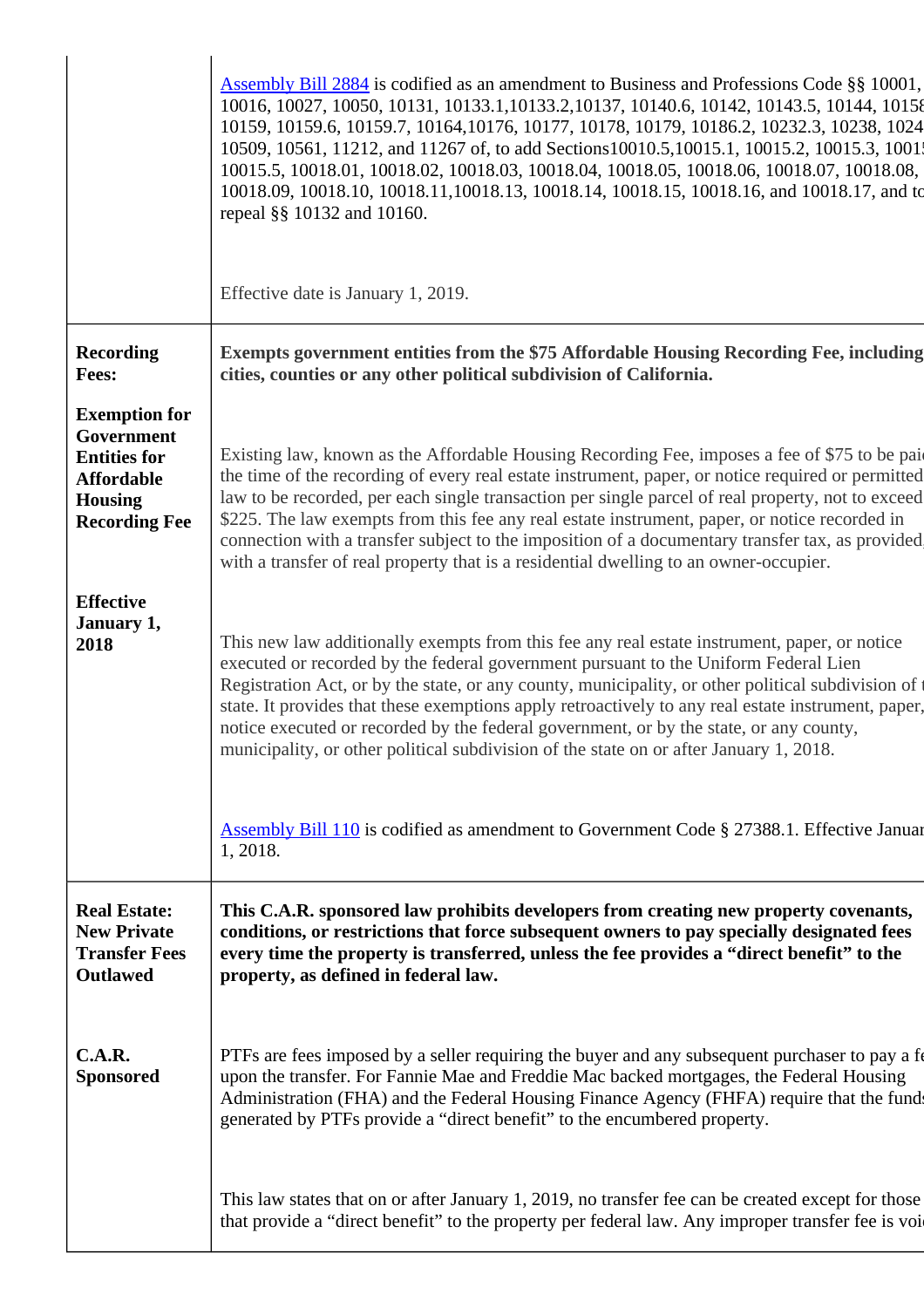|                                                                                                                                  | against public policy. It prohibits private transfer fees that do not comply with these requirement                                                                                                                                                                                                                                                                                                                                                                                                                                                                                                                                                                                                                                                  |
|----------------------------------------------------------------------------------------------------------------------------------|------------------------------------------------------------------------------------------------------------------------------------------------------------------------------------------------------------------------------------------------------------------------------------------------------------------------------------------------------------------------------------------------------------------------------------------------------------------------------------------------------------------------------------------------------------------------------------------------------------------------------------------------------------------------------------------------------------------------------------------------------|
|                                                                                                                                  | California already has laws on the books requiring notification and clear recording of the<br>existence of a private transfer fee. Last year, the Legislature mandated the inclusion of a notice<br>alerting property owners or prospective buyers about the fact that, because of the 2011 federal<br>regulations, private transfer fees that do not provide direct benefits can make it difficult or<br>impossible to obtain financing for the property. This new law takes the final step and simply<br>outlaws the creation of property transfer fees that do not provide a direct benefit to the propert<br>The prohibition would commence on January 1, 2019, and act prospectively. Existing property<br>transfer fees would not be affected. |
|                                                                                                                                  | Assembly Bill 3041 is codified as Civil Code § 1098.6. Effective January 1, 2019.                                                                                                                                                                                                                                                                                                                                                                                                                                                                                                                                                                                                                                                                    |
| <b>Sexual</b><br>Harassment:<br><b>Liability for</b><br>real estate<br>agents<br>expanded                                        | Even if a business, service, or professional "relationship" does not presently exist, a real<br>estate agent (and "investor" among other persons) may be liable for sexual harassment<br>when he or she holds himself or herself out as being able to help the plaintiff establish a<br>business, service, or professional relationship with the defendant or a third party. This la<br>eliminates the element that the plaintiff must prove there is an inability by the plaintiff to<br>easily terminate the relationship.                                                                                                                                                                                                                         |
|                                                                                                                                  | Existing law establishes liability for sexual harassment when the plaintiff proves specified<br>elements, including, among other things, that there is a business, service, or professional<br>relationship between the plaintiff and defendant and there is an inability by the plaintiff to easi<br>terminate the relationship. Existing law states that a relationship may exist between a plaintiff<br>certain persons, including a real estate agent, and real estate appraiser.                                                                                                                                                                                                                                                                |
|                                                                                                                                  | This new law allows, as an element in a cause of action for sexual harassment, that the plaintif<br>may prove that the defendant holds himself or herself out as being able to help the plaintiff<br>establish a business, service, or professional relationship with the defendant or a 3rd party – as<br>opposed to presently having an established professional relationship. Additionally, this law<br>eliminates the element that the plaintiff proves there is an inability by the plaintiff to easily<br>terminate the relationship. "Investor" is now included among those listed persons who may be<br>liable to a plaintiff for sexual harassment.                                                                                         |
|                                                                                                                                  | Senate Bill 224 is codified as Civil Code 51.9, and Government Code 12930 and 12948. Effec<br>January 1, 2019.                                                                                                                                                                                                                                                                                                                                                                                                                                                                                                                                                                                                                                       |
| <b>Tax: Parcel</b><br><b>Tax Exemption</b><br><b>Notification for</b><br><b>Senior and</b><br><b>Disabled</b><br><b>Property</b> | This C.A.R. sponsored law creates a simple process for seniors or disabled homeowners t<br>find information on how to apply for a parcel tax exemption.                                                                                                                                                                                                                                                                                                                                                                                                                                                                                                                                                                                              |
|                                                                                                                                  | Existing law allows for the imposition of parcel taxes, which are special taxes assessed on<br>individual pieces of property, to fund, among other things, education. Under current law, schoo                                                                                                                                                                                                                                                                                                                                                                                                                                                                                                                                                       |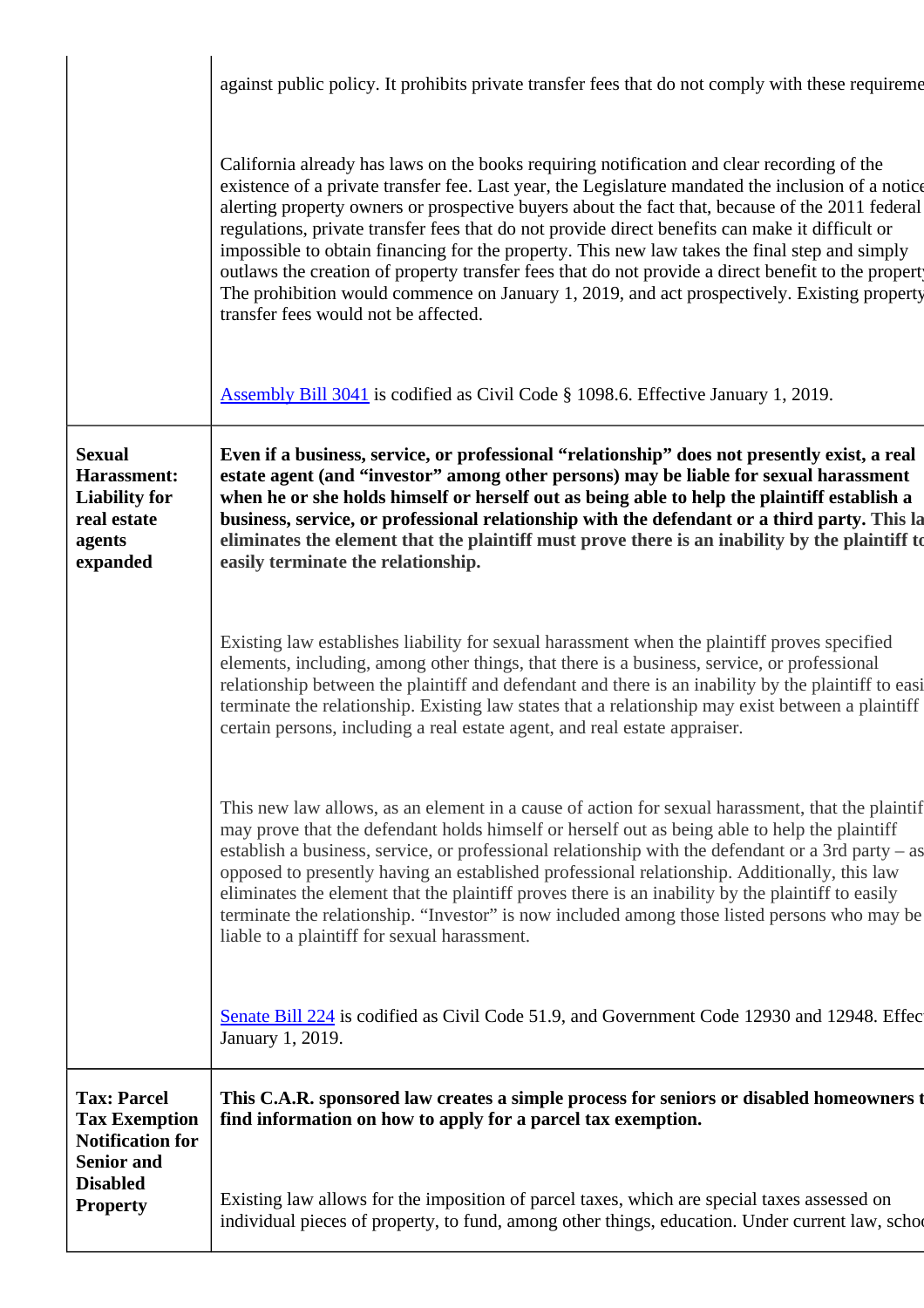| <b>Owners</b><br>C.A.R.<br><b>Sponsored</b>                        | districts may exempt seniors (65 years of age or older) and severely disabled individuals, who<br>typically on fixed incomes, from paying parcel taxes. Unfortunately, many senior and severely<br>disabled homeowners are unable to find information on how to apply for a parcel tax exemptic<br>This new law creates a simple process for such homeowners to find information on how to app<br>for a parcel tax exemption.                                                                                                                                                                                                                                                                                                                                                                                                                                                                                                                                                                                                                                                                                                                   |
|--------------------------------------------------------------------|-------------------------------------------------------------------------------------------------------------------------------------------------------------------------------------------------------------------------------------------------------------------------------------------------------------------------------------------------------------------------------------------------------------------------------------------------------------------------------------------------------------------------------------------------------------------------------------------------------------------------------------------------------------------------------------------------------------------------------------------------------------------------------------------------------------------------------------------------------------------------------------------------------------------------------------------------------------------------------------------------------------------------------------------------------------------------------------------------------------------------------------------------|
| <b>Effective</b><br>January 1,<br>2020                             | Commencing on January 1, 2020, this law requires a school district that provides for an<br>exemption from a qualified special tax described, and contracts or enters into an agreement wij<br>the county to collect the qualified special tax within the district, to annually provide specified<br>information relating to that exemption to the county tax collector. It requires a county tax<br>collector that receives that information to include a hyperlink, identified as "Parcel Tax<br>Exemptions," on the tax collector's Internet Web site homepage to another location on the tax<br>collector's Internet Web site that contains the information submitted by the school district to the<br>tax collector relating to that exemption. Additionally, if a school district provides for an<br>exemption from a qualified special tax and enters into an agreement with the county to collect<br>tax, it requires a county tax collector to include on each county tax bill information indicating<br>school district parcel tax exemption information is available on the tax collector's Internet We<br>site, except as specified. |
|                                                                    | <b>Assembly Bill 2458</b> is codified as Revenue and Taxation Code § 2611.6. Effective January 1,<br>2020                                                                                                                                                                                                                                                                                                                                                                                                                                                                                                                                                                                                                                                                                                                                                                                                                                                                                                                                                                                                                                       |
| <b>Tax: Rain</b><br><b>Water Capture</b><br><b>System</b>          | Prohibits tax assessor from imposing ad valorem taxes based upon new construction of r.<br>water capture system. The exclusion applies only until the building changes ownership.                                                                                                                                                                                                                                                                                                                                                                                                                                                                                                                                                                                                                                                                                                                                                                                                                                                                                                                                                               |
| <b>Excluded from</b>                                               |                                                                                                                                                                                                                                                                                                                                                                                                                                                                                                                                                                                                                                                                                                                                                                                                                                                                                                                                                                                                                                                                                                                                                 |
| "New<br>Construction"<br>for Property<br><b>Tax Purposes</b>       | The Constitution limits the maximum amount of any ad valorem tax on real property at 1% of<br>cash value. Generally, assessors reappraise property whenever it is purchased, newly construct<br>or when ownership changes.                                                                                                                                                                                                                                                                                                                                                                                                                                                                                                                                                                                                                                                                                                                                                                                                                                                                                                                      |
| <b>Effective</b><br>January 1,<br>2019 if<br>approved by<br>voters | Per existing law, the following improvements are excluded from the definition of "new<br>construction:"                                                                                                                                                                                                                                                                                                                                                                                                                                                                                                                                                                                                                                                                                                                                                                                                                                                                                                                                                                                                                                         |
|                                                                    | Any active solar energy system (Proposition 7, 1980).<br>• Any fire sprinkler system, as defined (Proposition 31, 1984).<br>• Any portion or structural component that makes the dwelling more accessible for a disable<br>or severely disabled person (Proposition 110, 1990 and Proposition 177, 1994).<br>Seismic retrofit components (Proposition 23, 1984 and Proposition 127, 1990).                                                                                                                                                                                                                                                                                                                                                                                                                                                                                                                                                                                                                                                                                                                                                      |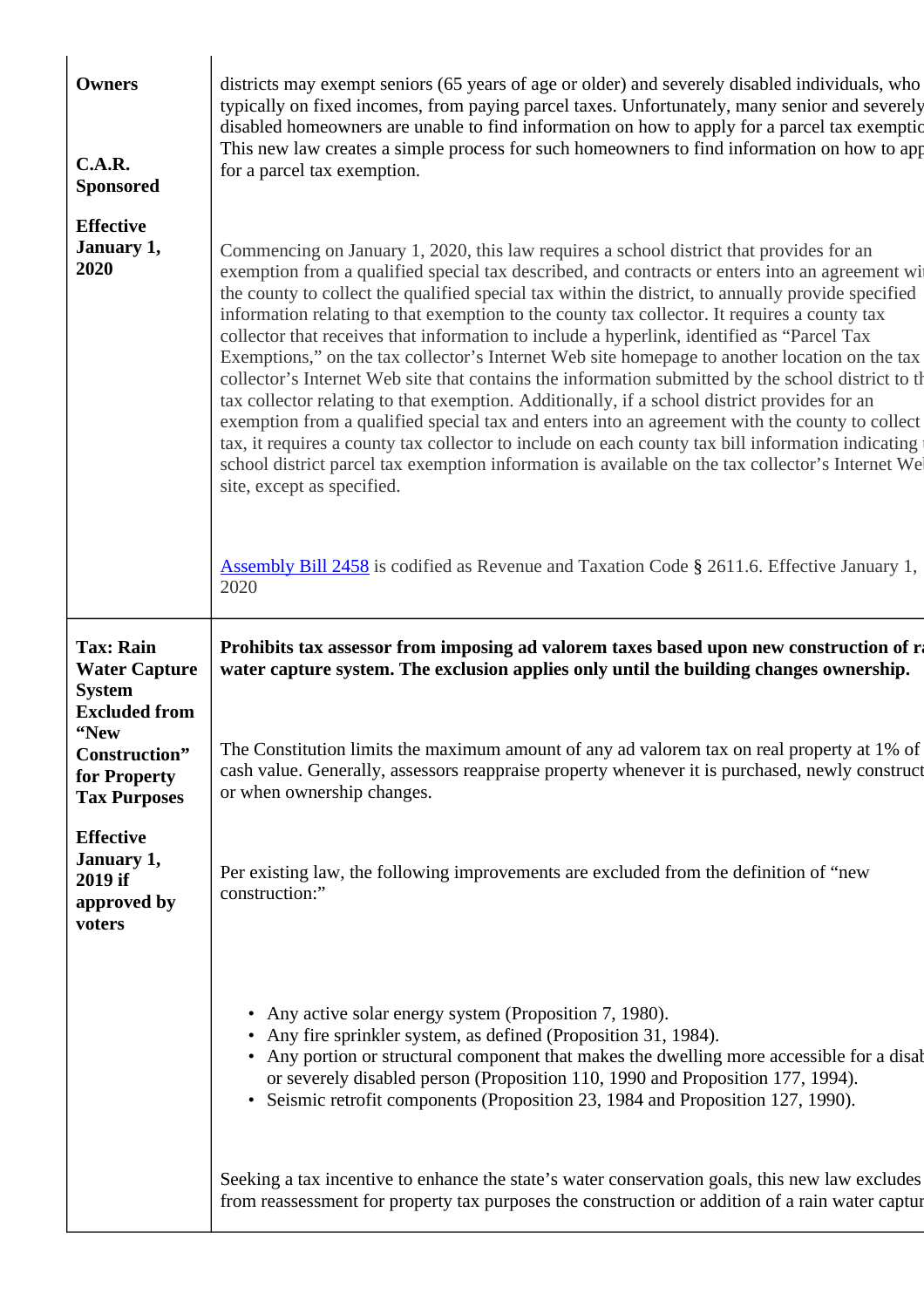|                                                                                                    | system.<br>The measure provides that the first purchaser of a home with a rain water capture system can a<br>claim the exclusion when an owner-builder incorporates the system, so long as the owner-build<br>does not intend to occupy or use the building and did not claim the exclusion, and the purchase<br>buys the building before it's assessed to the owner-builder.                                                                                                                                                                                                                                                                                                                       |
|----------------------------------------------------------------------------------------------------|-----------------------------------------------------------------------------------------------------------------------------------------------------------------------------------------------------------------------------------------------------------------------------------------------------------------------------------------------------------------------------------------------------------------------------------------------------------------------------------------------------------------------------------------------------------------------------------------------------------------------------------------------------------------------------------------------------|
|                                                                                                    | To obtain the exclusion, taxpayers must file a claim with assessors, and provide any<br>documentation necessary to identify the value attributable to the rain water capture system,<br>including any rebates. The assessor must evaluate the claim, and subtract the value of the syste<br>less rebates, from the purchase price when determining its new value.                                                                                                                                                                                                                                                                                                                                   |
|                                                                                                    | The exclusion only applies until the building changes ownership.                                                                                                                                                                                                                                                                                                                                                                                                                                                                                                                                                                                                                                    |
|                                                                                                    | This law shall become operative only if Senate Constitutional Amendment 9 of the 2017–18<br>Regular Session is approved by the voters and, in that event, shall become operative on Januar<br>2019.                                                                                                                                                                                                                                                                                                                                                                                                                                                                                                 |
|                                                                                                    | Senate Bill 558 is codified as Revenue and Taxation Code § 74.8. Effective January 1, 2019 if<br>approved by voters.                                                                                                                                                                                                                                                                                                                                                                                                                                                                                                                                                                                |
| <b>Water Use:</b><br><b>Establishes</b><br><b>Statewide</b><br>Water<br><b>Efficiency</b><br>Goals | SB 606 and AB 1668 establish guidelines for efficient water use and a framework for the<br>implementation and oversight of the new standards, which must be in place by 2022. The<br>two laws strengthen the state's water resiliency in preparation for future droughts with<br>provisions that include:                                                                                                                                                                                                                                                                                                                                                                                           |
|                                                                                                    | • Establishing an indoor, per person water use goal of 55 gallons per day until 2025,<br>52.5 gallons from 2025 to 2030 and 50 gallons beginning in 2030.<br>• Creating incentives for water suppliers to recycle water.<br>Requiring both urban and agricultural water suppliers to set annual water budgets<br>and prepare for drought.                                                                                                                                                                                                                                                                                                                                                           |
|                                                                                                    | Existing law requires the state to achieve a 20% reduction in urban per capita water use in<br>California by December 31, 2020. Existing law requires each urban retail water supplier to<br>develop urban water use targets and an interim urban water use target.                                                                                                                                                                                                                                                                                                                                                                                                                                 |
|                                                                                                    | Senate Bill 606 and AB 1668 build upon existing laws to require the State Water Resources<br>Control Board, in coordination with the Department of Water Resources, to adopt long-term<br>standards for the efficient use of water, and performance measures for commercial, industrial,<br>institutional water use on or before June 30, 2022. The law contains various deadlines for<br>investigations and recommendations. Until January 1, 2025, this law establishes 55 gallons per<br>capita daily as the standard for indoor residential water use. Presently the 55-gallon per capita<br>rate is only a provisional standard. Beginning January 1, 2025, the law establishes the greater of |